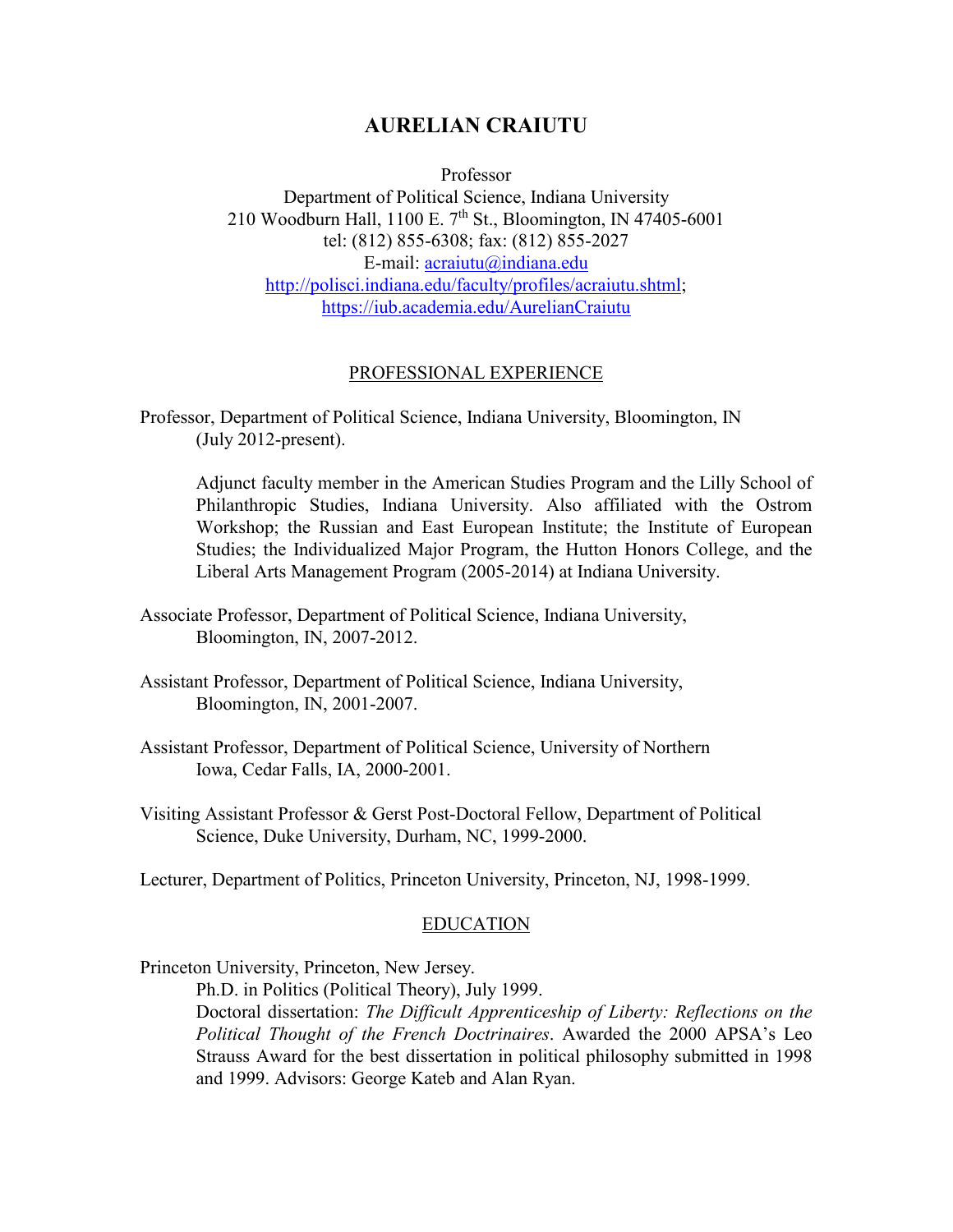M.A. in Politics, 1996.

University of Tennessee, Knoxville, TN. Visiting Fulbright scholar, 1993-1994.

University of Rennes I, Rennes, France. Maîtrise level, 1990-91.

Academy of Economic Studies, Bucharest. B.A. with Honors in Economics, 1988.

#### TEACHING

Indiana University, Bloomington, IN (2001-present). Undergraduate courses: Y105 "Introduction to Political Theory" Y281 "Modern Political Ideologies" Y381 "Classical Political Thought" Y382 "Modern Political Thought" Y396 "Happiness, Politics, and Society" LAMP 416/Y490 "Happiness" Y490/HONORS HUTTON "Happiness and the Search for Human Excellence" Y490/WEST 406 "America Seen through Foreign Eyes" PACE 250, Leadership and Public Policy

Graduate courses:

Y675 "Theories of Moderation and Radicalism" Y675 "Classics of Social and Political Thought" Y675 "Approaches and Issues in Political Theory" Y675/REEI: "Before and After the Revolution" Y675/H 620 "The French Revolution and Its Interpreters" Y675/REEI "After the Revolution" Y 675: "Revolutions and the Making of the Modern World" Y675: "Political Moderation: A Contested Virtue"

Central European University, Budapest, Hungary (May 2019). Visiting Professor. Department of History.<https://history.ceu.edu/people/aurelian-craiutu>

Université de Paris-V, Descartes, Paris, France (March 2019). Visiting Professor. Law School.

Pompeu Fabra University, Barcelona, Spain (May 2018). MA Course in Political Philosophy: Political Theory in the 21<sup>st</sup> Century: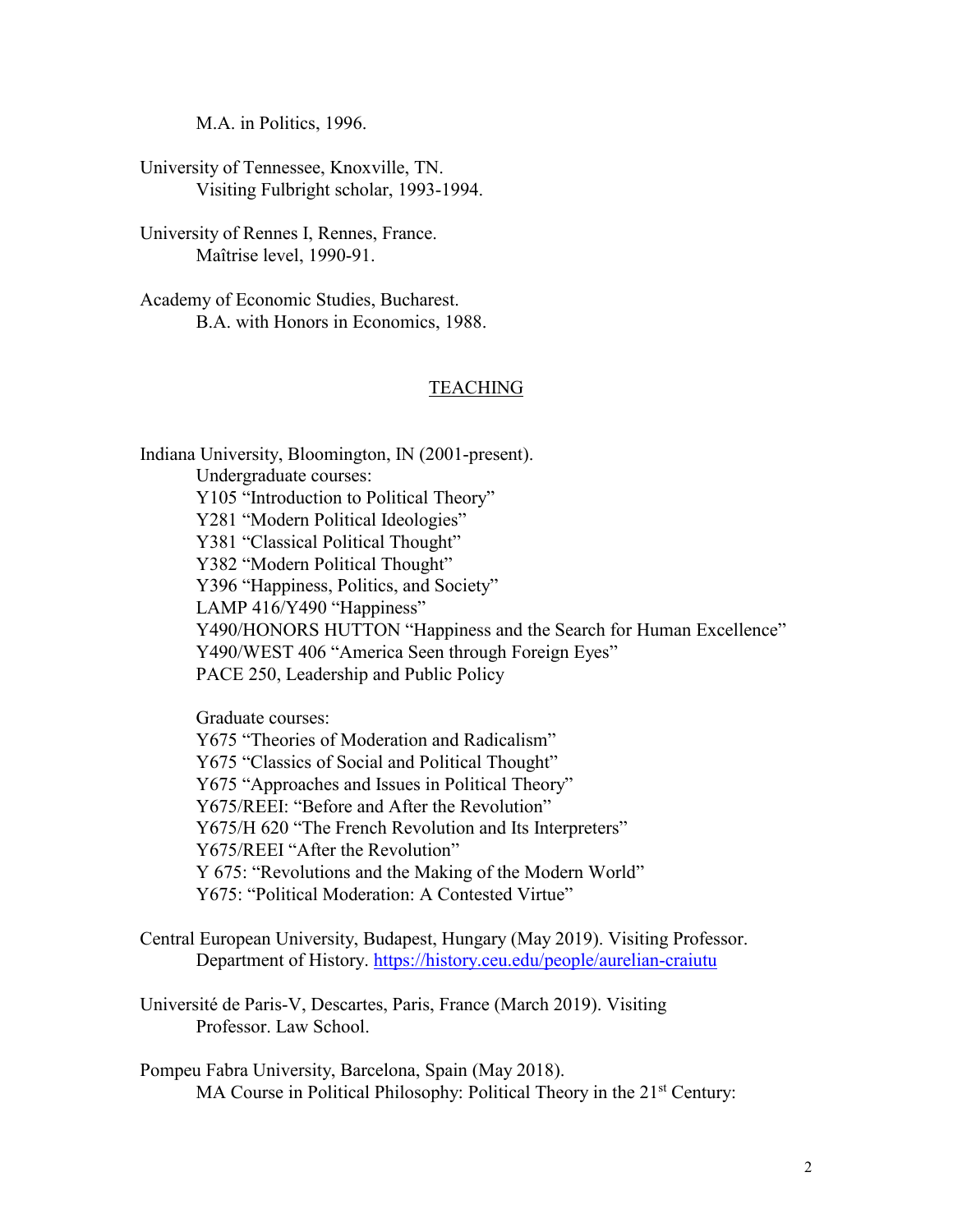Challenges to Democracy in the Age of Populism.

University of Paris-II, Panthéon-Assas. Visiting Professor (May 2010). Lectures on French Liberalism (Constant and Mme de Staël).

National School of Political Studies and Public Administration, Bucharest, Romania, Visiting Professor (2005, 2006). Graduate courses: Ph.D. seminar, "Liberalism and Democracy," (May-June 2005) Ph. D. seminar, "The Third Way and Its Critics" (May-June 2006)

University of Northern Iowa, Assistant Professor (2000-2001). Undergraduate courses: "Modern Political Thought" "Contemporary Political Problems" "Issues in Political Thought: Democracy"

Duke University, Gerst Post-Doctoral Fellow (1999-2000). Undergraduate courses: "Political Theory and Post-1989 Eastern Europe" "Conceptions of Patriotism and Nationalism"

Princeton University, Lecturer (Spring 1999) and Teaching Assistant and Course Administrator (1997-1998)

Undergraduate courses: "Modern Political Theory" "Introduction to Political Theory" "Democratic Theory" "Modern Political Theory"

# AREAS OF TEACHING AND RESEARCH INTERESTS

Political Theory, History of Political Thought, and Modern Intellectual History: Modern and contemporary political theory; political ideologies (liberalism, conservatism); moderation and radicalism; French social and political thought; constitutionalism; comparative political thought.

Democratic theory & democratic consolidation.

#### DOCTORAL SUPERVISION

Chair of Ph.D. dissertations at Indiana University (Alin Fumurescu, 2012; Katrin Jomaa, 2012; Brendon Westler, 2016; Matthew Slaboch, 2016; Zachary Goldsmith, 2019)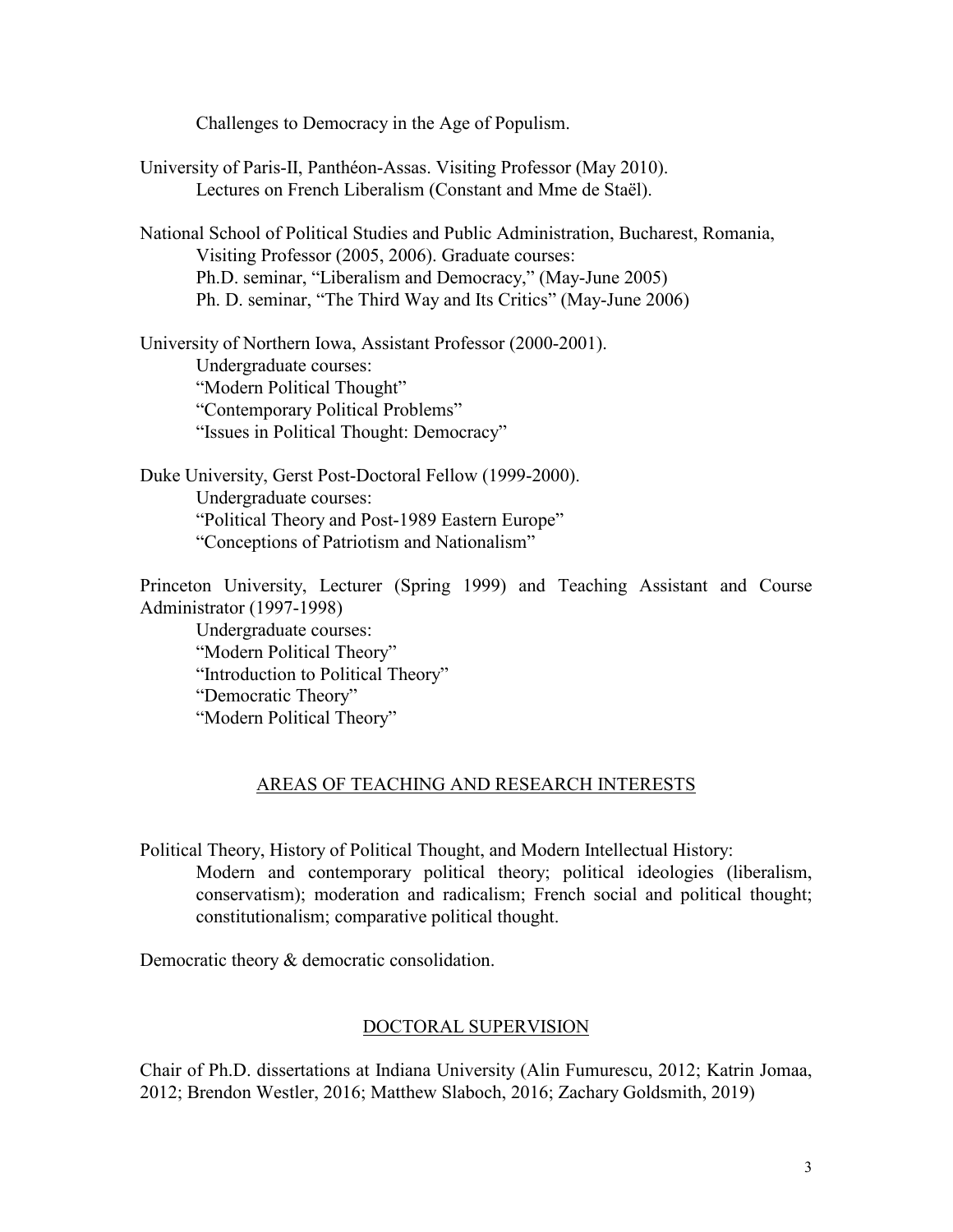Member of Ph.D. and MA committees at Indiana University (15+ students including Thomas Hoffman, Charles M. Hoffman, Ty Shaffer. Nathan Basik, Heather McDougall, Celestino Perez, Tim Kersey, Bogdan Popa, Jean-Bertrand Ribat, Matthew Kuchemsince 2001).

Outside member of Ph. D. committees at University of Bucharest, Romania (2006), University of Notre Dame (2011), University of Manchester, UK (2016).

### PUBLICATIONS

### 1. BOOKS

*Faces of Moderation: The Art of Balance in an Age of Extremes* (University of Pennsylvania Press, 2017), 295 pp. Paperback edition, January 2018 <http://www.upenn.edu/pennpress/book/15561.html>

Reviews: *New York Times* (12/17/16), *The Week* (12/21/2016), *NPR* (*On Point*, 1/2/2017), *Wall Street Journal* (4/3/2017), *Real Clear Politics* (4/22/2017), *Le Point* (France, May 2017), *Voegelin Review* (August 2017), *The European Legacy* (2017), *Claremont Review of Books* (January 2018), *First Things* (February 2018), *Ordo* (Band 68, 2018), *H-Diplo-ISSF* (March 2018), *Perspectives on Politics* (Spring 2018), *The Review of Politics* (Summer 2018), *Society* (October 2018), *Journal of Modern History* (December 2018), *Giornale di Storia Costituzionale* (Italy, 2019)

Reference: David Brooks's op-ed, 'What Moderates Believe," New York Times (8/22/2017), [https://www.nytimes.com/2017/08/22/opinion/trump-moderates](https://www.nytimes.com/2017/08/22/opinion/trump-moderates-bipartisanship-truth.html)[bipartisanship-truth.html](https://www.nytimes.com/2017/08/22/opinion/trump-moderates-bipartisanship-truth.html)

Book Panels and Discussions: *NPR* (*On Point*, 1/2/2017), [http://www.wbur.org/onpoint/2017/01/02/political-moderation;](http://www.wbur.org/onpoint/2017/01/02/political-moderation) George Mason University, F.A. Hayek Program, Mercatus Center, January 26, 2017, [https://soundcloud.com/hayekprogrampodcast/faces-of-moderation-book-panel;](https://soundcloud.com/hayekprogrampodcast/faces-of-moderation-book-panel) Northeastern Political Science Association Annual Meeting, Philadelphia, November 9-11, 2017.

*A Virtue for Courageous Minds: Moderation in French Political Thought, 1748-1830* (Princeton University Press, 2012), 338 pp. Paperback edition May 2016. [http://press.princeton.edu/titles/9738.html.](http://press.princeton.edu/titles/9738.html)

Reviews: *La Vie des idées* (France, October 2012); *22* (*Twenty-Two*, Bucharest, Romania, September 18, 2012); *French History* (UK, Fall 2012, with a response by the author); *Revue française de science politique* (France, Vol. 62, 4, 2012); *Il pensiero politico* (Italy, No. 3, 2012); *Giornale di storia costituzionale* (Italy, No.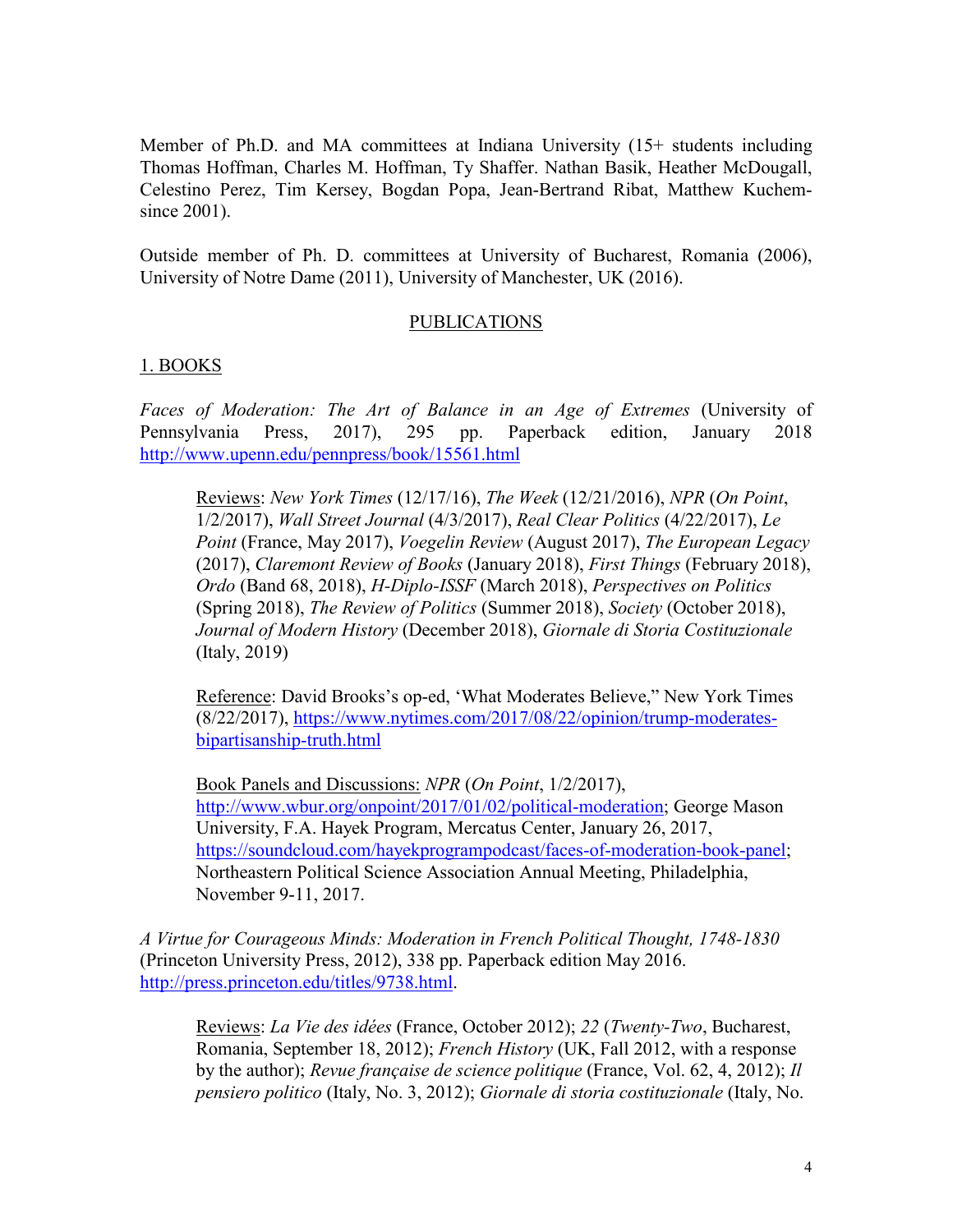23, 2012); *Society* (May 2013); *H-France* (May 2013); *French Studies* (July 2013), *Historische Zeitschrift* (Germany, Band 297, 2013); *Review of Metaphysics* (June 2013); *Los Angeles Review of Books* (September 2013), *European History Quarterly* (October 2013), *French Politics, Culture, and Society* (Winter 2013), *Annales Benjamin Constant* (No. 38, 2013), *Perspectives on Politics* (March 2014); *[Tijdschrift voor Geschiedenis](http://www.ingentaconnect.com/content/aup/tg;jsessionid=a7sdj4bu18ckb.alice)* (Netherlands, 127:1, April 2014); *American Historical Review* (June 2014); *European Journal of Political Theory* (No. 4, 2014); *Jus Politicum* (Paris, n° 13, December 2014); *The European Legacy* (No. 20:1, 2015); *Modern Intellectual History* (2015); *Politica exterior* (May 12, 2015); *Review of Politics* (Fall 2015); *History of European Ideas* (2015); *Eighteenth-Century Life* (September 2015); *History of Political Thought* (2015); *Almanack Guarulhos* (Brazil, 14/2016).

Reference: in David Brooks's op-ed, "What Moderation Means," *The New York Times* (October 26, 2012). [http://www.nytimes.com/2012/10/26/opinion/brooks](http://www.nytimes.com/2012/10/26/opinion/brooks-what-moderation-means.html?_r=0)what-moderation-means.html?  $r=0$ 

*Le Centre introuvable: la pensée politique des doctrinaires français sous la Restauration*, trans. Isabelle Hausser et revue par l'auteur (Paris: Éditions Plon, 2006), 368 pp ("Commentaire" series). A substantially revised and enlarged French edition of *Liberalism under Siege*, with an updated bibliography and a note on the new edition.

[https://www.amazon.fr/Centre-introuvable-politique-doctrinaires-](https://www.amazon.fr/Centre-introuvable-politique-doctrinaires-Restauration/dp/2259203787/ref=sr_1_3?ie=UTF8&qid=1460499272&sr=8-3&keywords=craiutu)[Restauration/dp/2259203787/ref=sr\\_1\\_3?ie=UTF8&qid=1460499272&sr=8-](https://www.amazon.fr/Centre-introuvable-politique-doctrinaires-Restauration/dp/2259203787/ref=sr_1_3?ie=UTF8&qid=1460499272&sr=8-3&keywords=craiutu) [3&keywords=craiutu](https://www.amazon.fr/Centre-introuvable-politique-doctrinaires-Restauration/dp/2259203787/ref=sr_1_3?ie=UTF8&qid=1460499272&sr=8-3&keywords=craiutu)

Reviews: *Revue Française de Science Politique* (February 2007), *Esprit* (June 2007), *Commentaire* (No. 119, 2007), *Royaliste* (No. 902, April 16-29, 2007), *Raison Politique* (February 2008), *Bollettino telematico di filosofia politica* (Italy), *Online Journal of Political Philosophy*, (February 2009), <http://bfp.sp.unipi.it/hj05b/212>

*Liberalism under Siege: The Political Thought of the French Doctrinaires*, with a foreword by Alan Ryan (Lanham, Md: Lexington Books, Rowman & Littlefield, 2003), 337 pp. CHOICE Magazine 2004 Outstanding Academic Title. <https://rowman.com/ISBN/9780739106587>

.

Reviews: *Perspectives on Politics* (US, June 2004), *History of Political Thought* (UK, December 2004), *American Historical Review* (US, October 2004), *Choice* (US, April 2004), *Political Studies Review* (UK, September 2004), *Perspectives on Political Science* (US, Spring 2004), *Review of Politics* (US, Fall 2004), *History* (2004), *Romanian Political Science Review* (Romania, Fall 2004), *French Studies* (UK, April 2005), *European Legacy* (UK, June 2005), *French Politics*, *Culture & Society* (US, Spring 2005), *Historische Zeitschrift* (Germany, 1/2005), *Filosofia politica* (Italy, August 2005), *Political Theory* (US, October, 2005), *French History* (UK, 2005), *Publius* (US, 2005), *Foundations of Political Theory*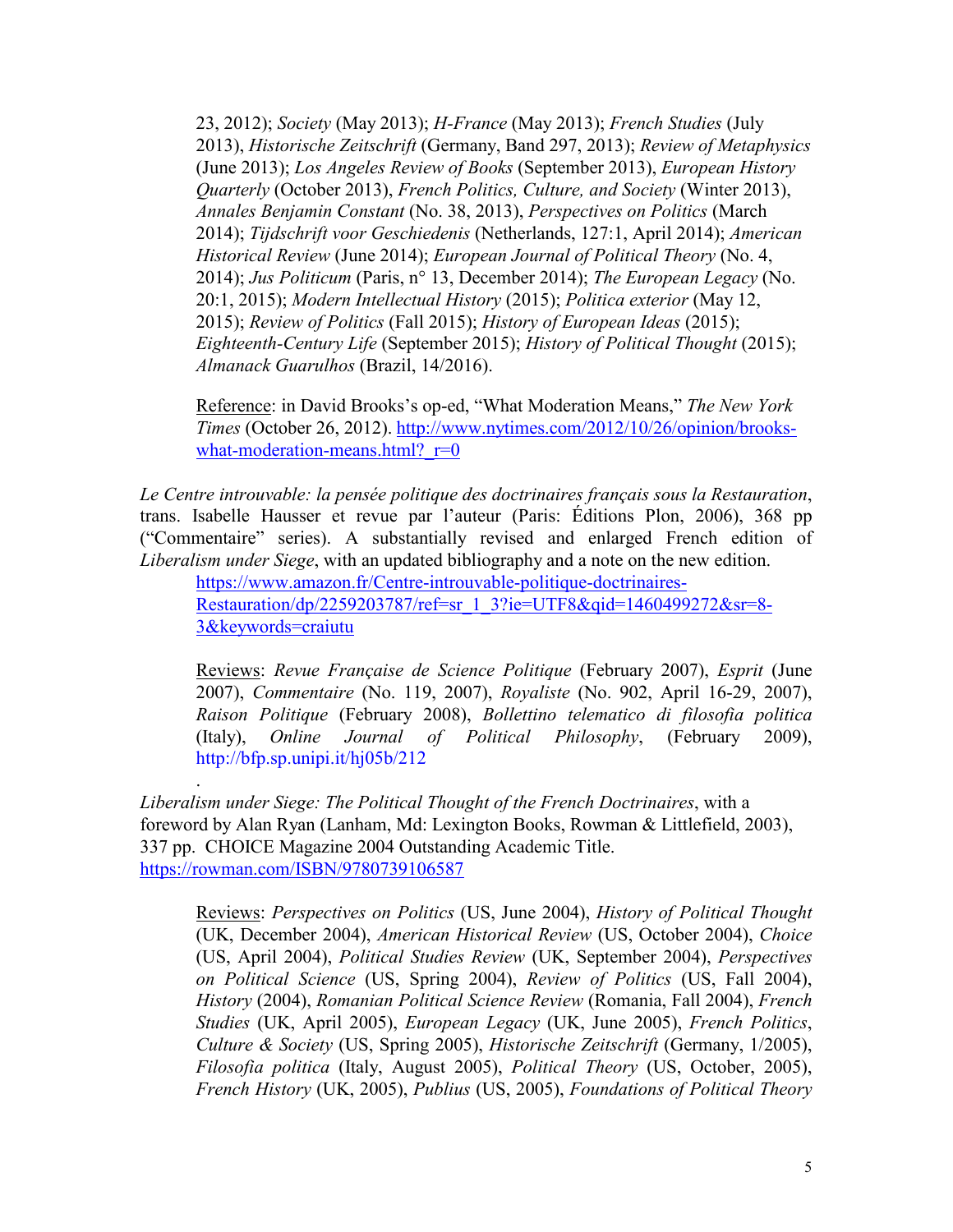(US, 2005), *European History Quarterly*, (UK, January 2006), *H-France* (US, January 2006).

*Elogiul moderaţiei [In Praise of Moderation]* (Iaşi: Polirom, 2006), 224 pp [in Romanian]

The ten chapters of the book explore the meanings and facets of moderation in the works of Plato, Aristotle, Machiavelli, Guicciardini, Gracián, Halifax, Burke, Tocqueville, Guizot, Macaulay, and Aron. ISBN: 973-46-0274-8.

*Elogiul libertăţii: Studii de filosofie politică [In Praise of Liberty: Studies in Political Philosophy],* (Iaşi: Polirom, 1998), 220 pp [in Romanian].

The nine chapters of the book include chapters on liberalism and its critics, the political thought of Joseph and Maistre and Louis de Bonald, the anatomy of antiliberalism, the writings of Alasdair MacIntyre, democratization and civic culture. ISBN: 973-683-080-2.

#### 2. EDITED VOLUMES:

Jacques Necker, *On Executive Power in Great States*. Edited with an introduction and notes by Aurelian Craiutu (Indianapolis: Liberty Fund, June 2020), xxxviii+ 362 pp.

*Tocqueville on America after 1840: Letters and Other Writings*, edited and translated, with an interpretive essay, notes, and appendices by Aurelian Craiutu and Jeremy Jennings (Cambridge: Cambridge University Press, 2009), 560 pp. <http://www.cup.es/catalogue/catalogue.asp?isbn=9780521676830>

Reviews: *H-France* (January 2010); *Claremont Review of Books* (Summer 2010), *Society* (May 2010), *History of European Ideas* (2011), *Journal of Interdisciplinary History* (2011), *Journal of the Civil War Era* (2011), *The Tocqueville Review* (2011), *European Journal of Political Theory* (2012), *The Journal of Southern History* (2012), *Nineteenth-century French Studies* (2014)

Roundtables on the book: 2009 APSA Annual Meeting, Toronto (with James T. Schleifer, Cheryl Welch, Jennifer Pitts); Boston College, Clough Center (2009, with Harvey Mansfield, Cheryl Welch, and R. Shep Melnick), <http://frontrow.bc.edu/program/craiutu/>

*America through European Eyes: English and French Reflections on the New World from the Eighteenth-Century to the Present*, edited by Aurelian Craiutu and Jeffrey C. Isaac (University Park, PA: Pennsylvania State University Press, 2009), 288 pp. <http://www.psupress.org/books/titles/978-0-271-03390-7.html>

Reviews: *H-France* (October 2009), *French Studies* (December 2009), *American Studies* (Spring/Summer 2009), *European Journal of Political Theory* (2012), *Nineteenth-century French Studies* (2014), *European History Quarterly* (2014)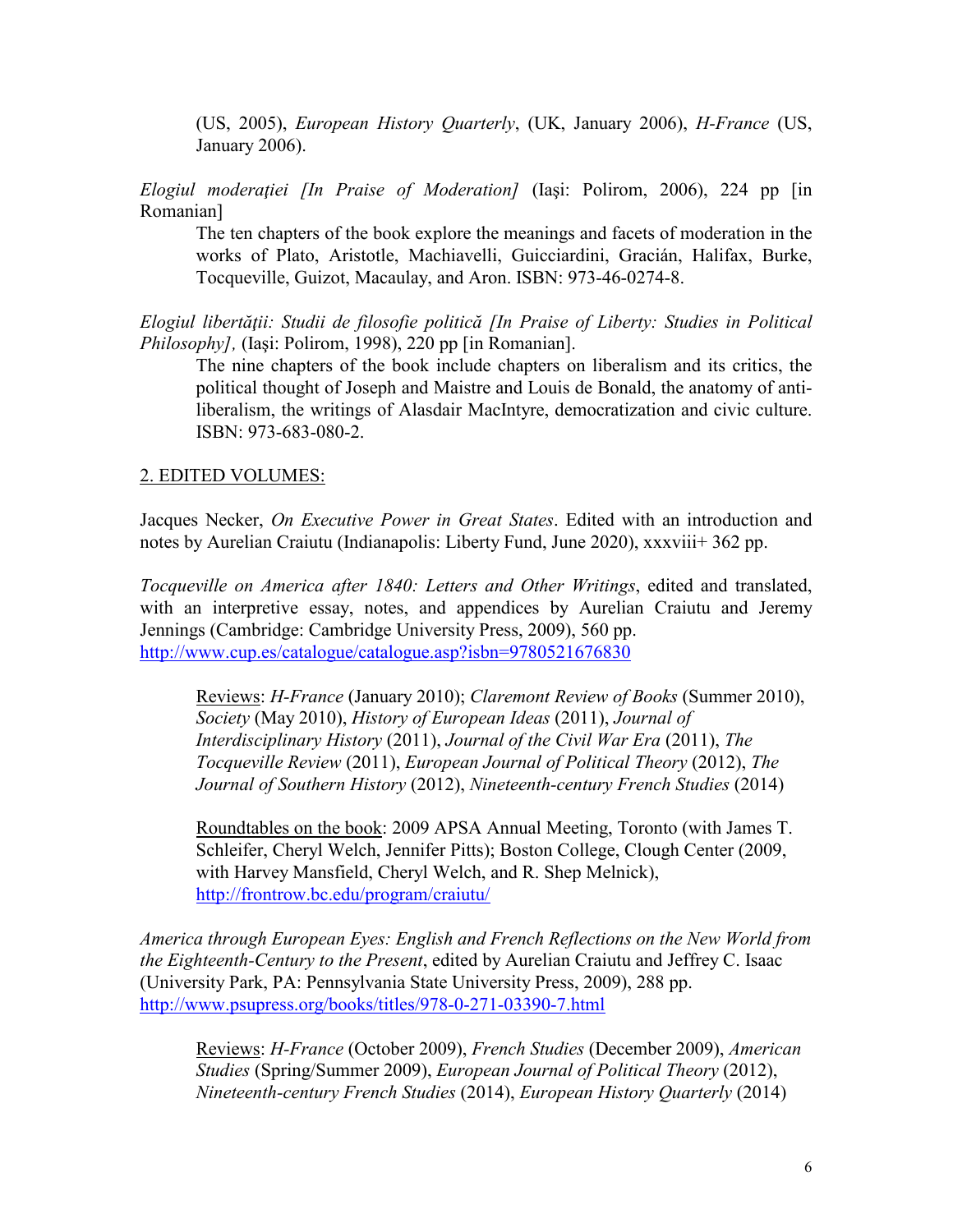*Conversations with Tocqueville: The Global Democratic Revolution in the Twenty-First Century*. Edited by Aurelian Craiutu and Sheldon Gellar (Lanham, Md.: Lexington Books, Rowman & Littlefield, 2009), 337 pp[.https://rowman.com/ISBN/9780739123027](https://rowman.com/ISBN/9780739123027)

Reviews: *Journal of Democracy* (April 2009), *Perspectives on Political Science* (Summer 2009), *Nineteenth-century French Studies* (2012)

*Considerations on the Principal Events of the French Revolution* by Madame de Staël. Newly revised translation of the 1818 edition, with an introduction, bibliography, and notes by Aurelian Craiutu (Indianapolis: Liberty Fund, 2008), 804 pp. [http://files.libertyfund.org/files/2212/Stael\\_1459\\_EBk\\_v6.0.pdf](http://files.libertyfund.org/files/2212/Stael_1459_EBk_v6.0.pdf)

Reviews: *H-France* (September 2009); *Cahiers staëliens* (2010); *Nineteenthcentury French Studies* (Spring-Summer 2011), *English Historical Review* (August 2011).

Prize: Winner of the Chicago Book Clinic 2009 Book& Media Scholarly/Reference First Prize[.http://chicagobookclinic.org/news/2009-book](http://chicagobookclinic.org/news/2009-book-media-show-winners-and-honorable-mentions/)[media-show-winners-and-honorable-mentions/](http://chicagobookclinic.org/news/2009-book-media-show-winners-and-honorable-mentions/)

*History of the Origins of Representative Government in Europe* by François Guizot, edited with an introduction, and notes by Aurelian Craiutu (Indianapolis: Liberty Fund, 2002), [http://files.libertyfund.org/files/878/Guizot\\_0470\\_EBk\\_v6.0.pdf](http://files.libertyfund.org/files/878/Guizot_0470_EBk_v6.0.pdf)

*Dialog şi libertate: Eseuri în onoarea lui Mihai Şora [Dialogue and Liberty: Essays in Honor of Mihai Şora]*, edited by Aurelian Craiutu & Sorin Antohi (Bucharest: Nemira Publishing House, 1997) [in Romanian].

### 3. SPECIAL JOURNAL ISSUES

Guest Editor (with C. Bradatan), special issue on "The Anatomy of Marginality," *The European Legacy*, *The European Legacy*, 17: 6 (2012). Co-author (with C. Bradatan) of the introduction to this special issue (pp. 721-29) and the conversation with Ramin Jahanbegloo (pp. 731-43).

#### 4. MANUSCRIPTS COMPLETED, UNDER CONTRACT, OR IN PROGRESS:

*Letters to a Young Radical,* Cambridge University Press (under contract as of July 2019). Book manuscript in progress. Expected delivery: December 2020.

*Moderation and the Rise of Political Democracy in France, 1830-1900*. Book manuscript in early stages of research (a sequel to *A Virtue for Courageous Minds, 1748-1830*).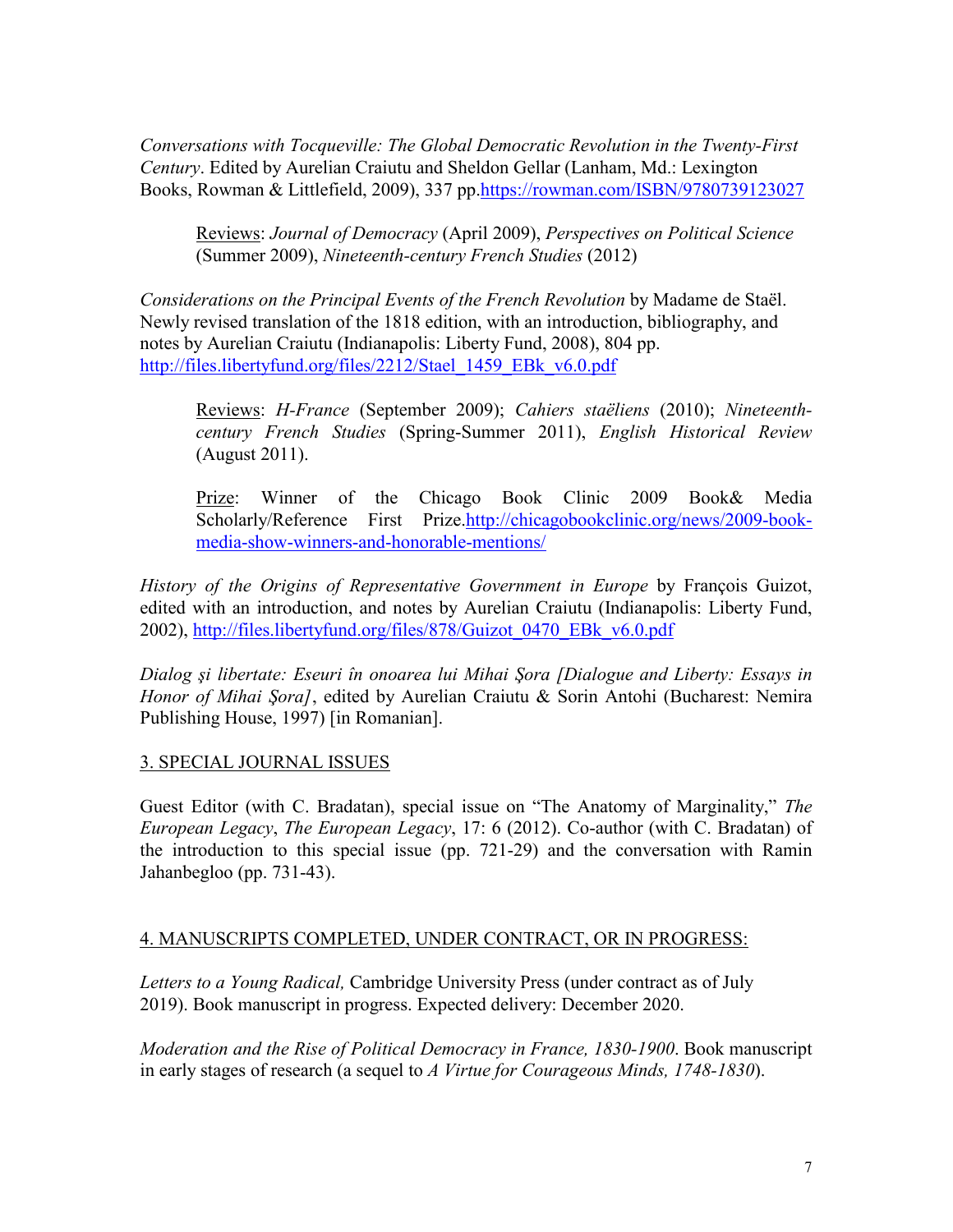#### 5. BOOKS IN ROMANIAN

*Elogiul moderaţiei [In Praise of Moderation]* (Iaşi: Polirom, 2006), 224 pp [in Romanian]

The ten chapters of the book explore the meanings and facets of moderation in the works of Plato, Aristotle, Machiavelli, Guicciardini, Gracián, Halifax, Burke, Tocqueville, Guizot, Macaulay, and Aron. ISBN: 973-46-0274-8.

*Elogiul libertăţii: Studii de filosofie politică [In Praise of Liberty: Studies in Political Philosophy],* (Iaşi: Polirom, 1998), 220 pp [in Romanian].

The nine chapters of the book include chapters on liberalism and its critics, the political thought of Joseph and Maistre and Louis de Bonald, the anatomy of antiliberalism, the writings of Alasdair MacIntyre, democratization and civic culture. ISBN: 973-683-080-2.

#### 6. ARTICLES, BOOK CHAPTERS, INTRODUCTORY STUDIES, AND REVIEWS:

#### A. PEER-REVIEWED AND SCHOLARLY ARTICLES:

"Madame de Staël's *Considerations* and the Post-revolutionary French Liberals," *Storia del pensiero politico* (Italy). Special issue on Mme de Staël, *Germaine, ou la politique. Madame de Staël, pensatrice politica*, VII: 3 (2018), pp. 419-439.

"Laboulaye et les États-Unis," *Revue Française d'Histoire des Idées Politiques*, 47:1 (May 2018), pp. 203-226 [in French],<http://liseuse.harmattan.fr/978-2-343-14752-9>

"Two Critical Spectators: José Ortega y Gasset and Raymond Aron" (with Brendon Westler), *The Review of Politics* (US), Vol. 77, No. 4, Fall 2015, pp. 575-602.

"Une vertu politique: la modération," *Commentaire* (Paris, France), Vol. 148, No. 4 (2014), pp. 793-802 [in French], [http://www.commentaire.fr/revue/148/revue-148](http://www.commentaire.fr/revue/148/revue-148-printemps-2014.html) [printemps-2014.html](http://www.commentaire.fr/revue/148/revue-148-printemps-2014.html)

"The Paradoxes of Marginality" (with Costica Bradatan), *The European Legacy* (Israel/UK) Vol. 17, No. 6 (2012), pp. 721-29.

"On Margins, Marginals, and Marginalities: A Conversation with Ramin Jahanbegloo" (with Costica Bradatan), *The European Legacy* (Israel/UK) 17: 6 (2012): 731-43.

دربارة بیرامون، پیرامونی، و پیرامونی بودن: گفت و :(Translated into Farsi (by Shabnam Abbarin جھانبگلو رامین با گویی) [I](http://www.radiofarda.com/content/f3_jahanbegloo_marginalization/25025043.html) & [II\)](http://www.radiofarda.com/content/f3_jahanbegloo_interview_liberty/25033890.html), *[Radio Farda](http://www.radiofarda.com/)* (Prague, Czech Republic), June-July 2013. Translated into Turkish (by Çeviren Minem Sezgin) "Marjin, Marjinal ve Marjinallikler" [\(I](http://www.birikimdergisi.com/birikim/makale.aspx?mid=914) & [II\)](http://www.birikimdergisi.com/birikim/makale.aspx?mid=915), in *[Birikim](http://www.birikimdergisi.com/)*, 8 & 10 February 2013, [http://www.birikimdergisi.com/birikim/default.aspx\)](http://www.birikimdergisi.com/birikim/default.aspx)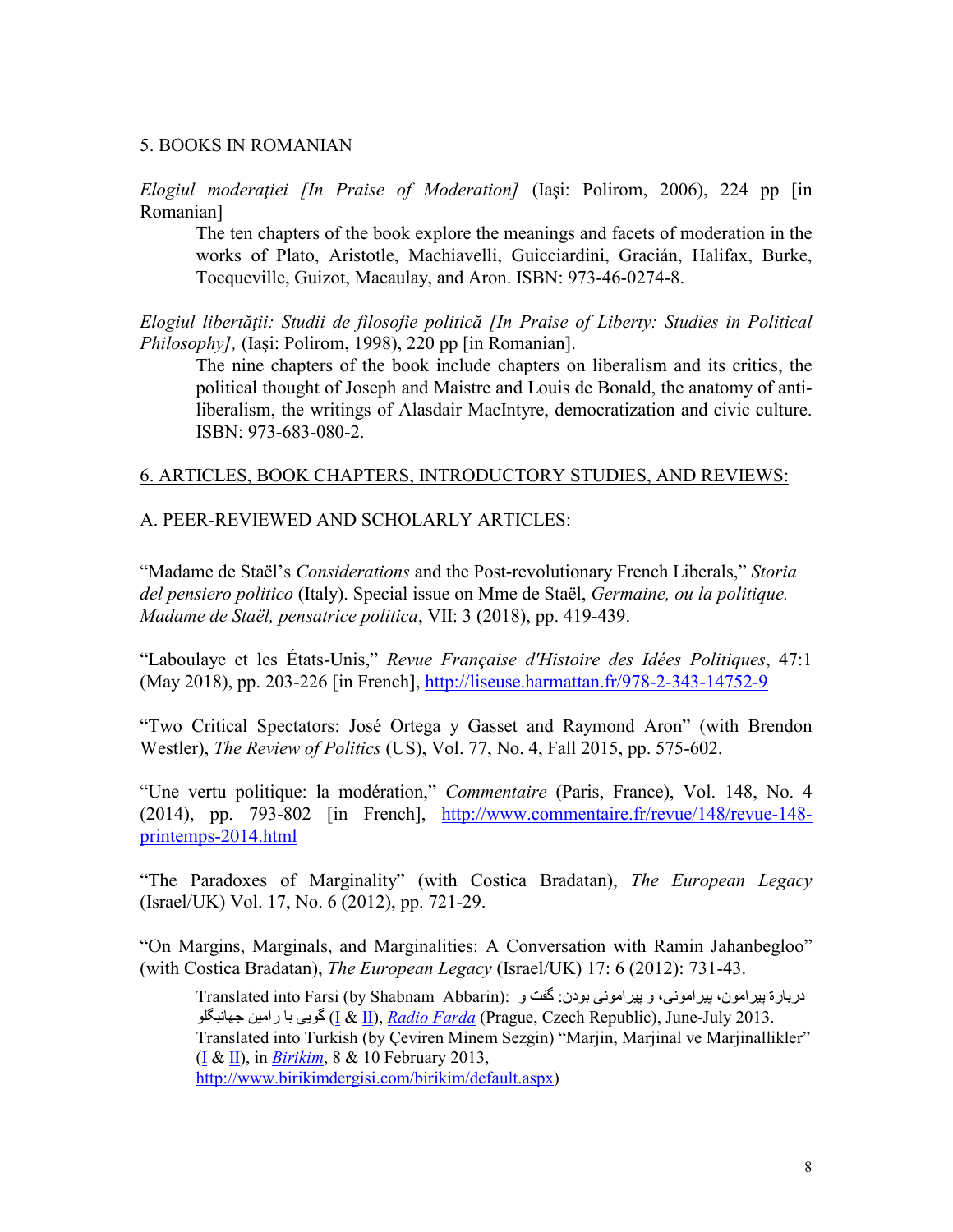"Faces of Moderation: Mme de Staël and Benjamin Constant under the Directory (1795- 1799)," *Jus Politicum* (University of Paris II, France), No. 6, October 2011; [http://www.juspoliticum.com/Faces-of-Moderation-Mme-de-Stael-s.html;](http://www.juspoliticum.com/Faces-of-Moderation-Mme-de-Stael-s.html) <http://www.juspoliticum.com/-No6-.html>

"From the Social Contract to the Art of Association: A Tocquevillian Perspective," *Social Philosophy and Policy* (US), Vol. 25, No. 2, July 2008, pp. 263-87.

"In Search of Happiness: Victor Jacquemont's Travel to America," *The European Legacy* (Israel/UK), Vol. 13, No. 1, January 2008, pp. 13-33.

"Mihai Şora: A Philosopher of Dialogue," *East European Politics and Societies* (US), Vol. 21, No. 4, 2007, pp. 611-38.

"Tocqueville's Paradoxical Moderation," *The Review of Politics* (US), Vol. 67, No. 4, Fall 2005, pp. 599-629.

"Raymond Aron's Response to Irresponsible Metaphysics," *Nação E Defesa* (Lisbon, Portugal), No. 111, Summer 2005, 3rd series, pp. 27-58.

"The Third Democracy: Tocqueville's View of America after 1840" (with Jeremy Jennings), *American Political Science Review* (US), Vol. 98, No. 3, August 2004, pp. 391-404.

"The Method of the French Doctrinaires," *History of European Ideas* (UK), Volume 30, No. 1, 2004, pp. 39-59.

"Rethinking Political Power: The Case of the French Doctrinaires," *European Journal of Political Theory* (UK), Vol. 2, No. 2, 2003, pp. 125-55.

"Guizot's Elitist Theory of Representative Government," *Critical Review* (US), Vol. 15, Nos. 3-4, 2003, pp. 261-84.

"The Battle for Legitimacy: Constant and Guizot on Sovereignty," *Historical Reflections/Reflexions historiques*, Vol. 28. No. 3, 2002, pp. 471-91.

"The Virtues of Political Moderation," *Political Theory* (US), Vol. 29, No. 3, June 2001, pp. 449-68.

"Tocqueville and the Political Thought of the French Doctrinaires," *History of Political Thought* (UK), Vol. XX, No. 3, Fall 1999, pp. 456-93.

"'A Tunnel at the End of Light?': Notes on the Rhetoric of the Great Transformation in Eastern Europe," *Rhetoric & Public Affairs* (US), Vol. 2, No. 1, March 1999, pp. 31-58.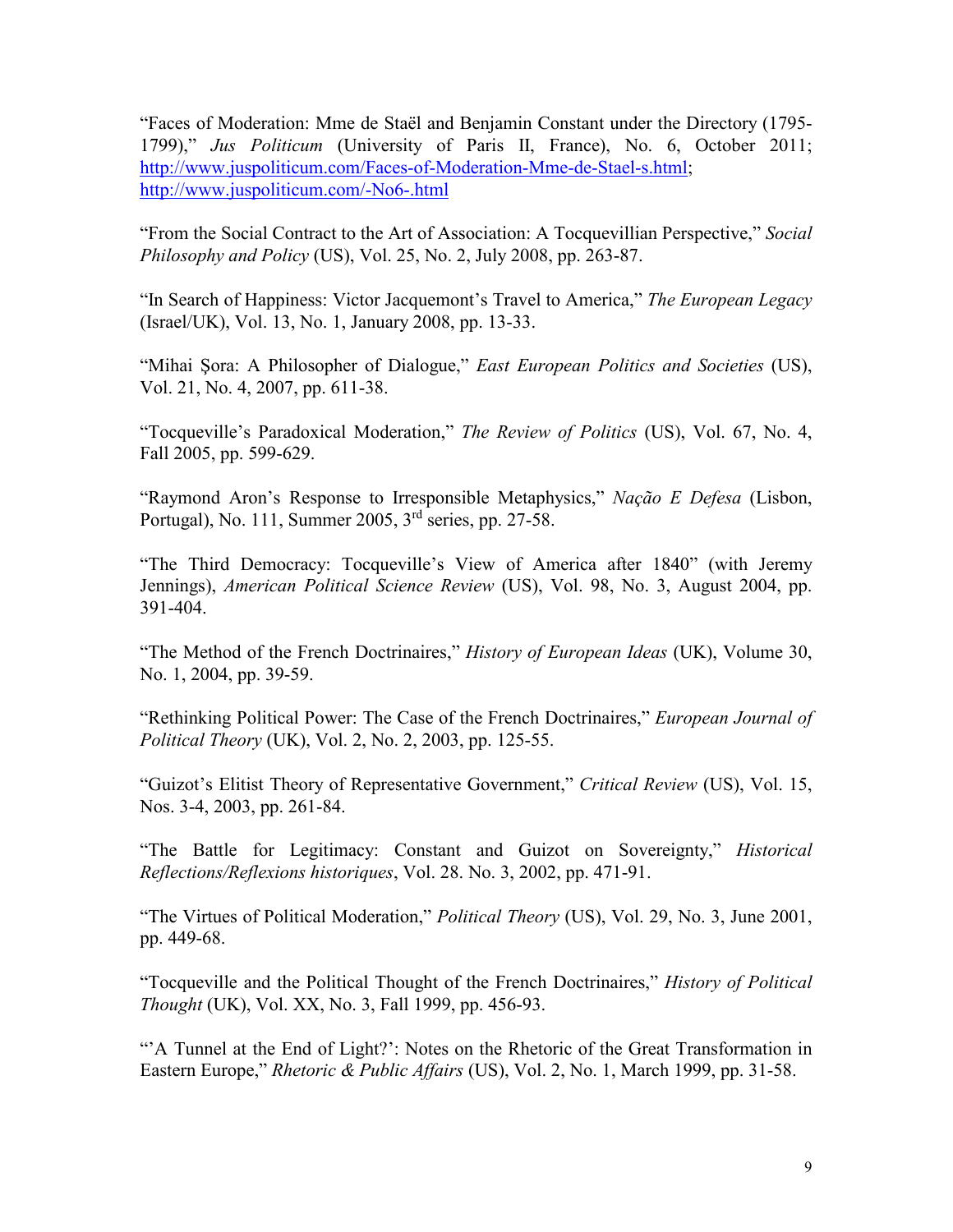"Between Scylla and Charybdis: The Strange Liberalism of the French Doctrinaires," *History of European Ideas* (UK), Vol. 24, Nos. 4-5, 1998, pp. 243-65.

B. BOOK CHAPTERS AND INTRODUCTORY STUDIES (SELECTED):

"In Praise of Eclecticism: Why Elinor and Vincent Ostrom's Works Matter," in *Ostrom's Tensions: Reexamining the Political Economy and Policy of Elinor C. Ostrom*, eds. Paul Dragos Aligica, Peter Boettke, and Roberta Herzberg, George Mason University, 2019.

(with Sheldon Gellar), "Moderation: A Radical Virtue," in Matthijs Lok and Ido de Haan eds, *The Politics of Moderation in Modern European History* (Palgrave, 2019), pp. 237- 257.

"Isaiah Berlin on Marx and Marxism," in *The Cambridge Companion to Isaiah Berlin*, eds. Steven B. Smith and Joshua Cherniss (Cambridge University Press, 2018), pp. 97- 115.

"Doctrinaires," and 'Modération." In *Le dictionnaire du conservatisme*, eds. Christophe Boutin, Frédéric Rouvillois et Olivier Dard (Paris, CERF, 2017), pp. 304-9, 622-27 [in French], [https://www.editionsducerf.fr/librairie/livre/18324/le-dictionnaire-du](https://www.editionsducerf.fr/librairie/livre/18324/le-dictionnaire-du-conservatisme)[conservatisme](https://www.editionsducerf.fr/librairie/livre/18324/le-dictionnaire-du-conservatisme)

"Raymond Aron et Alexis de Tocqueville: Deux esprits modérés," in in *La Pensée de Raymond Aron: essais et interprétations*, eds J. Colen et E. Dutartre-Michaut, Aster et Presses Universitaires à Vienne, 2017, pp. 257-72

"In Praise of Liberty: Madame de Staël's *Considerations*," in Alan S. Kahan and Ewa Atanassow eds., *Liberal Moments* (London: Bloomsbury Academic, 2017), pp. 21-27.

"On Individualism, Authority, and Democracy as a New Form of Religion: A Few Tocquevillian Reflections" (with Matthew N. Holbreich), in *Combining the Spirit of Religion and the Spirit of Liberty: Tocqueville's Thesis Revisited*, ed. Michael Zuckert, University of Chicago Press, 2017, pp. 123-52.

"Rousseau and Madame de Staël: A Surprising Intellectual Dialogue," in *Thinking with Rousseau: From Machiavelli to Schmitt*, eds. Helena Rosenblatt and Paul Schweigert, Cambridge University Press, 2017, pp. 235-51.

"Raymond Aron and Alexis de Tocqueville: Political Moderation, Liberty, and the Role of the Intellectuals," in *A Companion to Raymond Aron*, eds. José Colen and Elizabeth Dutartre, Astier (France) & Palgrave Macmillan (UK/USA), 2015, pp. 261-74. [http://www.palgrave.com/page/detail/the-companion-to-raymond-aron-jos%C3%A9](http://www.palgrave.com/page/detail/the-companion-to-raymond-aron-jos%C3%A9-colen/?K=9781137522429) [colen/?K=9781137522429.](http://www.palgrave.com/page/detail/the-companion-to-raymond-aron-jos%C3%A9-colen/?K=9781137522429)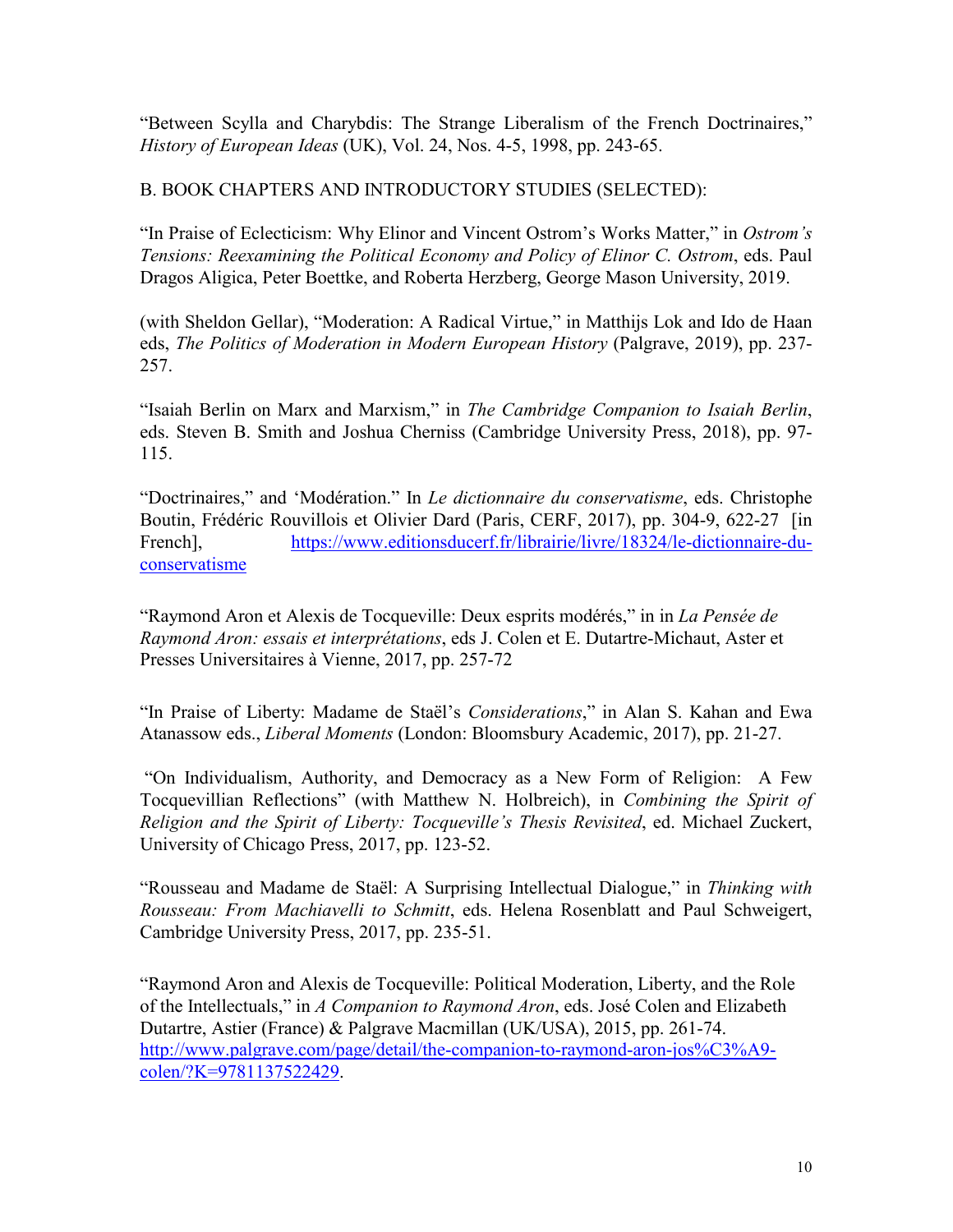"Tocquevilles neue politische Wissenschaft wiederentdecken: Einige Lektionen für zeitgenössische Sozialwissenschaftler" in: Harald Bluhm and Skadi Krause (Hg.), *Alexis de Tocqueville. Analytiker der Demockratie*, Paderborn: Wilhelm Fink Verlag, 2015, pp. 33-51. ISBN 978-3-7705-5954-1 [in German, trans. Skadi Krause]

"Tocqueville and Eastern Europe," in Christine D. Henderson ed., *Tocqueville's Voyages: The Evolution of His Ideas and Their Journey Beyond His Time* (Indianapolis: Liberty Fund, 2015), pp. 390-424.

"Raymond Aron and the French Tradition of Political Moderation" in Raf Geenens and Helena Rosenblatt, eds., *French Liberalism: From Montesquieu to the Present Day* (Cambridge University Press, 2012), pp. 271-90. <http://www.cambridge.org/aus/catalogue/catalogue.asp?isbn=9781107017436&ss=toc>

"On Happiness in Unusual Places N. Steinhardt's Uplifting Lesson," in C. Bradatan ed., *Philosophy, Society and the Cunning of History in Eastern Europe* (London: Routledge, 2012), pp. 83-97,<http://www.routledge.com/books/details/9780415699198/>

"Moderation and the Group of Coppet" in Karyna Szmurlo, ed., *Germaine de Staël's Politics of Mediation: Challenges to History and Culture* (Oxford: Voltaire Foundation, 2011), pp. 109-24. <http://xserve.volt.ox.ac.uk/VFcatalogue/details.php?recid=6510>

"Thinking Politically: Raymond Aron and the Revolution of 1968 in France," in Vladimir Tismaneanu, ed., *Promises of 1968: Crisis, Illusion, and Utopia* (Budapest-New York: Central European University Press, 2011), pp. 101-27.

"Mihai Şora: A Philosopher of Dialogue and Hope," in *In Marx's Shadow. Knowledge, Power, and Intellectuals in Eastern Europe and Russia*, eds. Costica Bradatan and Serguei Oushakine (Lanham, Md.: Lexington Books, Rowman & Littlefield, 2010), pp. 261-85.

"The Third Democracy: Tocqueville's Views of America after 1840" (with Jeremy Jennings), introductory study in: *Tocqueville on America after 1840: Letters and Other Writings* (Cambridge: Cambridge University Press, 2009), pp. 1-39, 489-503. Also in the same volume: Introductions to Part I, A-D (pp. 41-51), Part I, E (pp. 318-21), Part II, A (pp. 343-50), Part II, B ( pp. 370-72), Part II, C (pp. 377-81), Part II, D (409-12), Part II, E (p. 456).

"A Precursor of Tocqueville: Victor Jacquemont's Reflections on America," in *America through European Eyes*, edited by Aurelian Craiutu and Jeffrey C. Isaac (University Park, PA: Pennsylvania State University Press, 2009), pp. 117-41.

"What Kind of Social Scientist Was Tocqueville?" in *Conversations with Tocqueville: The Democratic Revolution in the Twenty-First Century*, edited by Aurelian Craiutu and Sheldon Gellar (Lanham, Md.: Lexington Books, Rowman & Littlefield, 2009), pp. 55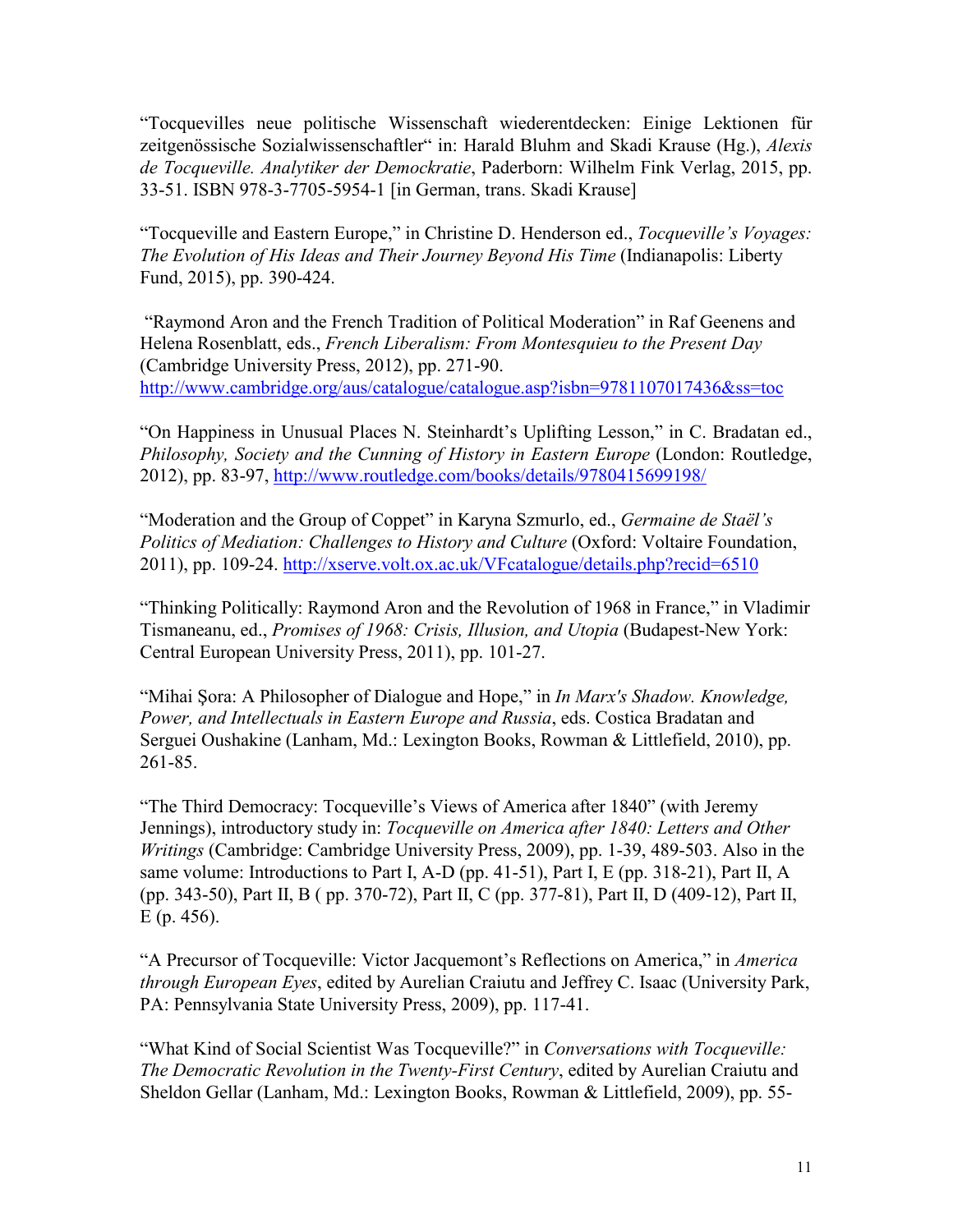81.

"A Thinker for our Times: Madame de Staël," Introduction to *Considerations on the Principal Events of the French Revolution* by Madame de Staël, ed. Aurelian Craiutu (Indianapolis: Liberty Fund, 2008), pp. vii-xxiv.

"From the Social Contract to the Art of Association: A Tocquevillian Perspective," in *Freedom of Association*, eds. Ellen Frankel Paul, Fred D. Miller, Jr., and Jeffrey Paul (Cambridge: Cambridge University Press, 2008).

"Faces of Moderation: Raymond Aron's Committed Observer," in Daniel J. Mahoney and Brian Paul Frost, eds. *Political Reason in an Age of Ideology*, Transaction Publishers, 2007, pp. 261-283.

Editor's Introduction to *History of the Origins of Representative Government in Europe* by François Guizot, edited with an introduction, and notes by Aurelian Craiutu (Indianapolis: Liberty Fund, 2002), pp. vii-xvi.

"Patriotism: an Obsolete Concept?", Introduction to the Romanian translation of Maurizio Viroli's *For Love of Country*, Bucharest: Humanitas Publishing House, 2002, pp. 5-17 [in Romanian].

"Romania 1989-1998," in: Geoffrey Pridham and Tom Gallagher (eds.), *Experimenting with Democracy: Regime Change in the Balkans*, London: Routledge, 2000, pp. 169-94.

"Mircea Eliade," in *Dictionary of Literary Biography*, Steven Serafin ed., Detroit: Bruccoli, 2000, pp. 132-46.

C. REVIEWS AND REVIEW-ESSAYS:

Review of Patricia Commun & Stefan Kolev, eds. *Wilhelm Röpke (1899-1966): A Liberal Political Economist and Conservative Social Philosopher*, *Society* (2019), [http://link.springer.com/article/10.1007/s12115-019-00348-7](http://links.springernature.com/f/a/ta9p2gmeaZHGFT08yYPWsQ%7E%7E/AABE5gA%7E/RgRec_9cP0QwaHR0cDovL3d3dy5zcHJpbmdlci5jb20vLS8yL0FXbWRiRkk1MDBhN21nTVg3UDkwVwNzcGNCCgAA3MuSXM6mqoJSEmFjcmFpdXR1QHlhaG9vLmNvbVgEAAAG5w%7E%7E)

"A Genius for Being Human." Review of Henry Hardy's *In Search of Isaiah Berlin*, *Los Angeles Review of Books* (February 19, 2019), [https://lareviewofbooks.org/article/a](https://lareviewofbooks.org/article/a-genius-for-being-human)[genius-for-being-human](https://lareviewofbooks.org/article/a-genius-for-being-human)

Review of Madame de Staël, *Considérations sur les principaux événements de la Révolution française*, ed. Lucia Omacini (Paris: Honoré Champion, 2017), *French Studies*, Vol. 78, No. 4 (October 2018), pp. 604-5.

Review of William Galston, *Anti-Pluralism: The Populist Threat to Liberal Democracy*, <http://www.libertylawsite.org/book-review/galston-on-the-new-revolt-of-the-masses/> (June 2018)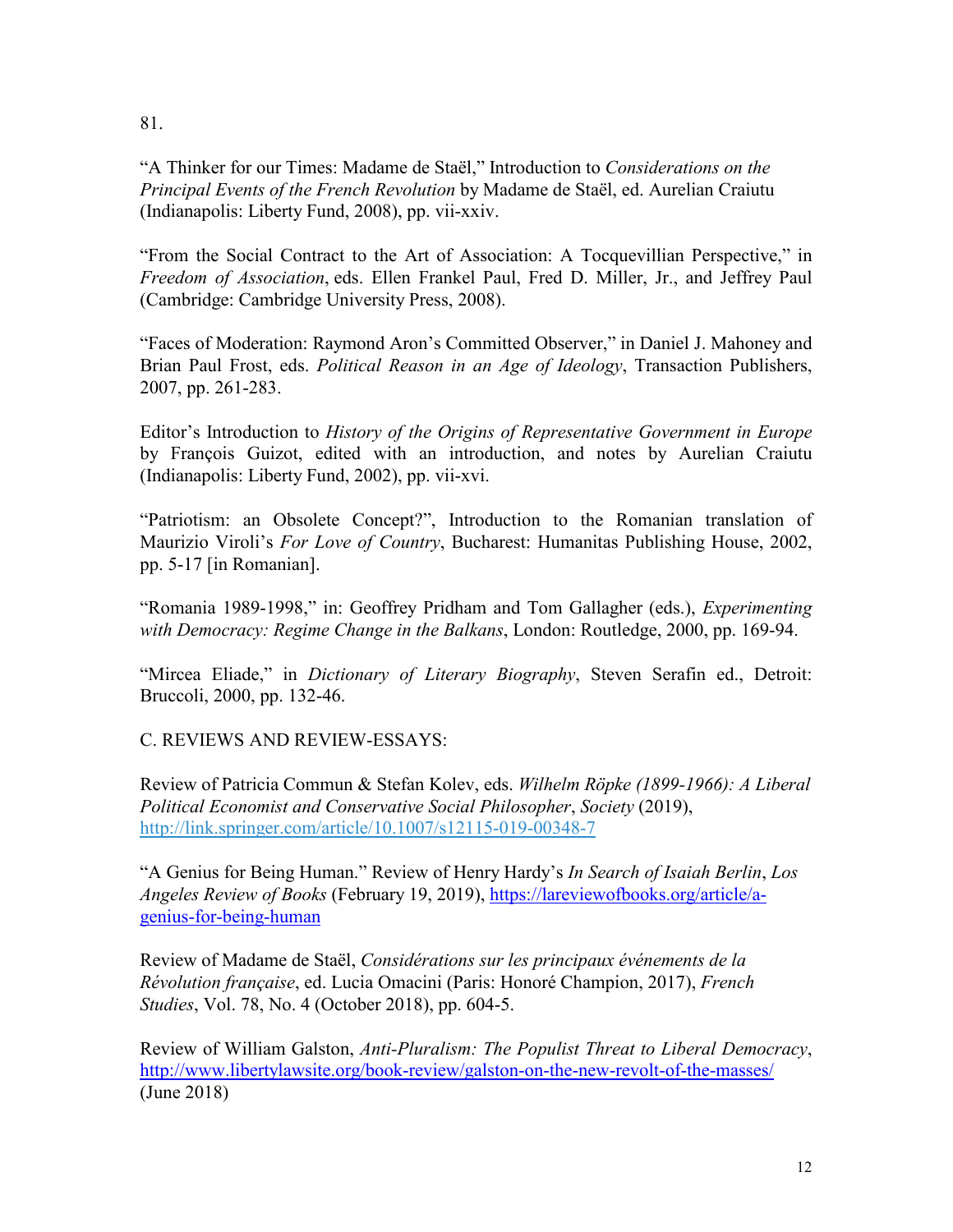Review of Alan Kahan, *Tocqueville, Religion, and Democracy: Checks and Balances for Democratic Souls*, in *Society* Vol. 55, No. 4 (August 2018), pp. 383-386, <https://doi.org/10.1007/s12115-018-0274-6>

Review of *A History of Modern Political Thought in East Central Europe: Volume I: Negotiating Modernity in the 'Long Nineteenth Century,'* Balázs Trencsényi et al., in *Global Intellectual History*, Vol. 4, No. 2 (2019), pp. 216-222 <https://doi.org/10.1080/23801883.2018.1444343>

Critical Dialogue & Review of Jonathan White and Lea Ypi's "The Meaning of Partisanship," in *Perspectives on Politics* Vol. 16, No. 1 (2018), pp. 178-82.

"Against Identity Politics." Review of Mark Lilla's *The Once and Future Liberal*, in *The Modern Age* (Winter 2018), Vol. 60, No. 1. <https://home.isi.org/against-identity-politics>

"Above the Fray." Review of John Avlon's *Washington's Farewell*, in *Los Angeles Review of Books* (October 28, 2017),<https://lareviewofbooks.org/article/above-the-fray/>

Review of Steven Smith, *Modernity and Its Discontents*, *Journal of Politics*, Vol. 79, No. 3 (July 2017): e53-54

"The Salt of the Earth." Review of Steven Smith, *Modernity and Its Discontents*, *Los Angeles Review of Books* (May 14, 2017), [https://lareviewofbooks.org/article/the-salt-of](https://lareviewofbooks.org/article/the-salt-of-the-earth/)[the-earth/](https://lareviewofbooks.org/article/the-salt-of-the-earth/)

Review of Biancamaria Fontana, *Germaine de Staël: A Political Portrait*, in *Review of Politics*, Vol. 79, No. 2 (Spring 2017), pp. 354-57.

"Of Love and Politics." Review of Michael Oakeshott's *Notebooks* (1922-1986), in: *Los Angeles Review of Books* (February 4, 2016), [https://lareviewofbooks.org/review/of-love](https://lareviewofbooks.org/review/of-love-and-politics)[and-politics](https://lareviewofbooks.org/review/of-love-and-politics)

Review of Francois Furet's *Lies, Passions, and Illusions*, in: *The Review of Politics*, Vol. 77, No. 3, 2015, pp. 492-95.

Review of Tobias Bevc & Matthias Oppermann (eds.), *Der souveräne Nationalstaat: Das politische Denken Raymond Aron*, in *Revue philosophique de la France et de l'étranger*, Vol. 139, no. 3 (2014), pp. 420-21.

Review of Immanuel Wallerstein. *The Modern World-System IV. Centrist Liberalism Triumphant, 1789-1914*, in *Perspectives on Politics*, Vol. 12, No. 2 (June 2014), pp. 532- 34.

"In Rousseau's Shadow." Review of Jeremy Jennings, *Revolution and the Republic: A*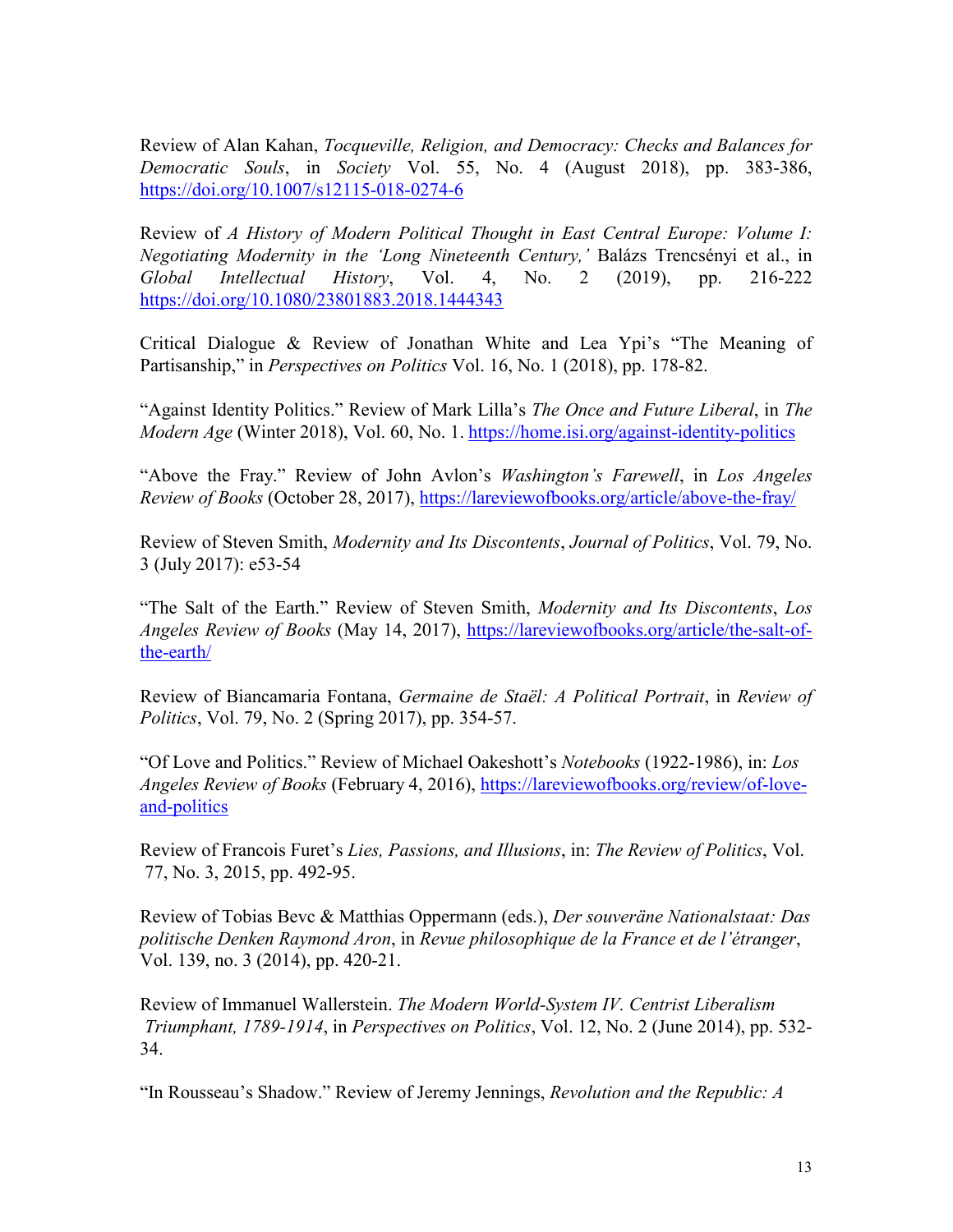*History of Political Thought in France since the Eighteenth Century*, in *French Politics, Culture, and Society*, Vol. 23, No. 2 (Summer 2014), pp. 143-50.

"The Center and the Margins," Review of Joshua Cherniss' *A Mind and Its Time*, *Los Angeles Review of Books* (March 26, 2014), [https://lareviewofbooks.org/review/center](https://lareviewofbooks.org/review/center-margins/)[margins/](https://lareviewofbooks.org/review/center-margins/)

"Rethinking Modernity, Religion, and Tradition: the Intellectual Dialogue between Alexandre Stourdza and Joseph de Maistre." Review-essay of Carolina Armenteros, *The French Idea of History: Joseph De Maistre and His Heirs, 1794-1854* and Stella Ghervas, *Réinventer la tradition: Alexandre Stourdza et l'Europe de la Sainte-Alliance*, in *History of European Ideas*, Vol. 40: 2, 2014, pp. 277-89.

"Rediscovering the Virtues of Political Moderation." Review of Peter Berkowitz's *Constitutional Conservatism* (November 2013). [http://www.libertylawsite.org/book-review/rediscovering-the-virtues-of-political](http://www.libertylawsite.org/book-review/rediscovering-the-virtues-of-political-moderation/)[moderation/](http://www.libertylawsite.org/book-review/rediscovering-the-virtues-of-political-moderation/)

"A Tale of Two Moderates." Review-essay of Emmanuelle Paulet-Grandguillot, *Libéralisme et démocratie. De Sismondi à Constant, à partir du Contrat social (1801- 1806)*, and K. Steven Vincent, *Benjamin Constant and the Birth of French Liberalism*, in *History of European Ideas*, Vol. 39, No.1, 2013, pp. 141-50.

Review of Sophia Rosenfeld's *Common Sense: A Political History*, in *H-France* (December 2012),<http://www.h-france.net/vol12reviews/vol12no157craiutu.pdf>

Review of Jan-Werner Müller, *Contesting Democracy: Political Ideas in Twentieth-Century Europe*, *Society*, Vol. 49, No. 5, 2012, pp. 488-92.

Review of Doina P. Harsanyi, *Lessons from America: Liberal French Nobles in Exile, 1793-1798*, *European History Quarterly*, 42: 4, 2012, pp. 696-98.

"Tocqueville, Our Contemporary." Review-essay of Alan S. Kahan, *Tocqueville*, Harvey Mansfield, *Tocqueville: A Very Short Introduction* and Oliver Zunz ed., *Alexis de Tocqueville and Gustave de Beaumont in America: Their Friendship and Their Travels*, in *Society*, Vol. 48, No. 5, September-October 2011, pp. 434-37.

"The Elusive Tocqueville." Lead review of Jon Elster's *Tocqueville. The First Modern Scientist* in a symposium published in *Perspectives on Politics*, Vol. 9, No. 2, June 2011, pp. 361-65.

Review of Gustave de Beaumont, *Marie ou l'esclavage aux États-Unis*, 2 vols, ed. Marie-Claude Schapira (Paris), *Nineteenth-Century French Studies*, Vol. 39, Nos. 3-4, Spring-Summer 2011, pp. 354-55.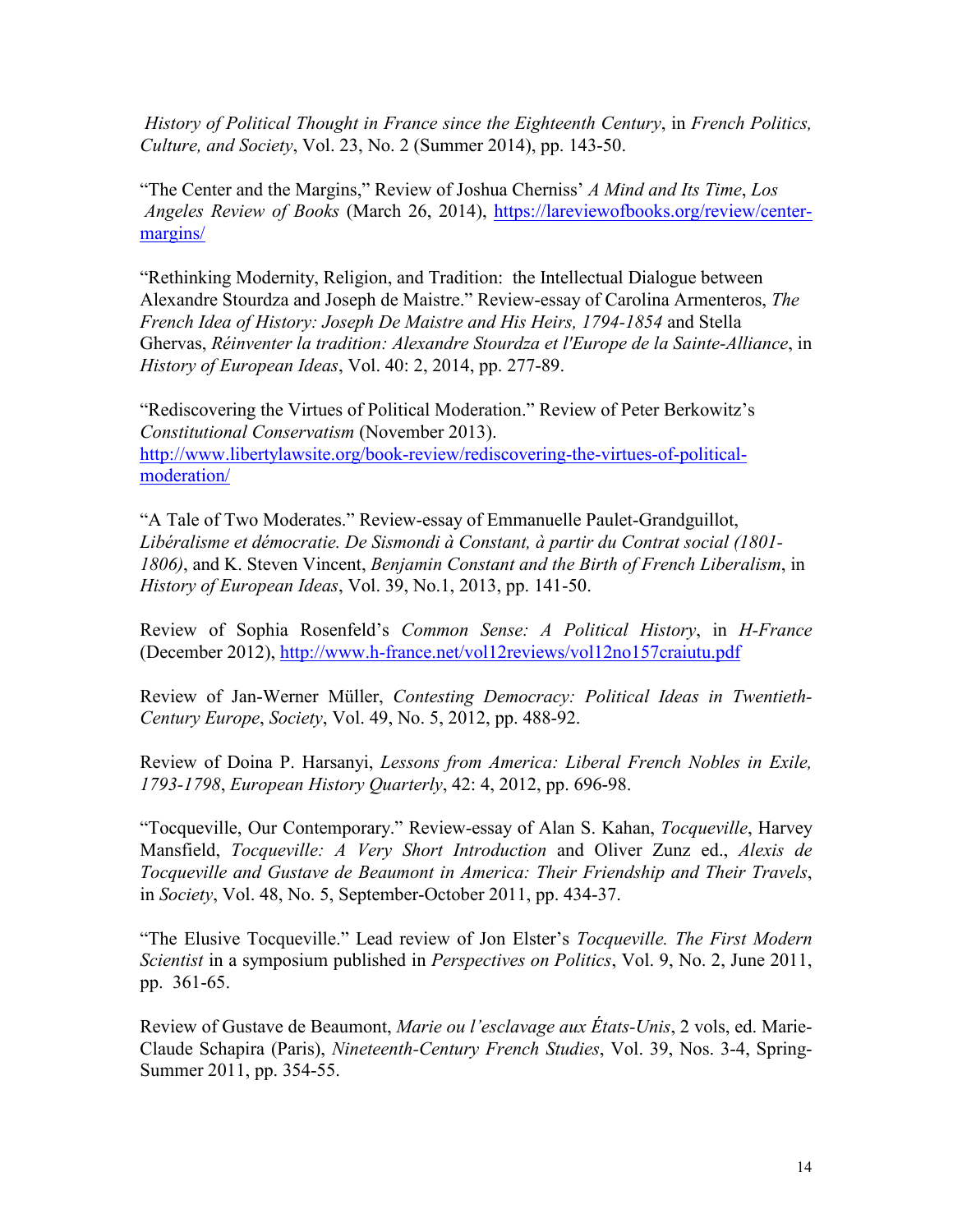"Flirting with republicanism: Mme de Staël's writings from the 1790s." Review of Mme de Staël, *Œuvres Complètes, Serie III: Œuvres historiques, Tome I, Des circonstances actuelles et autres essays politiques sous la Revolution*, in *History of European Ideas* Vol. 36. No. 3, September 2010, pp. 343-46.

Review of Helena Rosenblatt, *Liberal Values: Benjamin Constant and the Politics of Religion*, *The Review of Politics*, Vol. 72, No. 1, Spring 2010, pp. 150-52.

"Le Sphinx de la démocratie moderne." Review of Lucien Jaume, *Tocqueville*, in *Commentaire* (Paris), Vol. 33, No. 129, Spring 2010, pp. 229-30 [in French].

Review of Michael Curtis, *Orientalism and Islam: European Thinkers on Oriental Despotism in the Middle East and India*, *Society,* Vol. 47, No. 3, May-June 2010, pp. 265-68.

"Painters of Ruins and Prophets of the Past: The School of Disenchantment and Its Charms." Review-essay of Joshua F. Dienstag, *Pessimism: Philosophy. Ethic. Spirit* and Antoine Compagnon, *Les Antimodernes. De Joseph de Maistre à Roland Barthes*, in *European Journal of Political Theory*, Vol. 9, No. 1, January 2010, pp. 111-28.

"French Liberalism and the Aristocratic Sources of Liberty." Review-essay of Lucien Jaume, *Tocqueville* and Annelien de Dijn, *French Political Thought from Montesquieu to Tocqueville: Liberty in a Leveled Society?*, in *History of European Ideas*, Vol. 35, No. 3, September 2009, pp. 385-90.

Review of Hugh Brogan, *Tocqueville: A Biography*, in *American Historical Review*, Vol. 113, No. 4, October 2008, pp. 1254-55.

Review of *World Order after Leninism*, edited by Vladimir Tismaneanu, Marc Morjé Howard, and Rudra Sil, in *East European Politics and Societies,* Vol. 22, No. 4, Fall 2008, pp. 955-58.

Review of *Reading Tocqueville: From Oracle to Actor*, Raf Geenens and Annelien De Dijn eds., *H-France Review*, 8: 100, August 2008, [http://www.h](http://www.h-france.net/vol8reviews/vol8reviews.html)[france.net/vol8reviews/vol8reviews.html](http://www.h-france.net/vol8reviews/vol8reviews.html)

Review of *The Tocqueville Review/La Revue Tocqueville*, Alexis de Tocqueville (1805- 1859). A Special Bicentennial Issue. Vol. XXVII, No. 2, 2006; *H-France Review*, Vol. 8, (February 2008), No. 28,<http://www.h-france.net/vol8reviews/vol8reviews.html#Feb08>

Review of Matthew Maguire, *The Conversion of Imagination: From Pascal through Rousseau to Tocqueville*, *H-France*, Vol. 7 (April 2007), No. 42. [http://h](http://h-france.net/vol7reviews/craiutu.html)[france.net/vol7reviews/craiutu.html](http://h-france.net/vol7reviews/craiutu.html)

Review of Pierre Rosanvallon's *Democracy Past and Future* in *Perspectives on Politics*,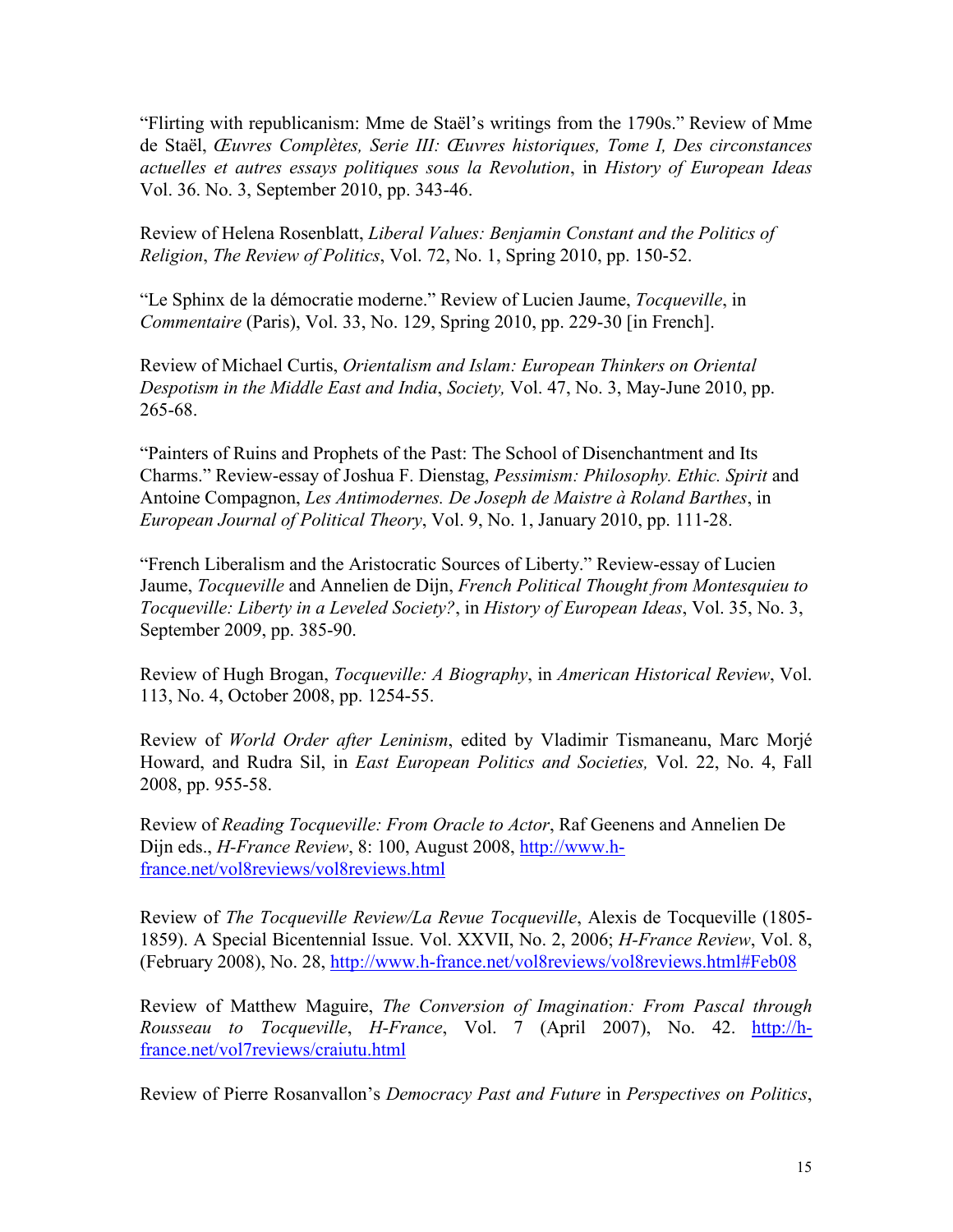Vol. 4, No. 4, December 2006, pp. 764-66.

Review essay of Darío Roldán (ed). *La pensée politique doctrinaire sous la Restauration. Charles de Rémusat- Textes choisis* and Darío Roldán. *Charles de Rémusat: Certitudes et impasses du libéralisme doctrinaire*, in *History of Political Thought*, Vol. XXVI, No. 3, Fall 2005, pp. 557-59.

Review-essay of Robert T. Gannett, *Tocqueville Unveiled* and Michael Drolet, *Tocqueville, Democracy, and Social Reform*, in *History of Political Thought*, Vol. XXVI, No. 1, Spring 2005, pp. 181-86.

Review of A. Melzer, J. Weinberger, and R. Zinman eds., *The Public Intellectual: Between Philosophy and Politics*, in *Society*, Vol. 41, No. 4, May-June 2004, pp. 93-96.

Review essay of Cheryl Welch, *Tocqueville*; Oliver Zunz & Alan Kahan eds. *The Tocqueville Reader*, in: *Ethics*, Volume 114, No. 1, October 2003, pp. 199-204.

Review of Sheldon S. Wolin's *Tocqueville, Between Two Worlds*, in: *Review of Politics*, Vol. 64, No. 3, Summer 2002, pp. 537-40.

Review of Duncan Light and David Phinnemore, eds., *Post-Communist Romania: Coming to Terms with Transition*, in: *Nationalities Papers*, Vol. 29, No. 4, December 2001, pp. 718-20.

Review of Owen Bradley, *A Modern Maistre*, in: *Modern Age* Vol. 43, No. 2, Spring 2001, pp. 154-59.

Review-essay of Alexis de Tocqueville, *Democracy in America*, trans. Harvey C. Mansfield and Delba Winthrop; Alexis de Tocqueville, *Democracy in America*, edited by Sanford Kessler, trans. Stephen Grant, in: *Society*, Vol. 38, No. 6, September-October 2001, pp. 89-91.

"Is Self-Subversion the Elixir of Eternal Youth?" Review of Albert Hirschman, *A Propensity to Self-Subversion*, in: *Government and Opposition*, Vol. 32, No. 3, Summer 1997, pp. 442-47.

"The Dead or Living Hand of the Past?" Review of Tom Gallagher, *Romania After Ceausescu*, in: *Government & Opposition*, Vol. 31, No. 2, Spring 1996, pp. 257-63.

D. OTHER ARTICLES (PRINT AND ONLINE):

"How to Combat Fanaticism and the Spirit of Party: Germaine de Staël's Lesson," Lead essay for "Liberty Matters," Online Library of Liberty, Liberty Fund, Indianapolis, March 2019 (with responses from Catriona Seth, Benjamin Hoffmann, and K. Steven Vincent), <https://oll.libertyfund.org/pages/lm-stael>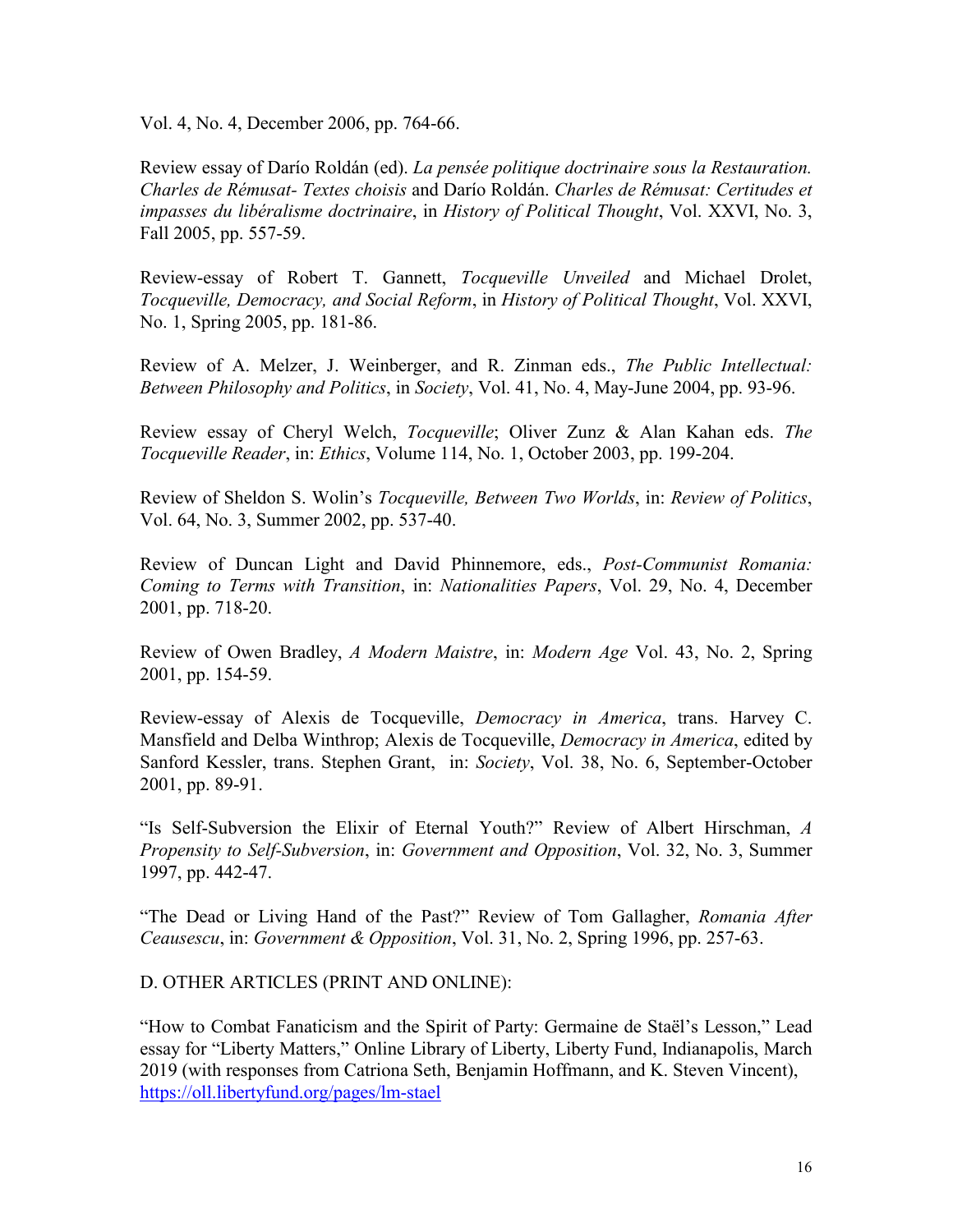"The Radicalism of Moderation," Niskanen Center, [https://niskanencenter.org/blog/the](https://niskanencenter.org/blog/the-radicalism-of-moderation/)[radicalism-of-moderation/](https://niskanencenter.org/blog/the-radicalism-of-moderation/) (January 7, 2019)

(with Daniel H. Cole), "The Many Deaths of Liberalism," *Aeon Magazine* (June 28, 2018), [https://aeon.co/essays/reports-of-the-demise-of-liberalism-are-greatly-exaggerated\](https://aeon.co/essays/reports-of-the-demise-of-liberalism-are-greatly-exaggerated/)

"Moderation II. Rules for Moderates," Niskanen Center, October 18, 2017, <https://niskanencenter.org/blog/moderation-ii-rules-moderates/>

"Moderation as an Antidote to Hyper-partisan Politics," Niskanen Center, October 11, 2017,<https://niskanencenter.org/blog/moderation-antidote-hyper-partisan-politics/>

"Moderation Might Be the Most Challenging and Rewarding Virtue," *Aeon* (July 17, 2017)

<https://aeon.co/ideas/moderation-may-be-the-most-challenging-and-rewarding-virtue>

"Within the Triangle of Politics, Philosophy, and Religion: On Pierre Manent," *Library of Law & Liberty* (June 6, 2017),

[http://www.libertylawsite.org/liberty-forum/within-the-triangle-of-politics-philosophy](http://www.libertylawsite.org/liberty-forum/within-the-triangle-of-politics-philosophy-and-religion/)[and-religion/](http://www.libertylawsite.org/liberty-forum/within-the-triangle-of-politics-philosophy-and-religion/)

"In Defense of Moderation," *The Daily Beast* (January 14, 2017), <http://www.thedailybeast.com/articles/2017/01/14/in-defense-of-moderation.html>

"Rules for Moderates: Why We Need Moderates Today?, Penn Press blog (January 10, 2017) [http://pennpress.typepad.com/pennpresslog/2017/01/rules-for-moderates-why-we](http://pennpress.typepad.com/pennpresslog/2017/01/rules-for-moderates-why-we-need-moderation-today.html)[need-moderation-today.html](http://pennpress.typepad.com/pennpresslog/2017/01/rules-for-moderates-why-we-need-moderation-today.html)

"Rethinking the Political Horizon of Liberalism," [http://www.libertylawsite.org/liberty](http://www.libertylawsite.org/liberty-forum/rethinking-the-political-horizon-of-liberalism/)[forum/rethinking-the-political-horizon-of-liberalism/](http://www.libertylawsite.org/liberty-forum/rethinking-the-political-horizon-of-liberalism/) (November 2015).

"Political Moderation and the Lost art of Trimming," *The Island* (Tasmania, Australia) No. 140, March 2015, pp. 38-43,<http://islandmag.com/>

"Tocqueville's New Science of Politics," Lead essay, Liberty Matters Forum, Online Library of Liberty (May 2014), [http://oll.libertyfund.org/pages/tocqueville-s-new-science](http://oll.libertyfund.org/pages/tocqueville-s-new-science-of-politics)[of-politics;](http://oll.libertyfund.org/pages/tocqueville-s-new-science-of-politics) [http://lf-oll.s3.amazonaws.com/titles//Tocqueville\\_NewScience.pdf](http://lf-oll.s3.amazonaws.com/titles/Tocqueville_NewScience.pdf)

E. TRANSLATIONS:

Edmund Husserl, *Cartesian Meditations*, Bucharest: Humanitas Publishing House, 1994. Translation from German into Romanian, with an introduction, notes, glossary, and index by Aurelian Craiutu.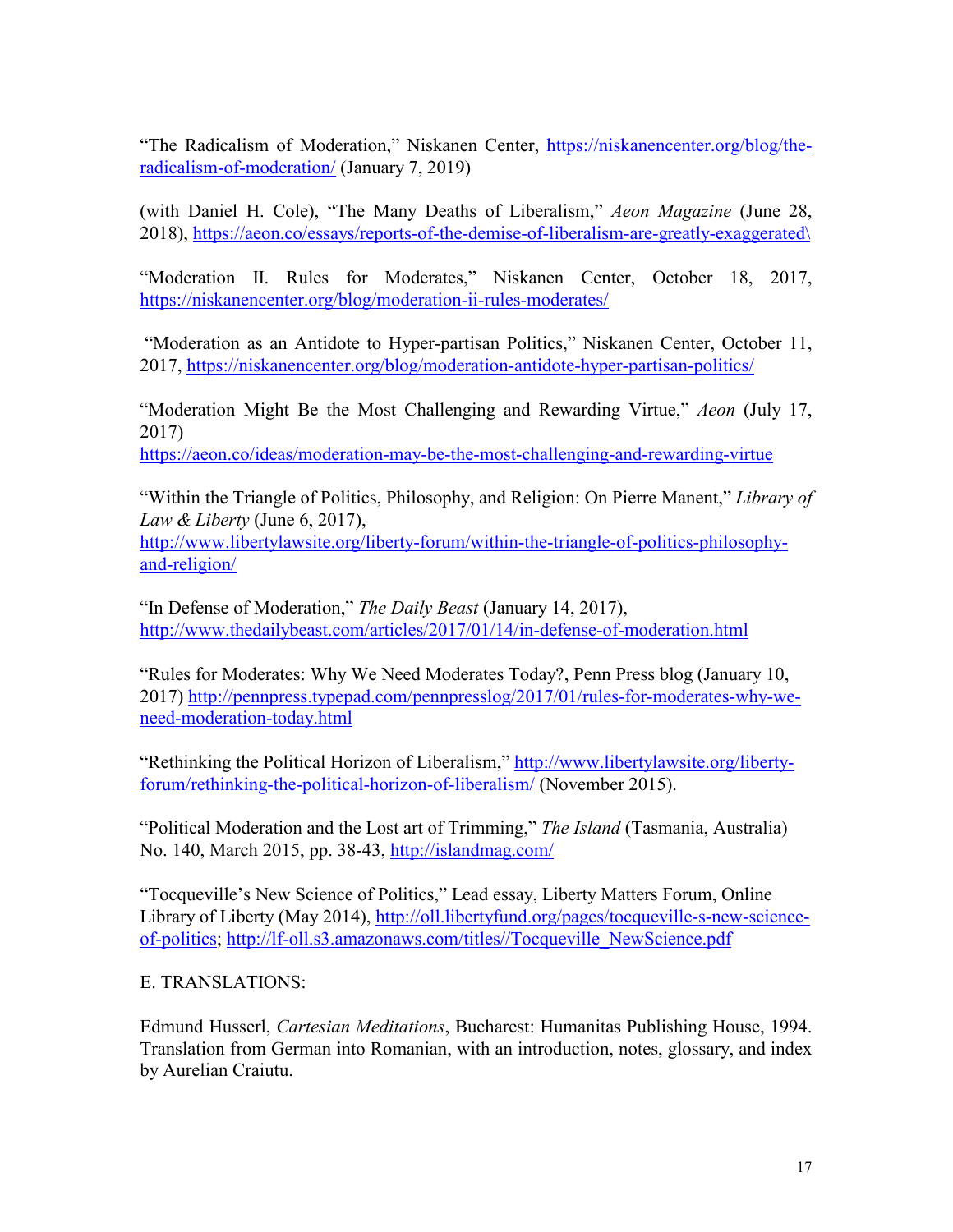Gustave Thibon, *From the Divine to the Political: Conversations with Christian Chabanis*, Bucharest: Anastasia Publishing House, 1997. Translation from French into Romanian, with an introduction by Aurelian Craiutu.

Gabriel Marcel, *Dialogues with Pierre Boutang*, Bucharest: Anastasia Publishing House, 1996. Translation from French by Aurelian Craiutu & Cristian Preda.

## FELLOWSHIPS, GRANTS, ACADEMIC HONORS, AND AWARDS

### *National*

Apgar Foundation Grant for the Tocqueville Program at Indiana University (2016-18).

Ann and Herbert W. Vaughan Visiting Fellowship, James Madison Program in American Ideals and Institutions & Department of Politics, Princeton University (2014-15).

Earhart Foundation Research Grants (2012; 2005; 2004).

Member of the School of Social Science, Institute for Advanced Study, Princeton, NJ (2008-2009).

American Council of Learned Societies Research Fellowship (2008-2009).

Veritas Foundation grant for the Tocqueville program at Indiana University (May 2009).

Jack Miller Center Grant for establishing a Tocqueville Program at Indiana University, Bloomington (2009).

Yale University Beinecke Library's Research Fellowship (John and Rose Jackson Fellow, 2006).

Research Prize, Law & Economics Center, Program on Politics and Economics, George Mason University (2006).

Visiting Scholar Fellowship, Social Philosophy and Policy Center, Bowling Green State University (August-December 2005).

CHOICE Magazine 2004 Outstanding Academic Title Award (2004)

John N. Olin Fellowship, Committee on Social Thought, University of Chicago (2000, declined).

Harper-Schmidt Post-Doctoral Fellowship, The College of the University of Chicago (2000, declined).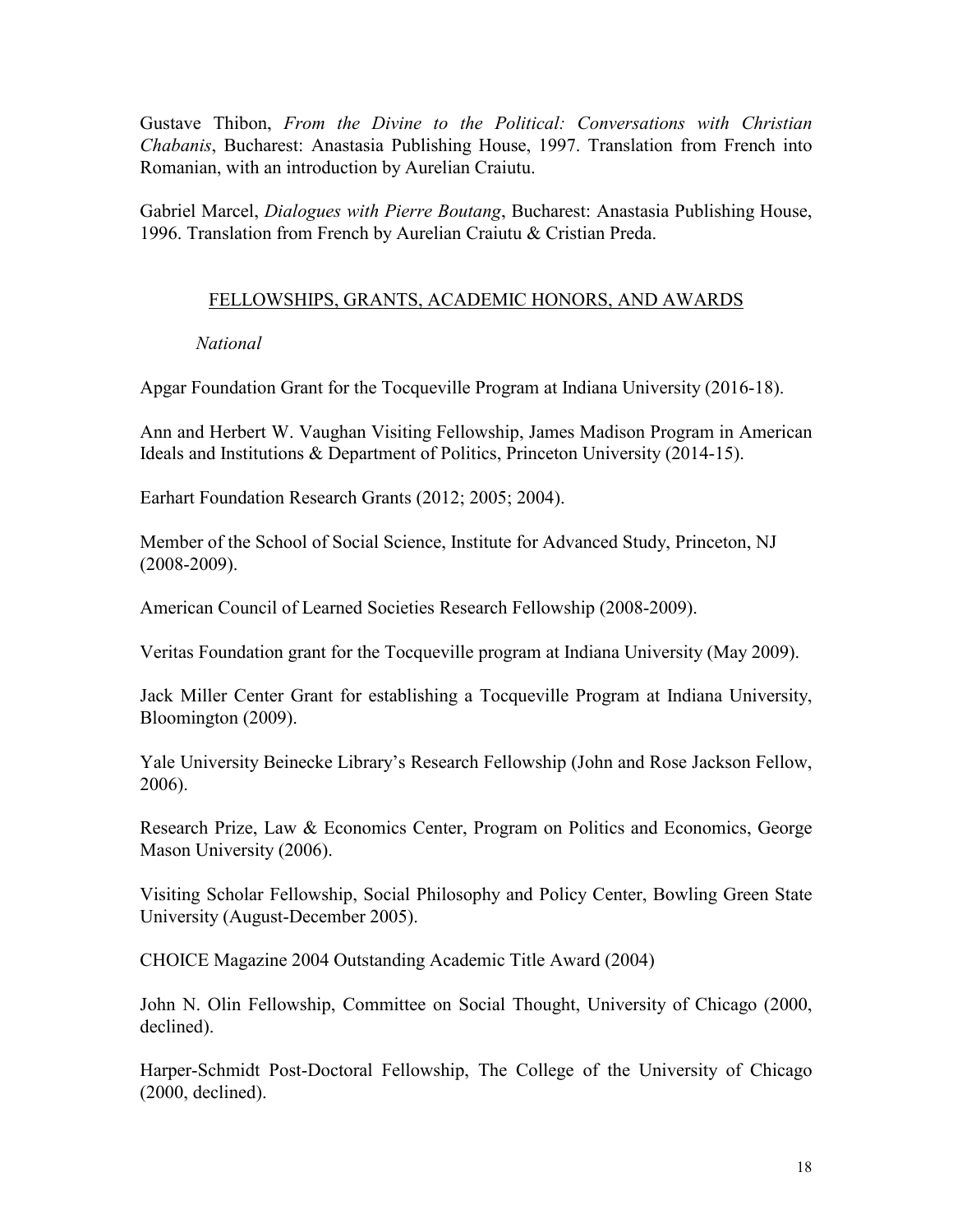Liberty Fund Post-Doctoral Scholarship (2000, declined).

Gerst Post-Doctoral Fellowship, Duke University (1999-2000).

*American Political Science Association*:

American Political Science Association's Leo Strauss Award for the best dissertation in political philosophy in the US and Canada (2000).

*Indiana University*:

Ostrom Fellowship (for the Tocqueville Program at Indiana University), College of Liberal Arts and Sciences, Indiana University, AY 2016-17.

Russian and East European Institute Mellon travel award (2017, 2015, 2005).

Institute for European Studies (formerly WEST Institute) Mellon travel award (2015, 2014, 2010, 2003).

College Arts and Humanities Institute (one-semester) research fellowship (2013, declined).

Trustees Teaching Award (2013).

College Arts and Humanities Institute workshop/conference grant, "Capitalism, Its Defenders and Its Critics?" lecture series (2012-13).

Institute for Advanced Study conference grant, "The Anatomy of Marginality" (2010)

Office of Vice President for Research grant for research (2010)

WEST Institute course development grant (Summer 2007).

European Union Center of Excellence travel grant (April 2006)

New Frontiers in the Arts and Humanities Exploration Traveling Fellowship (2005).

College Arts & Humanities Institute research grant, Indiana University (2005).

Russian and East European Institute, Mellon Grant-in-Aid (2005).

Outstanding Junior Faculty Award (2004).

Student Choice Teaching Award on the basis of "excellent teaching and general rapport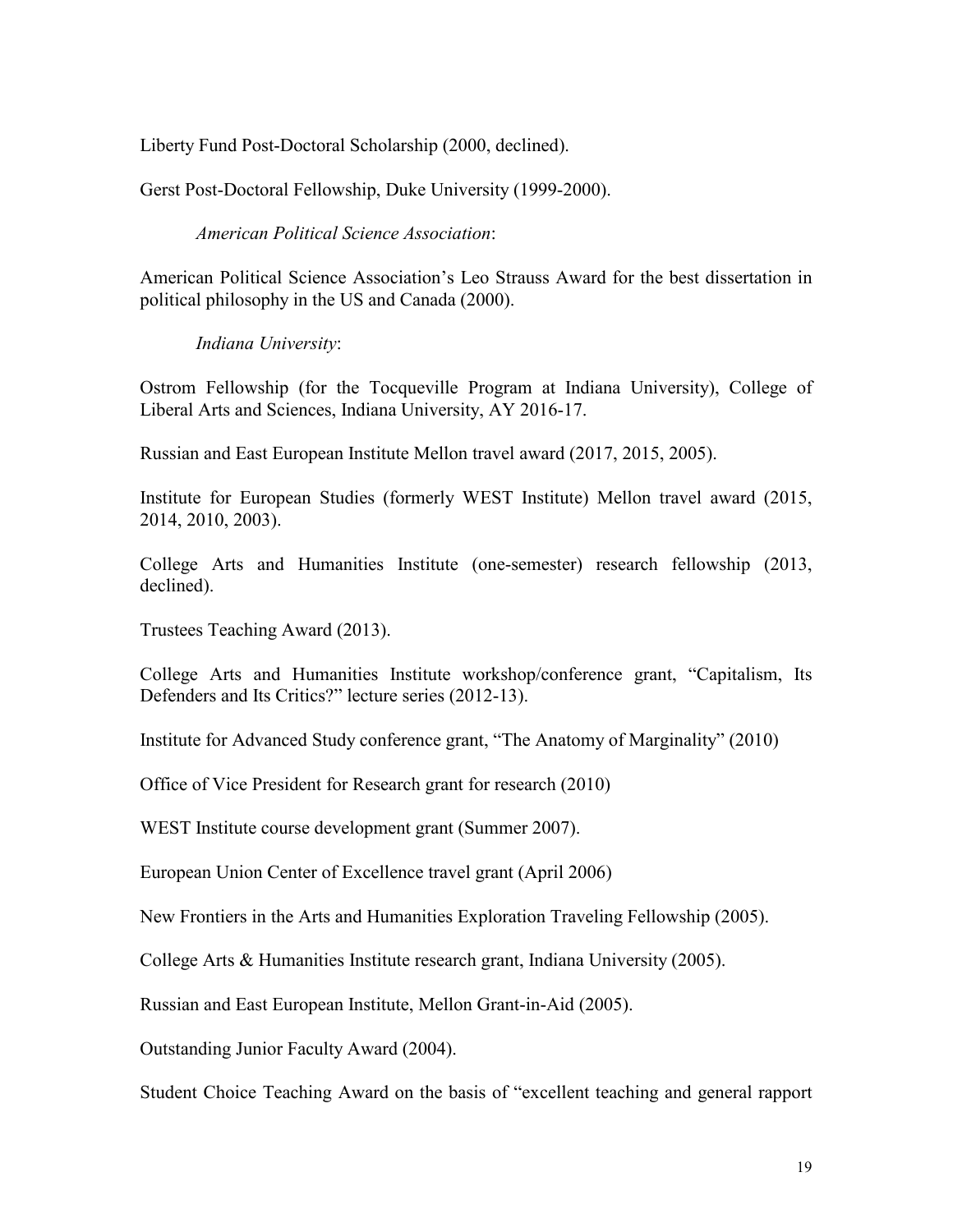with students," given by the Student Alumni Association, Indiana University (2004).

College of Arts and Science Summer Faculty Fellowship (2004).

College of Arts and Humanities Institute conference grant & Bar-Koon Fund conference grant (Department of French & Italian)

Indiana University, RUGS Summer faculty fellowship (2003; 2004).

Russian and East European Institute course development grant (Summer 2003).

*Princeton University*:

Mellon Research Fellowship, Princeton University (1998).

University Center for Human Values Prize Fellowship, Princeton University (1996-97).

Center for European Studies Research Grant, Princeton University (1996).

Center for International Studies Research Grant, Princeton University (1995-96).

Graduate Studies Fellowship, Princeton University (1994-98).

#### *International*:

Honorary Diploma, National School of Political Studies and Public Administration, Bucharest, Romania (2006).

Soros Foundation Research Grant, Bucharest, Romania (1994).

Fulbright Scholarship, University of Tennessee, Knoxville (1993-94).

French Government Fellowship, EHESS, Paris (1993-94, declined).

Collegium Budapest Fellowship, Budapest, Hungary (1993, declined).

Salzburg Seminar Fellowship, Salzburg, Austria (1993).

French Government Fellowship, University of Rennes I, France (1990-91).

#### PROFESSIONAL PAPERS AND CONFERENCES

"L'archipel de la moderation." Université Paris V Descartes, Faculté de droit, d'économie et de gestion, Centre Maurice Hauriou, March 20, 2019 [in French].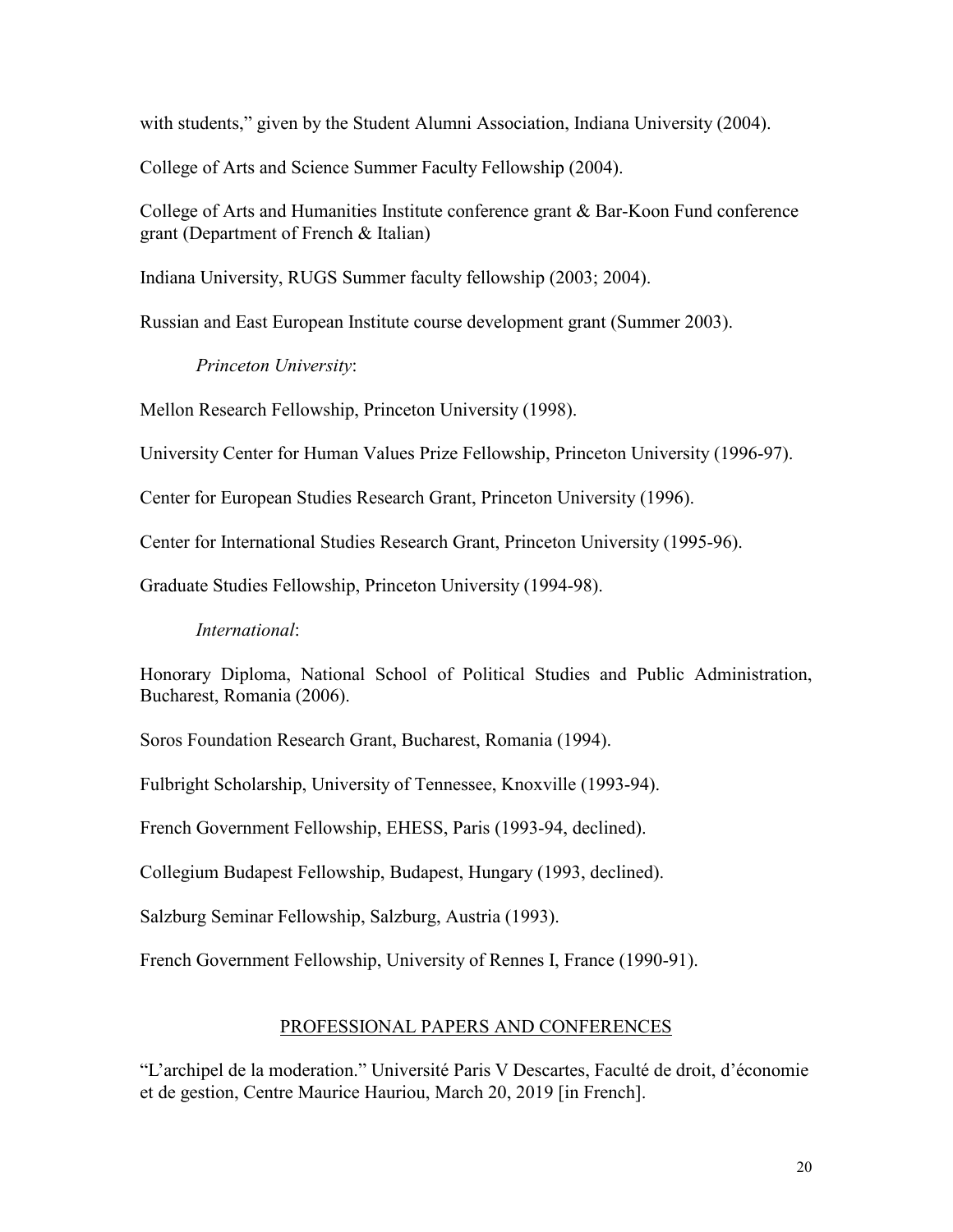"In Praise of Eclecticism: Why Elinor and Vincent Ostrom's Works Matter." Paper presented at the conference *Tensions in the Political Economy Project of Elinor C. Ostrom,* George Mason University, Arlington, VA, July 31-August 1, 2018.

"A Voice of Moderation in the Age of Revolutions: Jacques Necker's Reflections on Executive Power in Modern Society." Paper presented at the conference "Resistance from the Inside: Institutional and Constitutional Dissent," Program on Constitutionalism and Democracy, University of Virginia, Charlottesville, March 23, 2018. <http://pcd.virginia.edu/?p=250>

"Meekness as a face of moderation. Bobbio's politics of dialogue." Paper presented at the international conference *Norberto Bobbio: filosofo del diritto, filosofo della politica, storico del pensiero politico*, Università di Napoli, Federico II (Italy) November 23, 2017.

"Faces of Moderation." Book Panel on Aurelian Craiutu's *Faces of Moderation*, Northeastern Political Association Annual Meeting, Philadelphia, November 11, 2017.

"Tocqueville's Dialogues." Paper presented at the conference on Alexis de Tocqueville's *Democracy in America*, Georgetown University, Washington, DC, September 8, 2017.

"Isaiah Berlin on Marx and Marxism." Paper delivered at the international conference "The Life and Legacy of Isaiah Berlin," Yale University, February 2-3, 2017.

"Laboulaye et les Etats-Unis." Paper (in French) delivered at the international conference "La pensée juridique et politique d'Édouard Laboulaye", Université Cergy-Pontoise, Paris, December 9, 2016.

"Liberalism and the struggle for political moderation in post-revolutionary Europe." Koomanns Memorial Lecture and keynote address delivered at the conference on "Early (Dutch) liberalism, transformations of republicanism in a constitutional context," University of Groningen, November 24, 2016,<http://www.seminarliberalism.nl/>

"The Archipelago of Moderation." Keynote lecture, International conference '*Third Ways. The Politics of Moderation,'* University of Amsterdam, November 22, 2016.

"Moderation and Meekness: Two Virtues for Courageous Minds" Paper presented at the conference Intellectual Humility and Public Deliberation, University of Connecticut, Storrs, November 11-12, 2016, [http://humilityandconviction.uconn.edu/events-](http://humilityandconviction.uconn.edu/events-2/workshops/fall-2016-workshops/interdisciplinary-workshop-intellectual-humility-and-public-deliberation/ihpd-workshop-schedule/)[2/workshops/fall-2016-workshops/interdisciplinary-workshop-intellectual-humility-and](http://humilityandconviction.uconn.edu/events-2/workshops/fall-2016-workshops/interdisciplinary-workshop-intellectual-humility-and-public-deliberation/ihpd-workshop-schedule/)[public-deliberation/ihpd-workshop-schedule/](http://humilityandconviction.uconn.edu/events-2/workshops/fall-2016-workshops/interdisciplinary-workshop-intellectual-humility-and-public-deliberation/ihpd-workshop-schedule/)

Why Should We Still Read Tocqueville?" Conference on "American Political Thought and the History of Political Thought," University of Houston, March 4-5, 2016.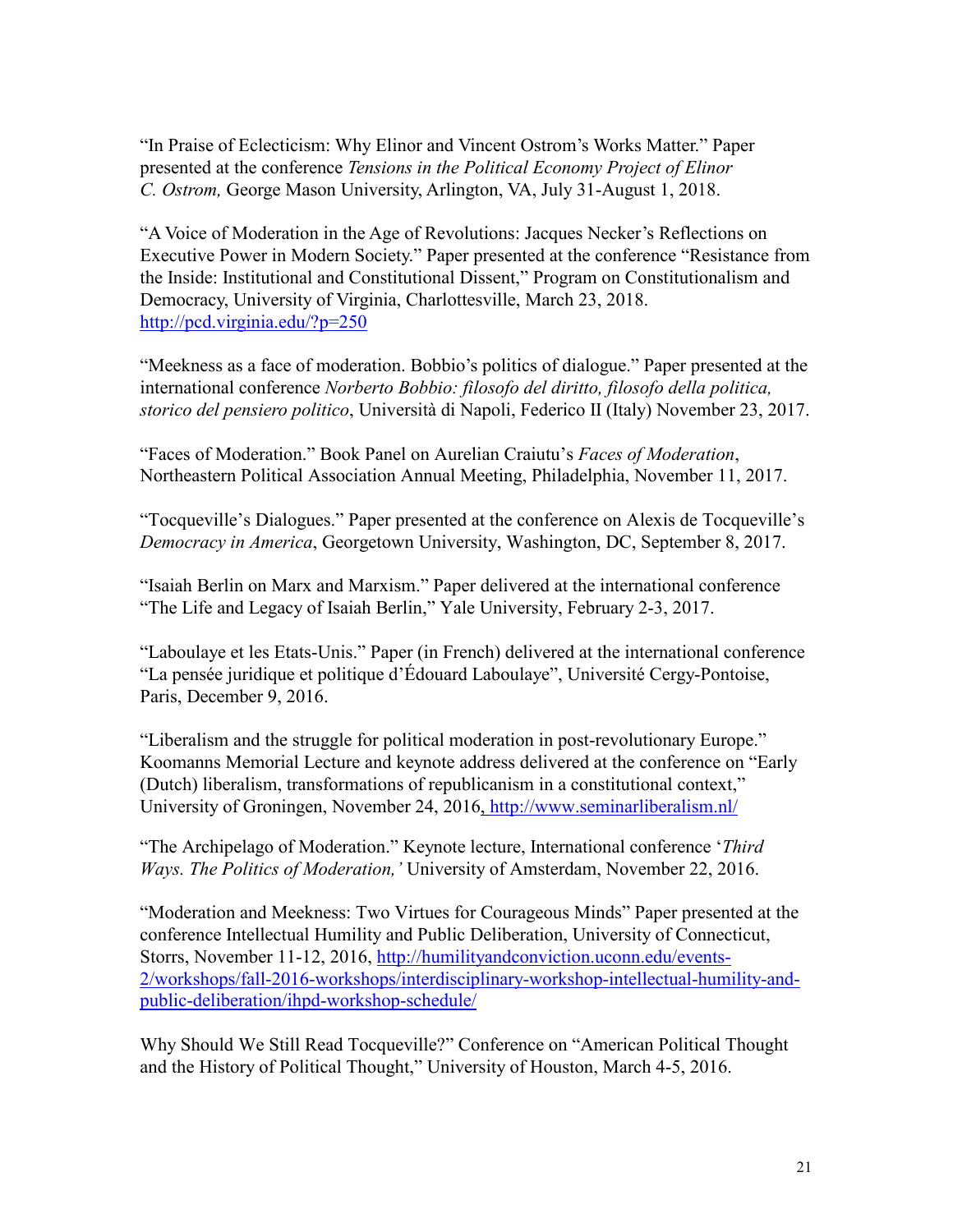"Tocqueville's New Science of Politics Revisited: A Few Lessons for Contemporary Social Scientists." International conference, *Tocqueville's Experiential Concept of a 'New Science of Politics,'* Halle (Germany), October 9-10, 2014.

"A New Light for the Old World: The Influence of the American Constitution in France in 1789." Invited Constitution Day Lecture, University of Mississippi, Oxford, MS, September 18, 2014.

[http://lawvideo.law.olemiss.edu/~poindexterbarnes/4th/Constitution-Day2-2014.mov](http://lawvideo.law.olemiss.edu/%7Epoindexterbarnes/4th/Constitution-Day2-2014.mov)

"Two Critical Spectators: José Ortega y Gasset and Raymond Aron" (with Brendon Westler). Lunch seminar, James Madison Program, Princeton University, October 2, 2014. A version of this paper was also presented (by Brendon Westler) at the 2014 Annual Meeting of the American Political Science Association, Washington, DC, August 28-31, 2014.

"Rereading Raymond Aron," Political Theory Workshop, University of Wisconsin-Madison, April 11, 2014.

"Moderation: A Historical Perspective," Duke University Political Theory Workshop December 9, 2013.

"Rereading Raymond Aron," Research Triangle Intellectual History Seminar and Duke Center for European Studies, December 8, 2013.

"Moderation and the Group of Coppet," Yale University Political Theory Workshop, October 9, 2013.

"A Nineteenth-century Classic: François Guizot's *History of Civilization in Europe*," Universal history conference, Indiana University, Bloomington, September 26-27, 2013.

"The Radicalism of Moderation: The Case of the French Monarchiens," James Madison Center, Princeton University, November 9, 2012; and the Political Theory Workshop, Columbia University, November 8, 2012.

"The American Revolution in France." Invited paper delivered at the conference Three Revolutions? Remaking Political Society in Britain & America, 1640-1865, Yale University, June 28-30, 2012.

"Moderation and Liberalism: A Historical Perspective." Invited paper delivered at the international conference *Towards a Conceptual History of Central and Eastern Europe in Comparative Perspective: Cultures, Ideologies, Identities, Politics,* Timisoara, Romania, April 25-27, 2012.

 "On Moderation." Program for the Study of the History of Political Thought, University Center for Human Values, Princeton University, November 19, 2010.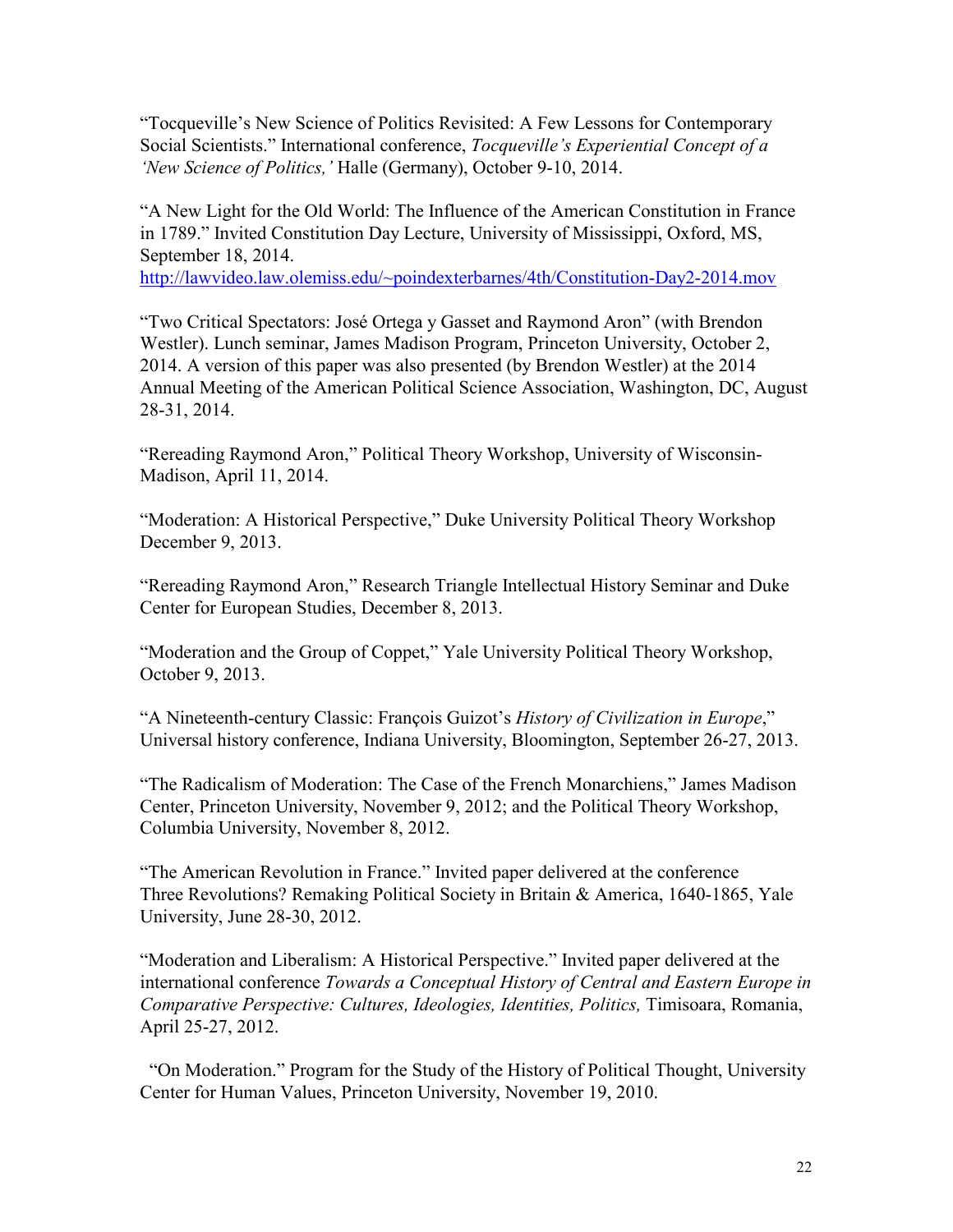"Thoughts on Marginality." Opening presentation (co-authored with Costica Bradatan), "The Anatomy of Marginality" conference, Indiana University, Bloomington, October 15, 2010.

"Tocqueville on America after 1840." Paper delivered at the international conference "Alexis de Tocqueville: New Perspectives," Indiana University, Bloomington, March 4-5, 2010.

Roundtable, College of Arts and Humanities Institute, Indiana University, on Aurelian Craiutu and Jeffrey Isaac eds. *America Through European Eyes: British and French Reflections on the New World From the Eighteenth Century to the Present*, February 11, 2010.

Book Roundtable Discussion of *Tocqueville on America after 1840: Letters and Writings*, Clough Center, Boston College (November 9, 2009, with Harvey Mansfield, Cheryl Welch, R. Shep Melnick),<http://frontrow.bc.edu/program/craiutu/>

"Tocqueville's Third Democracy", Annual Meeting of the American Political Science Association, Toronto, Canada, September 2-6, 2009. Roundtable on A. Craiutu and J. Jennings eds., *Tocqueville on America after 1840*.

"American Political Thought, Tocqueville, and Eastern Europe," Paper delivered at the conference "The Post-Communist Era: Challenges and Opportunities," Princeton University, May 2009.

"Moderation and the Group of Coppet." Paper prepared for the international conference "Germaine de Staël Today: Currents and Cross-currents," St. Louis, May 9-11, 2009.

"The Elusive Center: Moderation in the Writings of the Coppet Group (Jacques Necker, Madame de Staël, Benjamin Constant)," Institute for Advanced Study, Princeton, NJ, March 12, 2009.

"Raymond Aron and the French Tradition of Political Moderation." Invited paper presented at the international conference "In Search of a Lost Liberalism," Institute of Philosophy, The Catholic University of Leuven, Belgium, December 11-13, 2008.

"In Search of the Elusive Revolution: Raymond Aron on the Significance of the 1968 Moment in France." Invited paper presented at the international conference, Promises of 1968: Crisis, Illusion, and Utopia" November 6-7, 2008, Woodrow Wilson Center, Washington D.C.

"The Politics of (Un)Happiness: Finding Happiness in Exceptional Circumstances." Invited paper presented at the conference "The Politics of Well-Being," Center for the Study of Law and Religion, Emory University, Atlanta, April 11-13, 2008.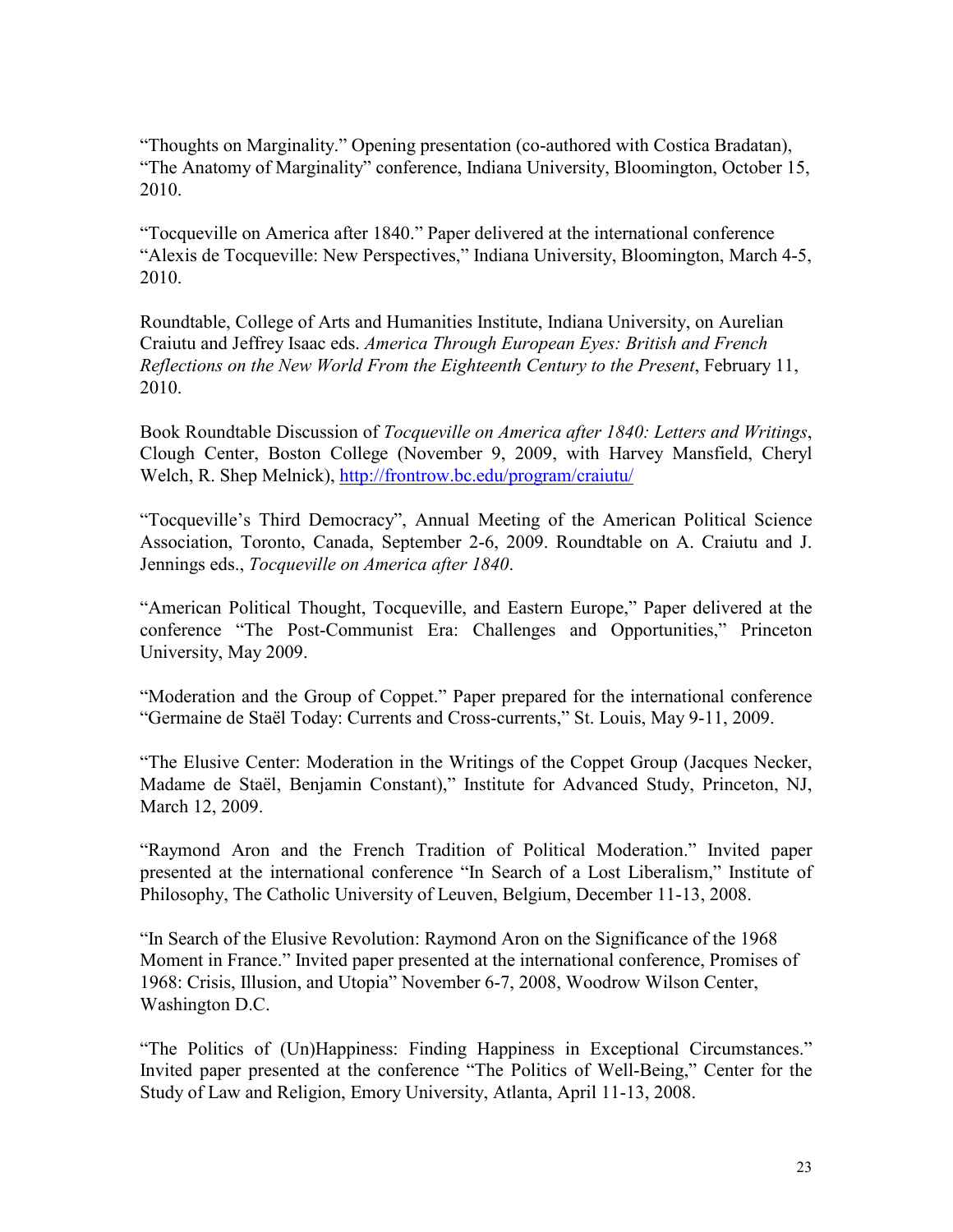"Liberalism and Moderation: The View from France." Paper presented at the conference "In Search for Common Liberalism," UCLA and CATO Institute, March 14-15, Los Angles, CA, 2008.

"Searching for the Middle: Power and Constitutionalism in the Writings of the French Monarchiens." Paper presented at the Annual Meeting of the American Political Science Association, Philadelphia, August 29-September 3, 2006.

Chair and Discussant, "Politics and Anthropology in Modern Political Philosophy" Panel, Annual Meeting of the American Political Science Association, Philadelphia, August 29- September 3, 2006.

"The Monarchiens' Defense of Moderate Government." Paper presented at the Annual Conference of the Society for French Historical Studies, University of Illinois-Urbana Champaign, April 20-22, 2006.

"Moderation, Political Reason, and the Spirit of the Legislator: Lessons from France." Invited paper presented at the international conference "Statesmen and Demagogues: Democratic Leadership in Political Thought," Yale University, March 31-April 1, 2006.

"Democracy and Philosophy in Eastern Europe: A Tocquevillian Perspective." Invited paper presented at the 5<sup>th</sup> Annual International Young Researchers Conference, *Thinking in/after Utopia: East-European and Russian Philosophy Before and After the Collapse of Communism,* Havighurst Center, Miami University, Ohio, October 27-29, 2005.

"Raymond Aron's Response to Irresponsible Metaphysics." Invited paper presented at the international conference "Raymond Aron," Instituto da defesa nacional, Lisbon, Portugal, April 14-15, 2005.

"What Would Tocqueville Have Said If He Visited America Today?" Paper presented at the conference "Celebrating the Bicentenary of Tocqueville's Birth," Workshop in Political Theory and Policy Analysis & Department of Political Science, Indiana University, April 2005.

"A Precursor of Tocqueville: Victor Jacquemont (1801-1832)." Paper presented at the international conference "America Seen through Foreign Eyes," Indiana University, Bloomington, March 24-26, 2005.

Response to Lucien Jaume's "The Theme of a New Aristocracy in Nineteenth-Century France," 51<sup>st</sup> Annual Meeting of the Society for French Historical Studies, Stanford University, March 17-19, 2005.

"Democracy, Romanian Style." Invited lecture, John F. Kennedy School of Government, Kokkalis Program on Southeastern and East-Central Europe, Harvard University,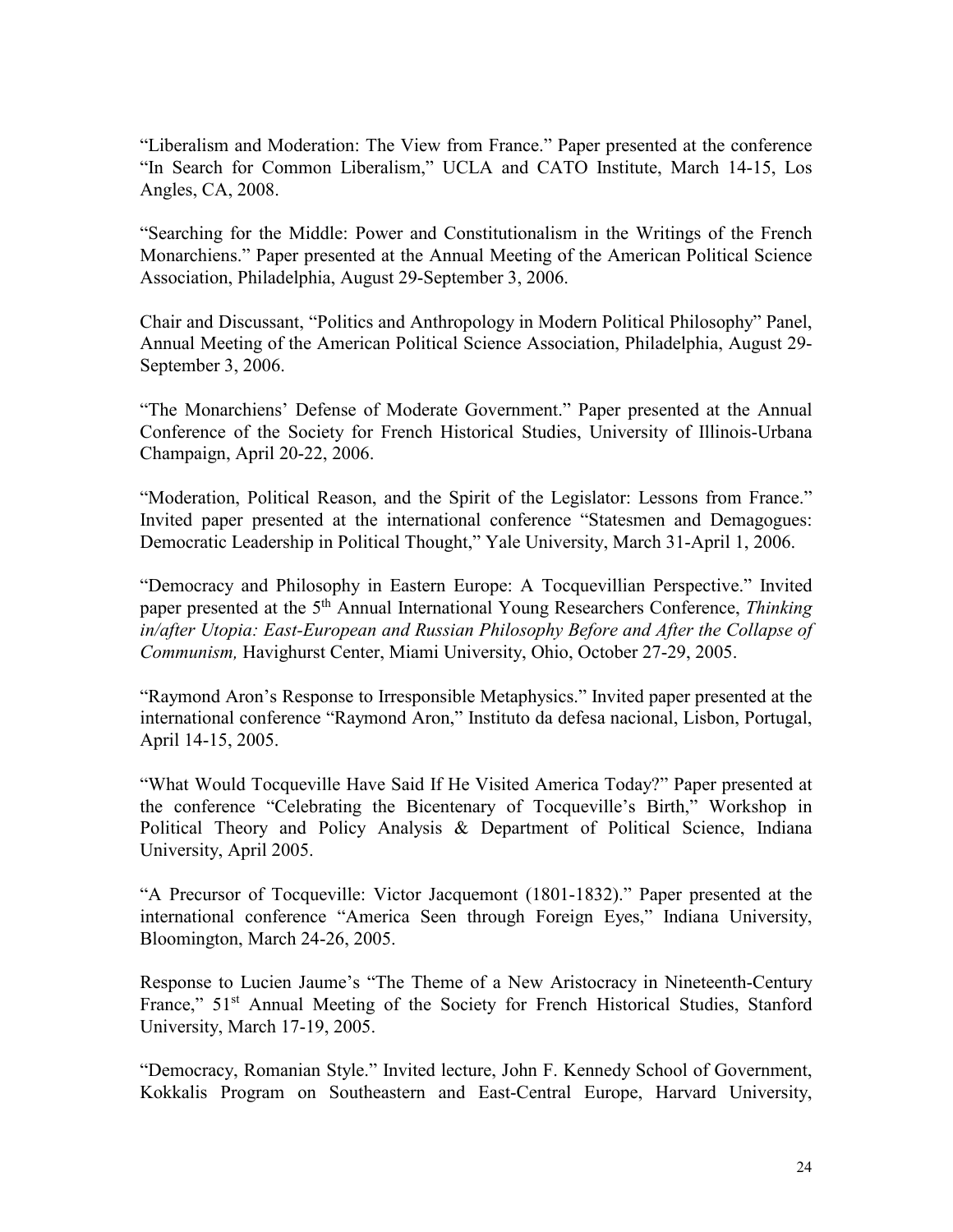November 17, 2004.

"The Third Democracy." Invited lecture, Council on Comparative Studies & The Washington DC Political Theory Colloquium, American University, November 18, 2004.

"Faces of Moderation: Trimming." Invited paper presented at the Political Philosophy Colloquium, University of Wisconsin, Madison, October 22, 2004.

"An Uneasy Relationship: Democracy and Representative Government in the Writings of Nineteenth-Century Liberals." Paper presented at the 100<sup>th</sup> Annual Meeting of the American Political Science Association, Chicago, September 2-5, 2004.

"Romania: The Difficult Apprenticeship of Liberty (1989-2004)." Invited lecture, Woodrow Wilson Center for International Scholars, East European Studies, Washington, D.C., June 2004 (a summary of this lecture was published in East European Studies News, Woodrow Wilson Center for International Scholars, September-October 2004, Meeting Report 298, pp. 5-7, 9).

"The Revival of the Classics of the Nineteenth Century: F. Guizot." Invited paper delivered at the international conference, *Liberalism's Return: French Social Thought Since 1968*, organized by Center for French and Francophone Studies, and the Department of History, Columbia University, and Maison Française, New York, April 16-17, 2004.

"Raymond Aron." Invited paper, Committee on Politics, Philosophy, and Public Policy, University of Maryland, College Park, December 2003.

"Faces of Moderation: Raymond Aron's Committed Observer." Paper presented at the Annual Meeting of the American Political Science Association, Philadelphia, August 31- September 3, 2003.

"The Third *Democracy*: Tocqueville's Views of America After 1840," (co-authored with Jeremy Jennings). Paper presented at the Annual Meeting of the American Political Science Association, Philadelphia, August 31-September 3, 2003.

"The Sociological Method of the French Doctrinaires." Paper presented at the Annual Meeting of the Society for French Historical Studies, Milwaukee, April 2003.

"Loving Liberty and Democracy Well: Reflections on Raymond Aron." Paper presented at the Annual Meeting of the Midwest Political Science Association, Chicago, April 2003.

"Then and Now: Post-1789 France and Post-1989 Eastern Europe." Invited paper presented at the Havighurst Center for Post-Soviet-Studies Research Colloquium, Miami University, Ohio, November 2002.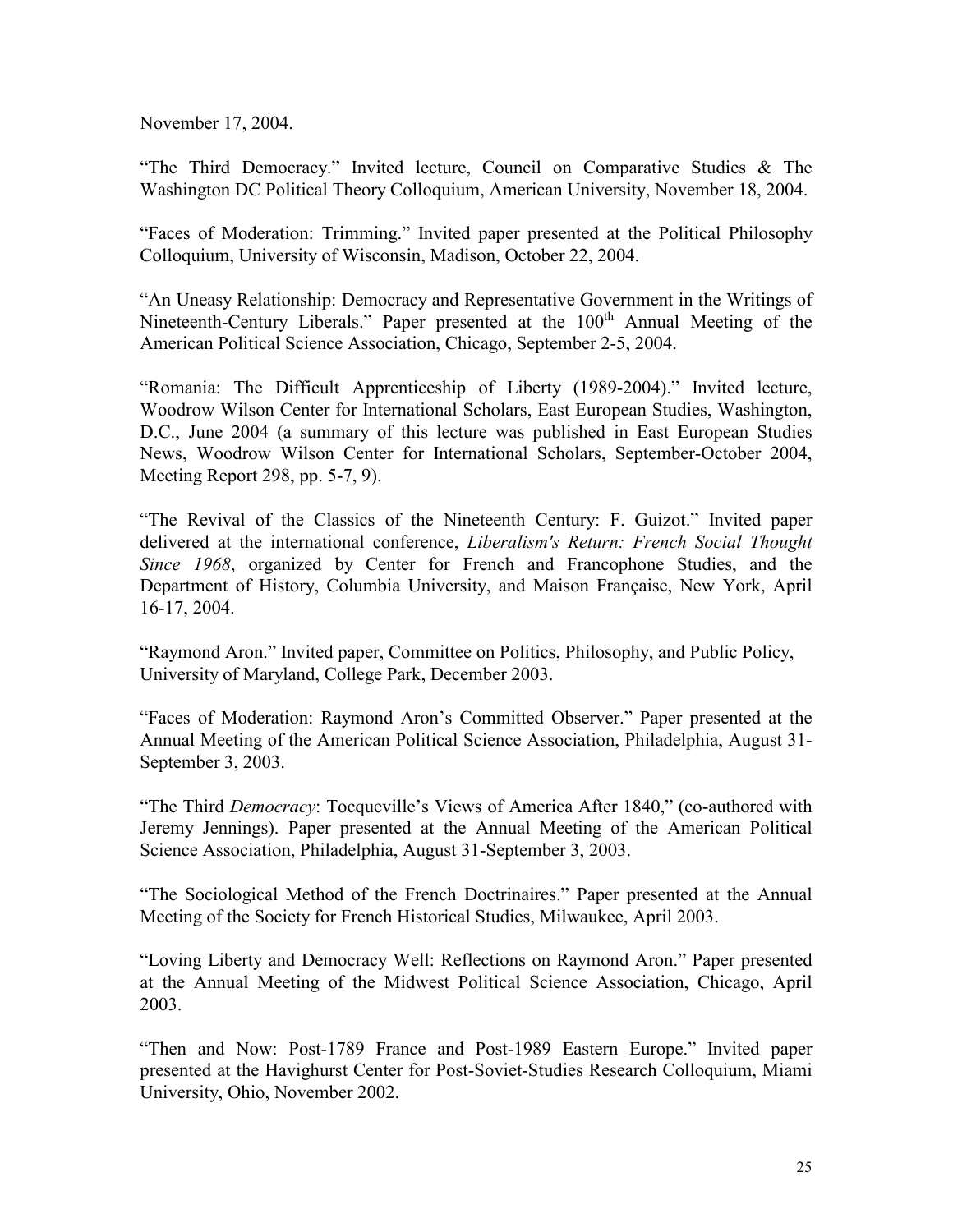"Guizot's *juste milieu* liberalism revisited." Paper presented at the 30<sup>th</sup> Annual Meeting of the Western Society for French History, Baltimore, October 2-5, 2002.

"French Liberalism: An Oxymoron?" Paper presented at the Annual Meeting of the Midwest Political Science Association, Chicago, April 25-28, 2002.

"Rethinking Political Power." Paper presented at the 2001 Annual Meeting of the American Political Science Association, San Francisco, California, August 31-September 3, 2001.

Discussant, Panel "Democracy, Politics, and Humanity in Contemporary French Liberal Thought," 2001 Annual Meeting of the American Political Science Association, San Francisco, California, August 31-September 3, 2001.

"Rethinking Publicity: Guizot's Theory of Representative Government." Paper presented at the Annual Meeting of the Midwest Political Science Association, Chicago, April 19- 22, 2001, Chicago.

"Constant and Guizot on Sovereignty." Invited paper presented at the international conference, "Benjamin Constant (1767-1830): Political Theory and Literature." University of California Center for Ideas and Society & Institute Benjamin Constant, Lausanne (Switzerland), Riverside, California, February 16-17, 2001.

"What is French Liberalism?" Paper presented at the Iowa Conference of Political Scientists, October 28, 2000, Grinnell College (paper presenter and chair of the panel).

Chair, Panel: "Enlightenment and Civil Society," 2000 Annual Meeting of the American Political Science Association, Washington, D.C., August 31-September 3, 2000.

Chair, First Annual Conference, Session: "The History of Opulence," Gerst Program in Political, Economic, and Humanistic Studies, Duke University, April 28-29, 2000.

Discussant, Panel: "Liberalism and the Strong State," 1999 Annual Meeting of the American Political Science Association, Atlanta, September 1-4, 1999.

"Between Scylla and Charybdis: The Strange Liberalism of the French Doctrinaires." Paper presented at the 1999 Meeting of the New England Political Science Association, Providence, April 30-May 1, 1999.

"Tocqueville and the Political Thought of the French Doctrinaires (Guizot, Royer-Collard, and Rémusat)." Paper presented at the 1997 Annual Meeting of the American Political Science Association, Washington, D.C., August 28-31, 1997.

"Romania: 1989-1998." Invited paper presented at the international conference,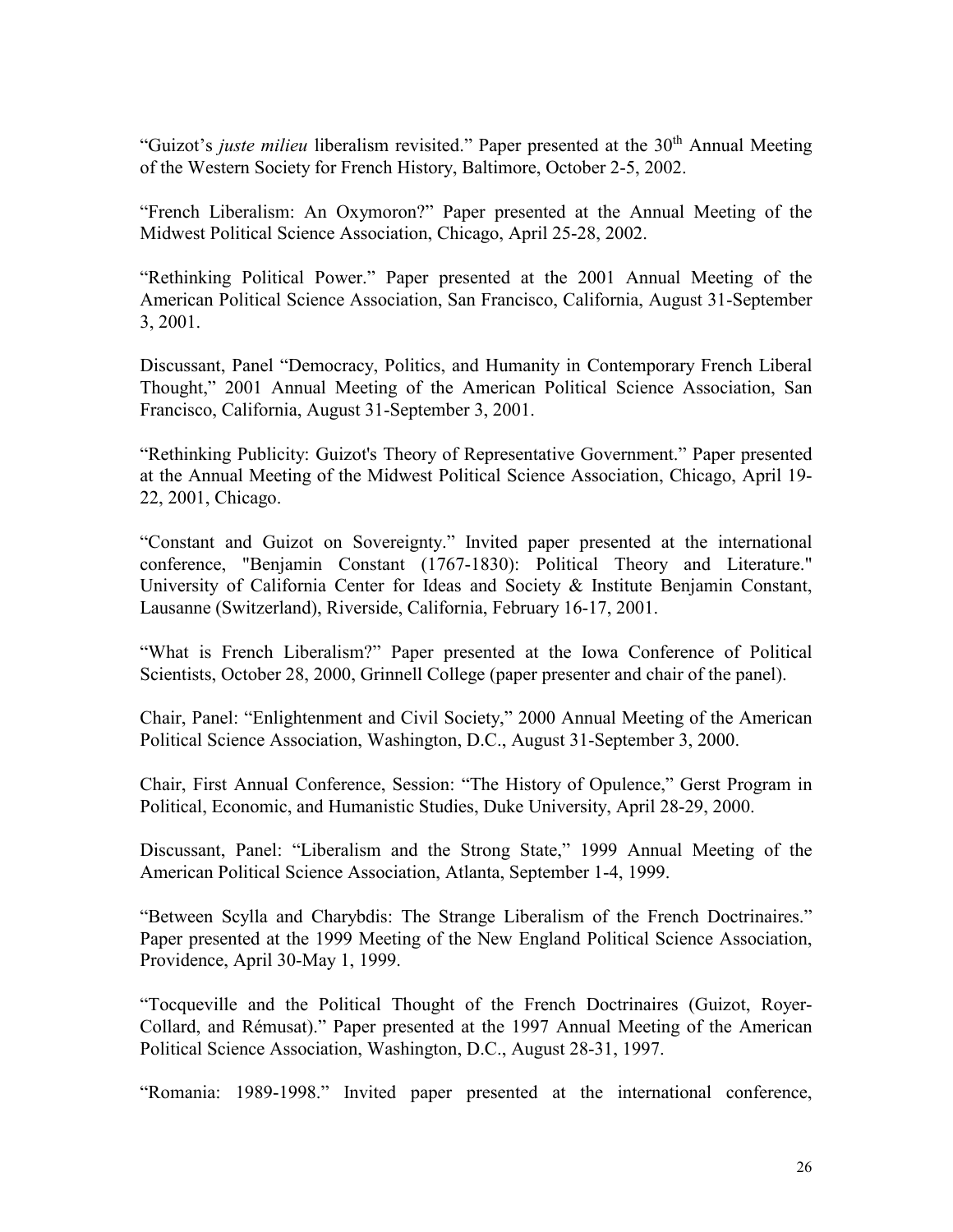"Democratization in the Balkans," Bristol University, Bristol, England, May 1997. "Ethnic Hungarians and Minority Rights in Romania." Paper presented at the 1997 Annual Conference of the Association for the Study of Nationalities, New York, April 26, 1997.

"The Difficult Apprenticeship of Liberty." Paper presented at the 1996 Annual Conference of the American Association for the Advancement of Slavic Studies, Boston, November 14-17, 1996.

"On Political Pacts and Negotiations." Paper presented at the Annual Conference of the Society of Romanian Studies, Boston College, November 12, 1996.

"Perversity, Futility, and Jeopardy Revisited: Notes on the Rhetoric of the Great Transformation in Central and Eastern Europe." Paper presented at the 1996 Annual Meeting of the American Political Science Association, San Francisco, August 28- September 1, 1996.

"Rereading Vaclav Havel and Etienne de la Boétie: From Voluntary Servitude to the Power of the Powerless." Paper presented at the 1995 Annual Meeting of the Northeastern Political Science Association, Newark, November 9-11, 1995.

## ACADEMIC CONFERENCES & COLLOQUIA ORGANIZED (SELECTED)

Conference Director, "Political Liberty in Revolutionary Times: Madame de Staël and Alexis de Tocqueville on the Causes and the Aftermath of the French Revolution," Liberty Fund colloquium, La Jolla, CA, January 17-20, 2013.

Conference Director, "Tocqueville on Liberty and the Problems of Democracy," Liberty Fund colloquium, Chicago, April 14-17, 2011.

Co-organizer (with C. Bradatan) of the Workshop "The Anatomy of Marginality." Indiana University, Bloomington, October 15, 2010.

Organizer of the international conference, "Alexis de Tocqueville: New Perspectives," Indiana University, Bloomington, March 4-5, 2010.

Conference Director, "Political Religions and Freedom in Modern Society," Liberty Fund colloquium, Atlanta, GA, February 12-15, 2009.

Organizer of the international conference, "America Seen Through Foreign Eyes," Indiana University, Bloomington, March 24-27, 2005.

Organizer of the conference "Celebrating the Bicentenary of Tocqueville's Birth,"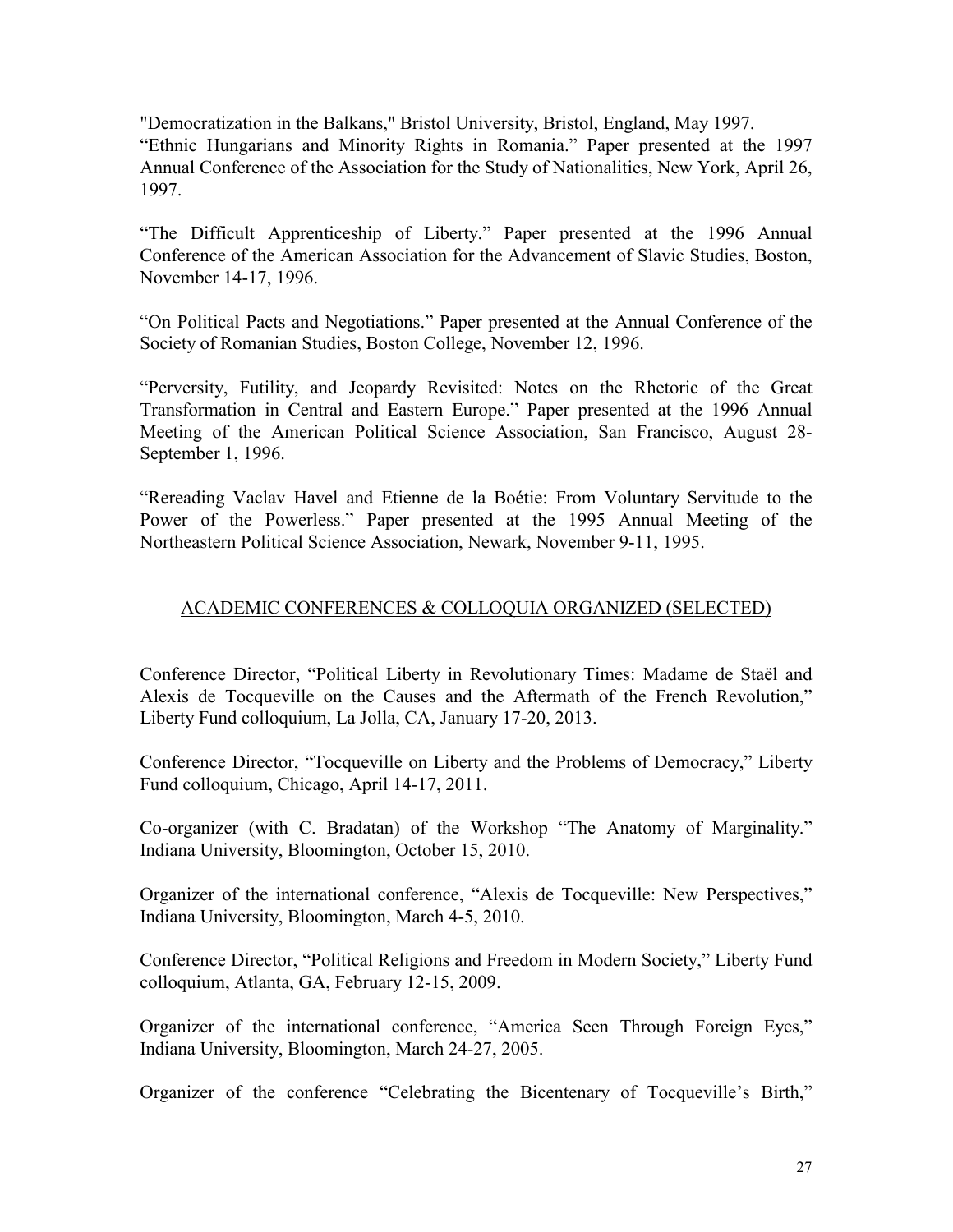Workshop in Political Theory and Policy Analysis, Indiana University, Bloomington, April 8-9, 2005.

Conference Director, "Political Liberty in the Writings of Madame de Staël," Liberty Fund colloquium, Miami, FL, December 9-12, 2004.

Conference Director, "Tocqueville and Guizot on Liberty and Democracy," Liberty Fund colloquium, Santa Fe, NM, October 17-20, 2002.

Conference Director, "Liberty and Power in the Works of Francois Guizot," Liberty Fund colloquium, Newport, RI, November 9-12, 2000.

### INVITED PAPERS, TALKS, WORKSHOPS, AND LECTURES (SELECTED)

"The Archipelago of Moderation." University of Toronto, Political Theory Colloquium, August 2019.

"Moderation in the Twenty-First Century." Invited lecture, Department of History, Central European University, May 22, 2019.

"Has Liberalism Failed? An Exchange" Dartmouth, College, Nelson A. Rockefeller Center, A Political Economy Project Event. Panelists: Patrick Deneen, University of Notre Dame, and Aurelian Craiutu, Indiana University, Bloomington, April 23, 2018. <https://www.youtube.com/watch?v=hmg60sC8S5E>

Invited lectures (as Visiting Professor), "Jacques Necker, *Du pouvoir exécutif dans les grands états*," et "Raymond Aron, Tocqueville, et la tradition française de la moderation politique," Université Paris V Descartes, Faculté de droit, d'économie et de gestion, March 11 and March 18, 2019 [in French].

Panelist, "Beyond Left and Right: Reviving Moderation in an Era of Crisis and Extremism," Panel 3: "Is Moderation a Coherent Answer to Present Problems?" A one-day conference organized by the Niskanen Center (with opening remarks by David Brooks and a keynote speech by Tony Blair), Washington D.C., February 25, 2019. <https://niskanencenter.org/blog/is-moderation-a-coherent-answer-to-present-problems/> [https://niskanencenter.org/blog/beyond-left-and-right-reviving-moderation-in-an-era-of](https://niskanencenter.org/blog/beyond-left-and-right-reviving-moderation-in-an-era-of-crisis-and-extremism/)[crisis-and-extremism/](https://niskanencenter.org/blog/beyond-left-and-right-reviving-moderation-in-an-era-of-crisis-and-extremism/) <https://www.youtube.com/watch?v=B1Xd0juCQTw#action=share>

"Raymond Aron (1905-1983): A Moderate Voice in an Age of Extremes." Invited paper, Department of French and Italian, Ohio State University, Columbus, OH, October 18, 2018.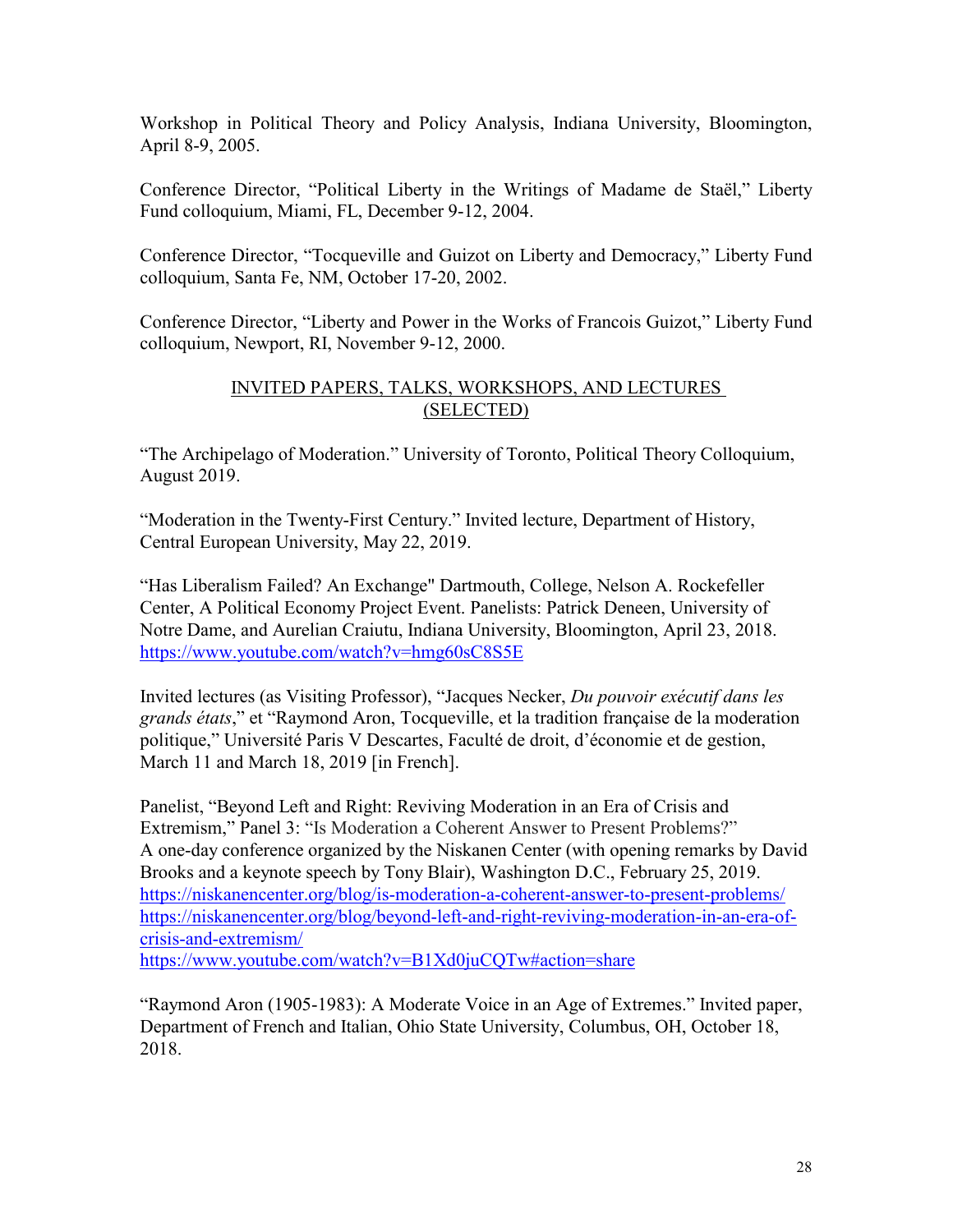Panelist/Commentator on Stephen F. Williams's *The Reformer: How One Liberal Fought to Preempt the Russian Revolution*, James Madison Program, Princeton University, Princeton, NJ, October 8, 2018.

"Tocqueville and the Future of America," Intercollegiate Studies Institute National Honors Conference, Estes Park, Colorado, August 8, 2018.

"A litmus test for our democracy and liberal education," paper given at the conference "Free Speech on Campus," Panel 3: Liberal Education and Free Speech, Claremont McKenna College, Claremont, CA, February 9, 2018.

"On the Virtues of Moderation in Hyper-Partisan Times." Invited presentation, Third Way Inc. (think-tank), Washington DC, October 27, 2017.

"In Praise of a Forgotten Virtue: Moderation in the Twenty-First Century." Second Annual David W. Carrithers Lecture, University of Tennessee at Chattanooga, October 19, 2017.

"Moderation, Partisanship, and Free Speech: What Can the Founding Fathers Still Teach Us?", Constitution Day Lecture, Salve Regina University, Newport, RI (September 15, 2017) <http://today.salve.edu/political-science-professor-give-constitution-day-lecture/>

"Moderation: A Difficult and Forgotten Virtue," University of Bucharest, ICUB, Social Sciences Division, June 19, 2017,

<https://www.youtube.com/watch?v=CMrYSDyEMbg&feature=youtu.be&app=desktop> <https://www.youtube.com/watch?feature=youtu.be&v=F1PO9a-2i7A&app=desktop> <https://www.youtube.com/watch?v=8Inmi-7nmMk>

Panelist, Roundtable on Liberal Education and the Search for Truth in Our Time, "A Worthy Life: Finding Meaning in America," The Robert J. Giuffra '82 Annual Conference, James Madison Program, Princeton University, May 22-23, 2017. <https://www.c-span.org/video/?428770-3/liberal-arts-education>

"Moderation: A Virtue for Our Times." The Ernest J. Walters Lecture Series in Political Thought, The Tocqueville program, 2016-17 Lecture Series: Tocqueville and the American Republic, Furman University, April 5, 2017, <https://www.youtube.com/watch?v=ctNIFvoJJ0I>

"The Symbol of America." Panel participant in the conference "America's Role in the World," SGIS, Indiana University, Bloomington, March 30-31, 2017, [https://www.indiana.edu/~iucweb/americasroleintheworld/](https://www.indiana.edu/%7Eiucweb/americasroleintheworld/)

Roundtable on Moderation and Civility, with Teresa Bejan (Oxford), Allen Wood (Indiana), Jeffrey Isaac (Indiana) and Alexander Smith (Warwick), Indiana University,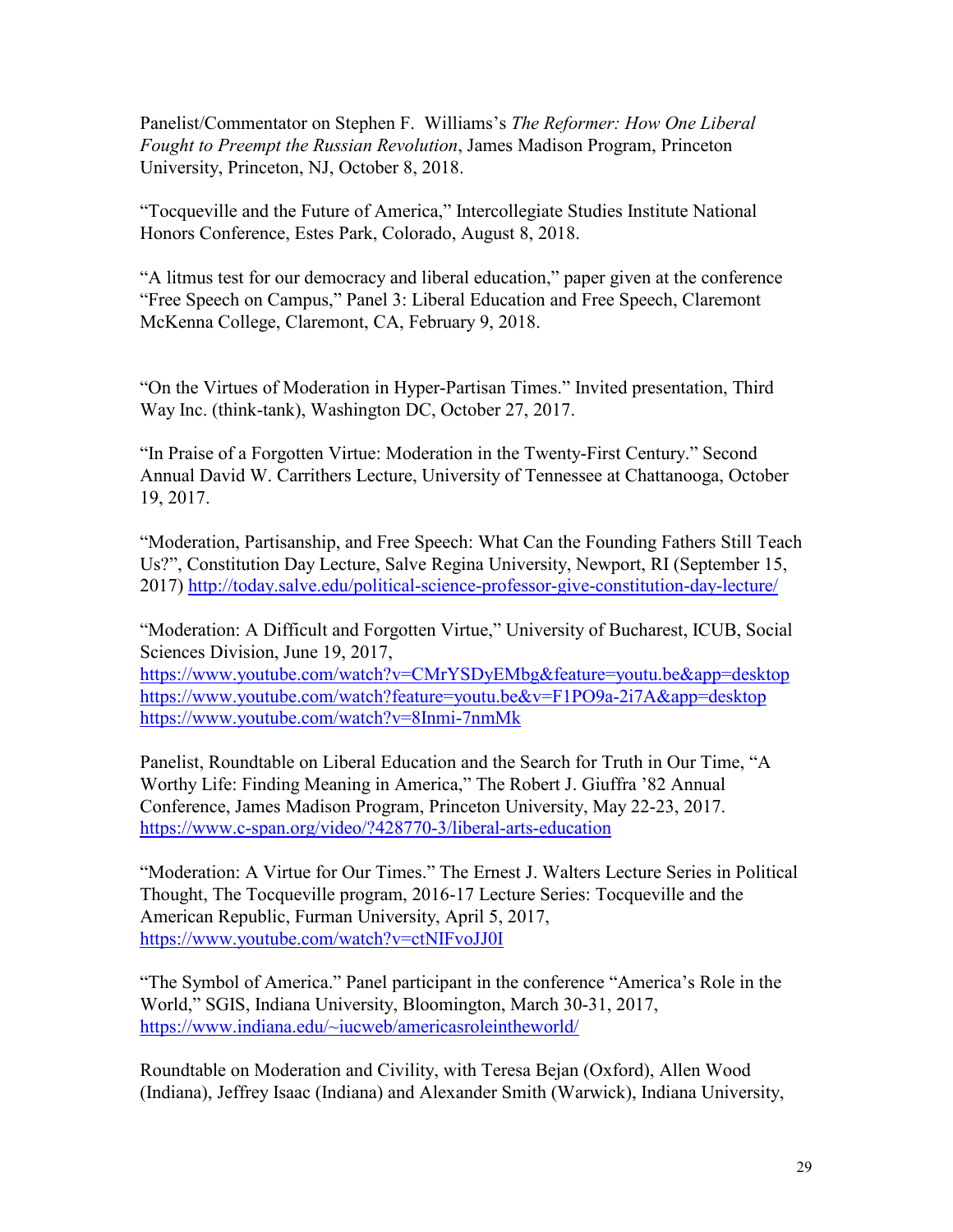Bloomington, March 24, 2017.

"Liberty's Claims on Man and Citizen in the Writings and Life of Albert Camus", Discussion leader for Liberty Fund colloquium, Hermosa Beach, CA, February 16-19, 2017.

Book panel and discussion on Aurelian Craiutu's *Faces of Moderation*, George Mason University, with Peter Boettke (George Mason), Joshua Cherniss (Georgetown) and Karol Soltan (University of Maryland, College Park), F.A. Hayek Program, Fairfax, VA, January 26, 2017.

"In Praise of a Forgotten Virtue: Moderation in the Twenty-First Century." Public lecture, SPUI 25, Amsterdam, November 23, 2016. [http://www.spui25.nl/en/events/program/program/content/folder/11/moderation-in-the](http://www.spui25.nl/en/events/program/program/content/folder/11/moderation-in-the-twenty-first-century.html)[twenty-first-century.html](http://www.spui25.nl/en/events/program/program/content/folder/11/moderation-in-the-twenty-first-century.html)

"Moderation and Trimming: Michael Oakeshott's Political Skepticism." Invited paper, Political Theory Workshop, Department of Political Science & Center for Constitutionalism, University of Notre Dame, November 4, 2016.

"The Constitutional Convention and the Framework for Liberty," Liberty Fund colloquium, Philadelphia, PA, September 15-18, 2016.

"Moderation: A Virtue for Courageous and Noble Minds," Paper delivered in the seminar on moderation, University of Warwick (UK), June 2016.

'"The Lucidity of Moderation: Raymond Aron as a 'Committed Observer'", Intellectual History Colloquium and Political Theory Workshop (Department of Government), Harvard University, April 14, 2016.

"Radical Moderation and the Search for Moral Clarity: Adam Michnik's Lesson," the West Institute, School of Global and International Studies, Indiana University, March 23, 2016.

"Tolstoy's *War and Peace*." Liberty Fund Colloquium, St. Petersburg, FL, February 11- 14, 2016.

"Moderation and the Lost Art of Trimming: Michael Oakeshott's Politics of Skepticism," Political Theory Workshop, Georgetown University, September 24, 2015.

"On Happiness in Unusual Circumstances: N. Steinhardt's Uplifting Lesson," University of Helsinki, Department of Philosophy, May 5, 2015 (lecture co-sponsored by the Romanian Embassy in Finland and the Romanian Cultural Institute, Stockholm).

"Shaftesbury and Mandeville." Liberty Fund colloquium, Toronto, Canada, April 23-26,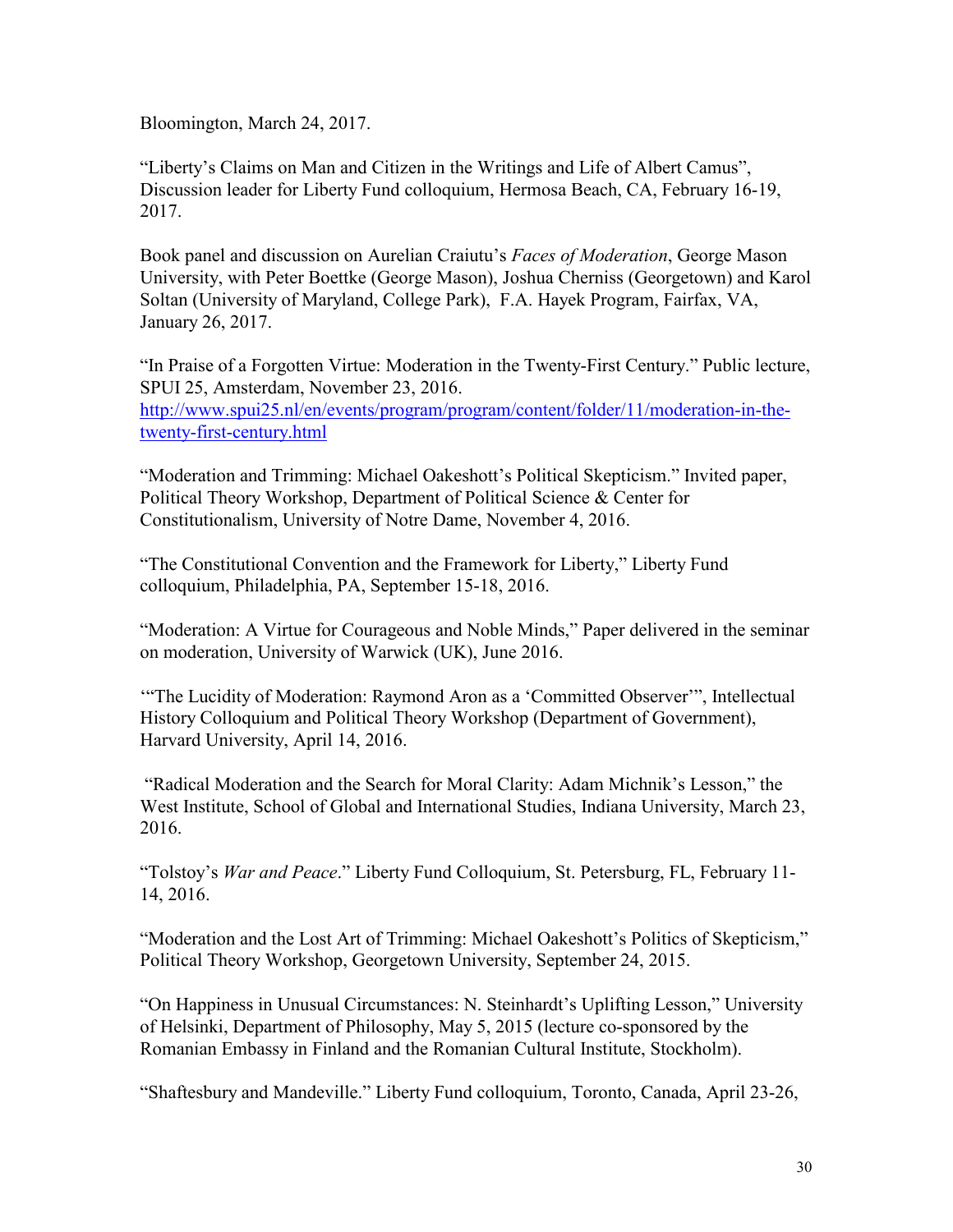2015.

"Tocquevillle's *Democracy in America*." Roundtable (with Collen Sheehan, Peter Lawler, William B. Allen et al.), Villanova University, Ryan Center, March 27, 2015.

"Tocqueville's New Science of Politics Revisited." Political Theory Workshop, University of Pennsylvania, February 26, 2015.

"Moderation and Conservatism." An America's Founding and Future Lecture, Princeton University. A Panel Discussion featuring Sam Tanenhaus, Journalist and Author, and Peter Berkowitz, Stanford University, Moderated by Aurelian Craiutu, Visiting Fellow, James Madison Program (AY 2014-15), February 24, 2015. [http://web.princeton.edu/sites/jmadison/calendar/flash/Moderation\\_and\\_Conservatism'20](http://web.princeton.edu/sites/jmadison/calendar/flash/Moderation_and_Conservatism) [15S.html](http://web.princeton.edu/sites/jmadison/calendar/flash/Moderation_and_Conservatism)

"Markets without Limits" (by J. Brennan and P. Jaworski). Discussion leader, book manuscript workshop, Mercatus Center, George Mason University, Arlington, VA, August 20-22, 2014.

"Democracy in America, Democracy in Romania." Keynote lecture, Petre Andrei University, Iasi, Romania, July 4, 2014. [http://7est.ro/actualitate/educatie/item/19576-ziua-nationala-a-statelor-unite-ale-americii](http://7est.ro/actualitate/educatie/item/19576-ziua-nationala-a-statelor-unite-ale-americii-sarbatorita-la-upa-din-iasi.html)[sarbatorita-la-upa-din-iasi.html](http://7est.ro/actualitate/educatie/item/19576-ziua-nationala-a-statelor-unite-ale-americii-sarbatorita-la-upa-din-iasi.html)

"America Seen Through European Eyes." Invited lecture, Stefan cel Mare University, Suceava, Romania, June 25, 2014.

Invited panelist, "The Vote: When Does Suffrage Become Universal?" Panel organized by the Leon Jaworski Public Program, the American Bar Association, Woodrow Wilson International Center for Scholars, Washington, D.C., May 1, 2014; [http://www.youtube.com/watch?v=6q\\_G7P2axOE](http://www.youtube.com/watch?v=6q_G7P2axOE)

"Liberty, Modernity, and the Fall of the Weimar Republic," Liberty Fund colloquium, Indianapolis, IN, March 6-9, 2014.

"The Seventeenth-Century French Moralists on Self-Love," Liberty Fund colloquium, Boulder, CO, February 13-16, 2014.

"Tocqueville and the Future of America." Invited lecture, Louisiana State University, Baton Rouge, LA, November 20, 2013.

"Liberty and Liberalism in Mexico," Liberty Fund colloquium, La Jolla, CA, August 22- 25, 2013.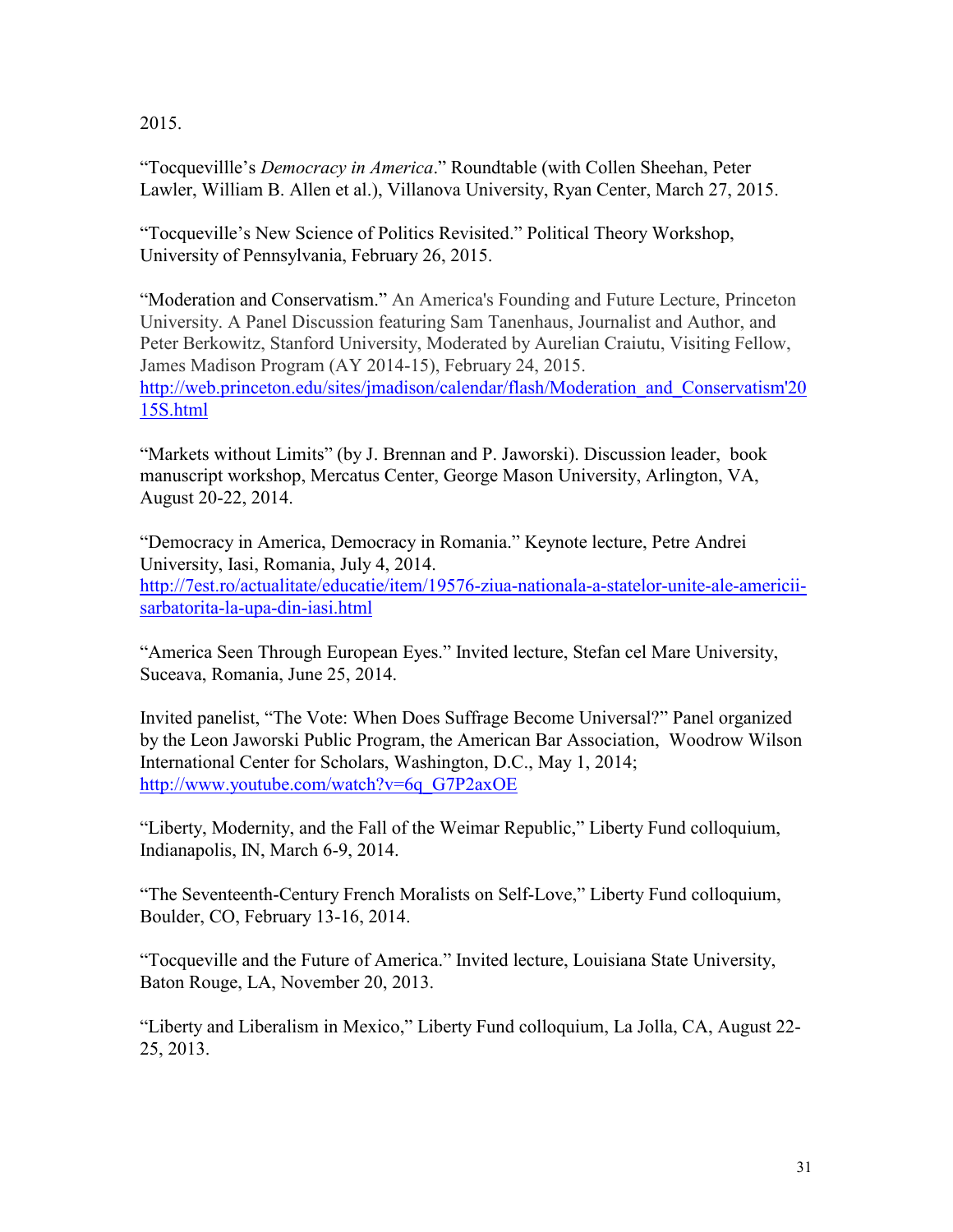"Liberty, Politics, and Skepticism in Cicero and Montaigne," Liberty Fund colloquium, Montreal, June 13-16, 2013.

"In Praise of a Forgotten Virtue: Moderation in the Twenty-First Century." Invited paper, American University, Washington, D.C., February 22, 2013.

Roundtable discussion on *A Virtue for Courageous Minds*, The Poynter Center, Indiana University, Bloomington, January 31, 2013.

"Tocqueville on Greatness in Modern Society." Invited lecture, Emory University, November 27, 2012. <http://www.youtube.com/watch?v=y216lMy26KQ>

"In Praise of a Forgotten Virtue: Moderation in the Twenty-First Century." Invited lecture, November 14, 2012. Distinguished Lecture Series, Institute for the Humanities, Mississippi State University, Sparkville, MS.

[http://blip.tv/ored-rcu-plctv/in-praise-of-a-forgotten-virtue-moderation-in-the-twenty](http://blip.tv/ored-rcu-plctv/in-praise-of-a-forgotten-virtue-moderation-in-the-twenty-first-century-6441362)[first-century-6441362](http://blip.tv/ored-rcu-plctv/in-praise-of-a-forgotten-virtue-moderation-in-the-twenty-first-century-6441362)

"Constitutional Liberty in France: The Influence of the American Constitution on the Constituent Assembly in 1789." Constitution Day Lecture, Tufts University, September 10, 2012.

"Tocqueville on the Sources of Greatness in Democratic Societies." Invited lecture, Villanova University, March 22, 2012. <http://www.youtube.com/watch?v=7Rc9qkxednI>

"America through European Eyes." Invited lecture, Program on European Studies, Brigham Young University, March 12, 2012, <http://kennedy.byu.edu/archive/lecture.php?id=2538>

"Encyclopedic Liberty: Individual, Society and State in Diderot's Dictionary," Liberty Fund colloquium, San Francisco, CA, January 6-9, 2011.

"Liberty and the American Founding," Liberty Fund colloquium, Williamsburg, VA, September 9-12, 2010.

"Le centre introuvable de M<sup>me</sup> de Staël" and "Le pouvoir neutre comme pouvoir modérateur dans les écrits de Benjamin Constant," Institut Michel Villey, Université Paris II Panthéon-Assas, May 28, 2010 (in French).

La "troisième" *Démocratie en Amérique*? Université de Paris I, Sorbonne (class of Prof. Dominique Barjot), May 26, 2010 (in French).

" Souveraineté complèxe et balance des pouvoirs dans la pensée politique du groupe de Coppet." Paper presented at the colloquium, "Généalogie de l'Europe politique," CEVIPOF, Paris, May 21, 2010 (in French).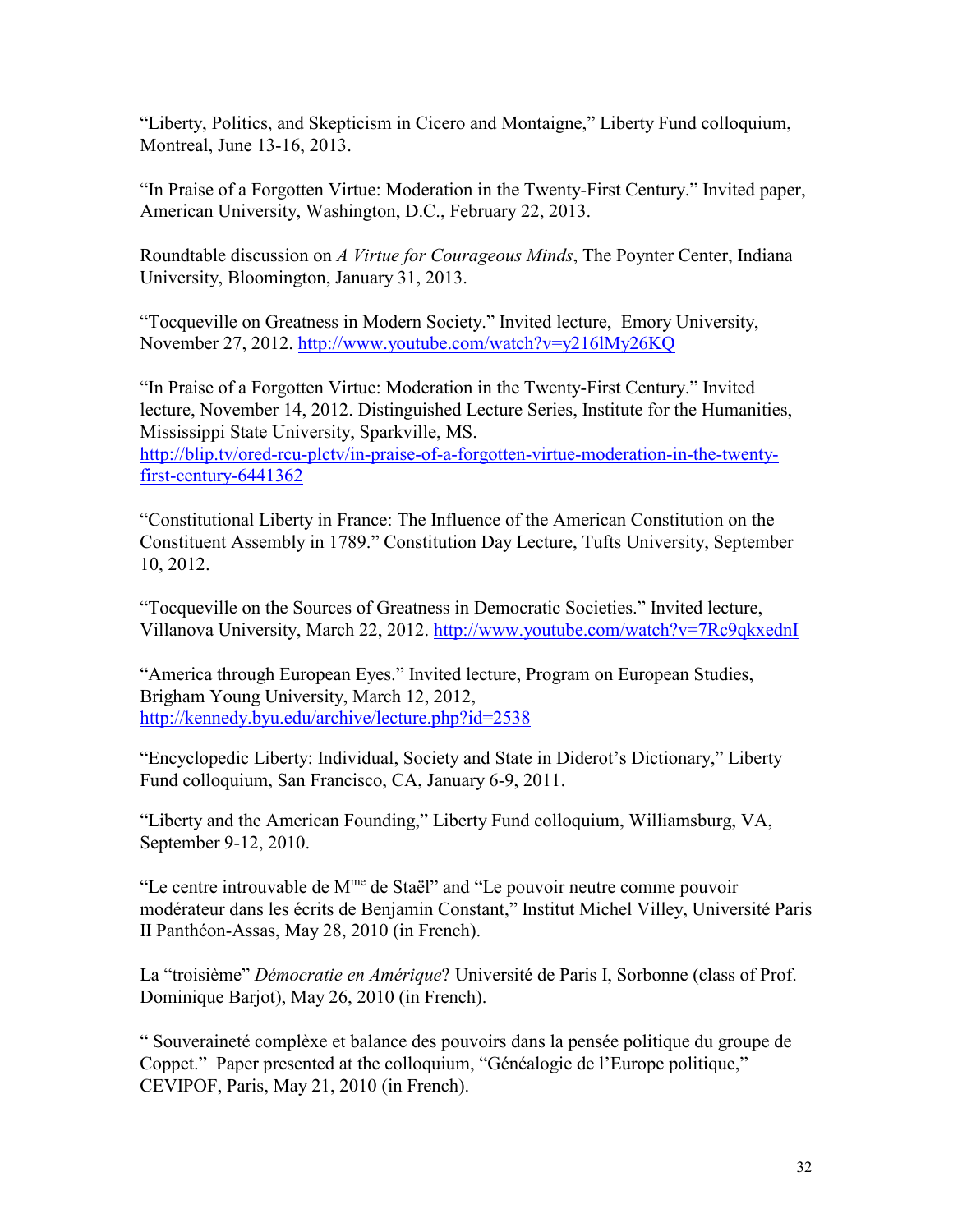Roundtable on the revisions of the Romanian Constitution, Boston College, The Clough Center for Constitutionalism, November 9, 2009.

"Montesquieu and the Science of the Legislator." Liberty Fund Colloquium, Denver, September 17-20, 2009.

Participant, roundtable on Diego Von Vacano's *The Art of Power*, Institute for Advanced Study, Princeton, May 22, 2009.

Guest speaker, roundtable discussion on *Tocqueville on America after 1840* (Cambridge, 2009), James Madison Program, Princeton University, May 15, 2009.

"Moderation and the Group of Coppet," The New York Area Group in European Intellectual and Cultural History, CUNY, Hunter College, April 30, 2009.

"Did Tocqueville Change His Mind About America after 1840", Emerging Trends Colloquium Series, Rutgers University, New Brunswick, NJ, April 17, 2009.

"Religion, Freedom, and Citizenship in Spinoza's "Theological Political Treatise," Liberty Fund colloquium, Indianapolis, IN, June 12-15, 2008.

"Alexis de Tocqueville and Michel Chevalier." Liberty Fund Colloquium, West Sussex, United Kingdom, February 21-24, 2008.

"Tocqueville and Eastern Europe Today." Invited lecture, Havighurst Center, Miami University, Ohio, April 26, 2007.

"Romania: 1989-2007." Invited lecture, Roundtable: "Romania and the EU," Center for European Studies, University of Florida, Gainesville, April 13, 2007.

"Trimming and Political Moderation." Invited lecture, Political Theory Workshop, Washington University, St. Louis, September 15, 2006.

"Is Tocqueville the 'Unsurpassable Horizon of Our Times?" Invited lecture, Social Philosophy and Policy Center, Bowling Green State University, August 25, 2006.

"Moderating Democracy: Tocqueville's New Science of Politics." Invited lecture, the 2006-2007 Intercollegiate Studies Institute Honors Program Summer Conference, Big Sky, Montana, July 24-30, 2006.

"Le Centre introuvable." Invited lecture and book launch, French Institute, Bucharest, Romania, June 12, 2006 [in French].

"Moderation and Extremism." Invited lecture, Romanian Cultural Institute, Bucharest, June 7, 2006 [in Romanian].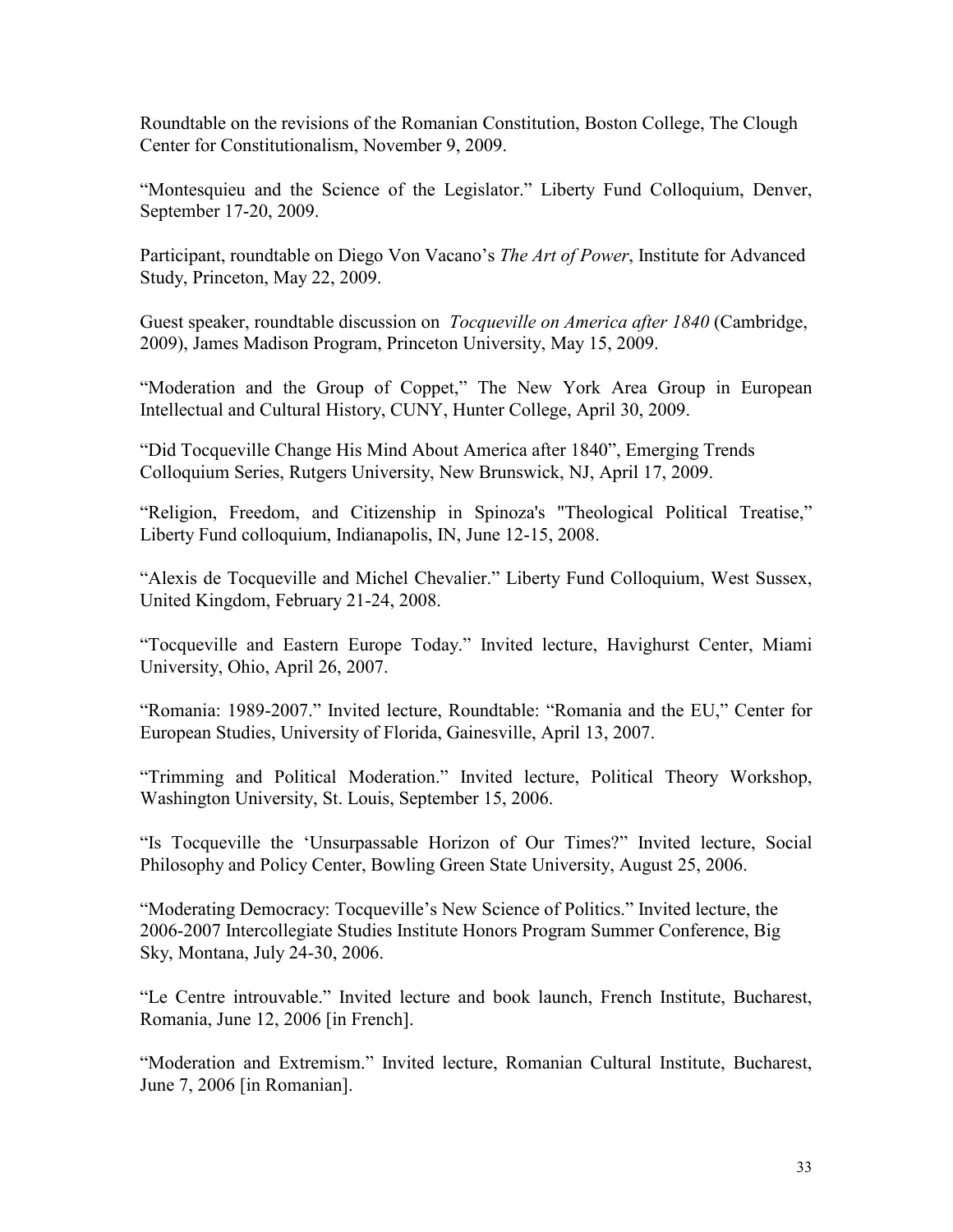"Tocqueville and Guizot." Invited lecture, University of Paris IV-Sorbonne, March 15, 2006 [in French].

"Guizot's Sociological Method." CEVIPOF, Institute of Political Studies, Paris, March 10, 2006 [in French].

"Montesquieu's Theory of Moderate Government." EPIC series, Department of Political Science, Indiana University, February 2006.

"Greatness and Modern Politics: Tocqueville's Paradoxical Moderation." Invited lecture co-sponsored by the Social Philosophy and Policy Center and La Maison Française, Bowling Green State University, December 2005.

Participant, Program on Politics and Economics Conference, George Mason University Law School, June 2005.

Invited lecture, "The Dilemmas of Political Moderation," New Europe College, Bucharest, Romania, May 2005.

Invited participant on the roundtable, "Romania after Iliescu: Prospects for Democratic Consolidation," East European Studies, Woodrow Wilson Center, Washington DC, November 2004.

"Women and Liberty in an Age of Democratic Revolution," Liberty Fund colloquium, Niagara-on-the-Lake, Canada, April 22-25, 2004.

"The Third Democracy: Tocqueville's Views of America After 1840." Invited lecture, The National School of Political Studies and Public Administration, Bucharest, March 2004.

"Tocqueville Roundtable," Workshop in Political Theory and Policy Analysis, Indiana University, November, 25-26, 2003.

"Pascal and La Rochefoucauld," Liberty Fund colloquium, Niagara-on-the-Lake, Ontario, October 24-27, 2003.

"English Responses to the French Revolution," Liberty Fund colloquium, Montreal, Quebec, October 9-12, 2003.

Liberty Fund Summer Institute, Jesus College, Oxford, UK, July 30-August 16, 2002.

"Madison, Constant and Mill on Representative Government," Liberty Fund colloquium, Tucson, AR, November 8-11, 2001.

"Shakespeare and Hume: English Liberty in the Cradle," Big Sky, July 17-August 4,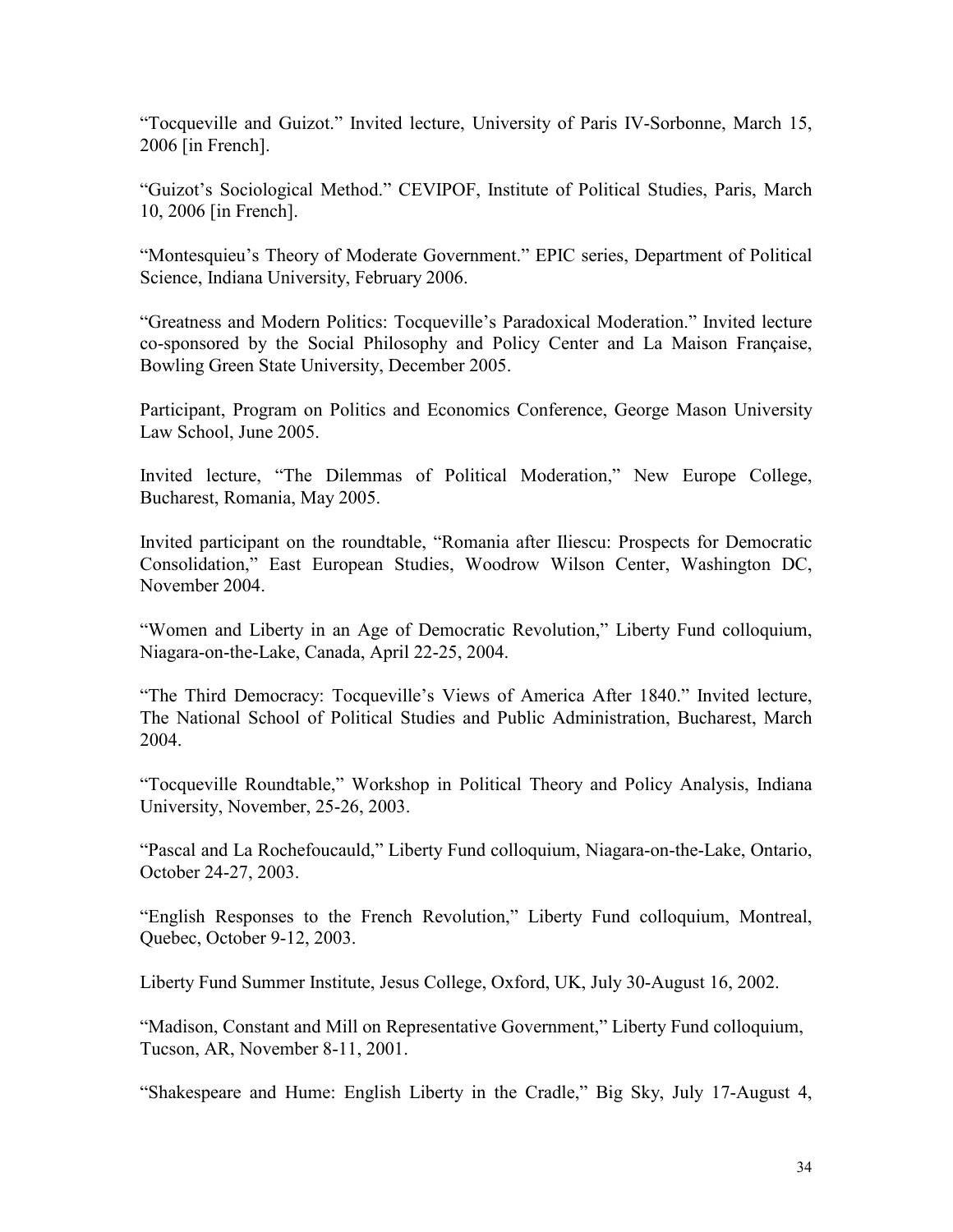2002, Big Sky, Montana (Liberty Fund Summer Institute).

"Democracy in America Revisited: Tocqueville and the French Doctrinaires," invited lecture, Indiana University, November, 2000; University of Pittsburgh, December, 2000; University of Chicago, January 2001; University of Notre Dame, January 2001; Dartmouth College, January 2001.

"An Unexplored Relationship: Tocqueville and Guizot," Invited lecture, Emory University, April 2000; Kenyon College, Gambier, Ohio, March 2000.

"Discovering 'America' in Europe," Wesleyan University, March 2000; Barnard College, New York City, February 2000.

"For Love of Country: Reflections on Republican Patriotism,' Invited lecture, Carleton College, Northfield, Minnesota, January 2000.

"Political Theory and Post-1989 Eastern Europe," Invited lecture, George Washington University, Washington, D.C., December 1999.

"The Difficult Apprenticeship of Liberty," Invited lecture, University of Florida, Gainesville, November 1999.

"Liberty and Authority in J.S. Mill's Essays," Liberty Fund colloquium, New Orleans, October 1999.

"Francois Guizot," Invited paper, Political Philosophy Colloquium, Department of Political Science, Duke University, October 1999.

"The Legacy of Isaiah Berlin," Liberty Fund colloquium, Chicago, May 1999.

"The French Revolution and the Terror of 1793," Liberty Fund colloquium, Alexandria, Virginia, February 1999.

"Liberty and Power in the Legend of the Great Inquisitor," Invited lecture, Colorado College, January 1999.

"In Praise of Moderation," Invited lecture, University of California, Riverside, November 1998.

"Challenges to Liberal Education," Liberty Fund colloquium, Chicago, August 1998.

"Tocqueville and the French Doctrinaires." Invited lecture, Yale University, March 1998.

"The Rhetoric of Great Transformation in Eastern Europe." Invited lecture, New Europe College (Institute for Advanced Study), Bucharest, June 1997.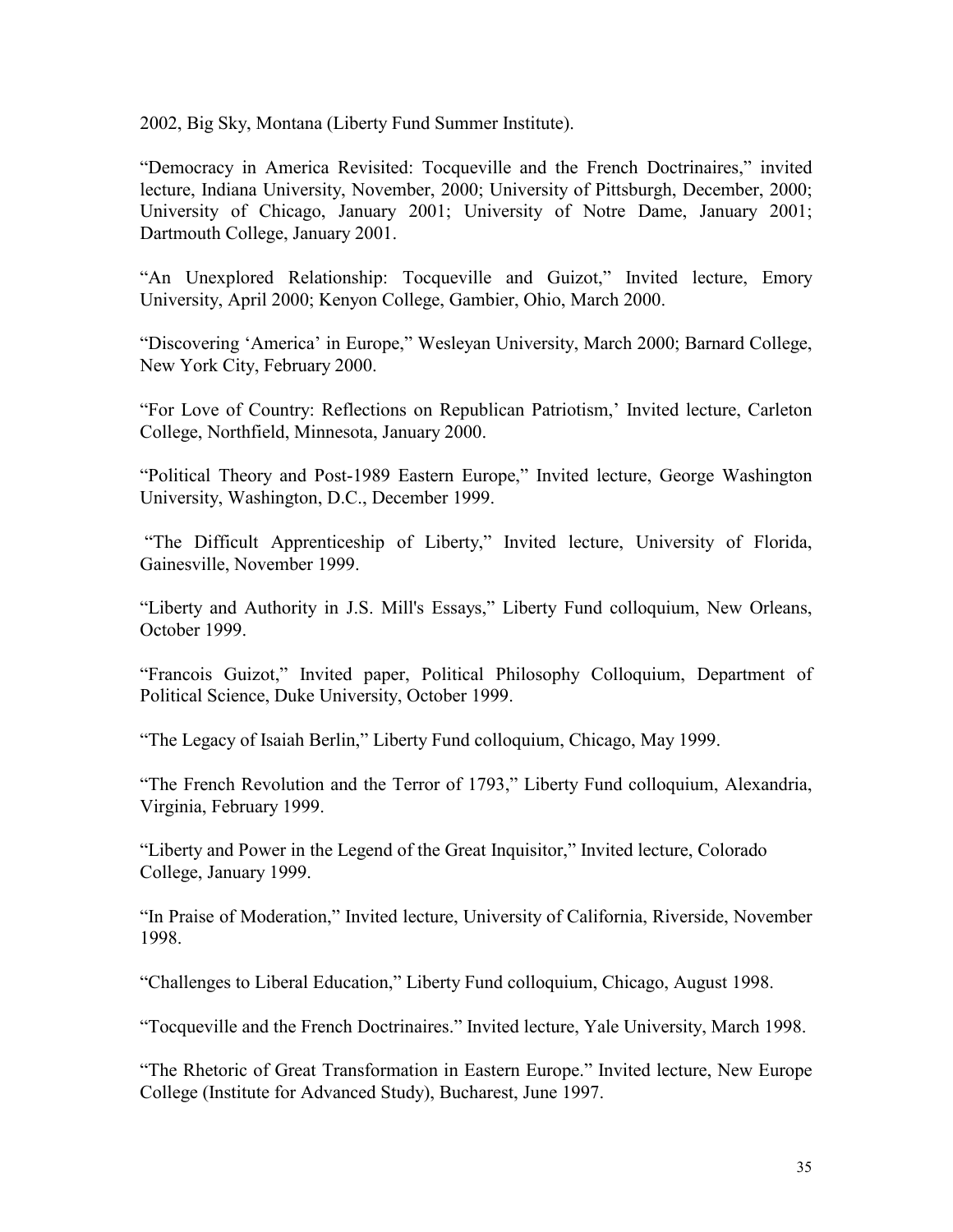Guest speaker, Pew Seminar in Eastern European Liberalization, "The Inactive Civil Society and Political Extremism in Post-Communist Romania," Center of International Studies, Princeton University, April 20, 1995.

### PROFESSIONAL ACTIVITIES & SKILLS

Associate Editor, *European Journal of Political Theory* (Sage, UK, 2004-2014).

Senior Fellow, Niskanen Center, Washington DC (since 2018).

Member of the Editorial/Advisory Board, *History of European Ideas* (UK, 2013-present), *European Journal of Political Theory* (2014-present), *Critical Review* (USA, 2004 present), *Janus Head* (USA, 2003-2009); *Studia Politica* (Romania, 2005-2012); *Perspective politice* (Romania, 2011-), *Polis* (Romania, 1994-1999; 2013-present); Adenium Publishing House (Iasi, Romania), Colloquium series (2014-present).

Honorary Chair of the Presidential Commission for the Study of Romania's Political and Constitutional Regime (appointed by Traian Basescu, President of Romania, 2008-09).

External reviewer/examiner, School of Historical Studies, Institute for Advanced Study, Princeton (2009-present); Earhart Foundation (2001-2015); Templeton Foundation (2016); Catholic University of Leuwen (Belgium, 2011); The European Institutes for Advanced Study (EURIAS) Fellowship Program (2012), Bard College Berlin (2016), University of Manchester, UK (2016).

Manuscript reviewer, Cambridge University Press, Princeton University Press, Oxford University Press, University of Chicago Press, Penn State University Press, Rowman & Littlefield, Lexington Books; McGill-Queen's University Press, Baylor University Press, American Philosophical Association, *American Political Science Review*, *Perspectives on Politics*, *Political Theory*, *European Journal of Political Theory, Contemporary Political Theory, Review of Politics*, *History of Political Thought, History of European Ideas, Journal of Politics*, *American Journal of Political Science*, *American Political Thought*, *Modern Intellectual History*, *Culture, Theory and Critique, Slovo* (UK), *East European Politics and Societies*, *Problems of Post-Communism, East European Constitutional Review*, *Church and State*, *Politique et sociétés*, *Balkanistica*, *Giornale d'istoria constituzionale, Studia Politica*, *Valahian Journal of Historical Science*, *Romanian Political Science Review.*

Director, Tocqueville program, Indiana University (2009-present).

Member of the College of Arts and Humanities and the School of Global and International Studies Tenure Committee, Indiana University (2015-17).

Member of the Advisory Board, West European Studies, Indiana University (2010-12;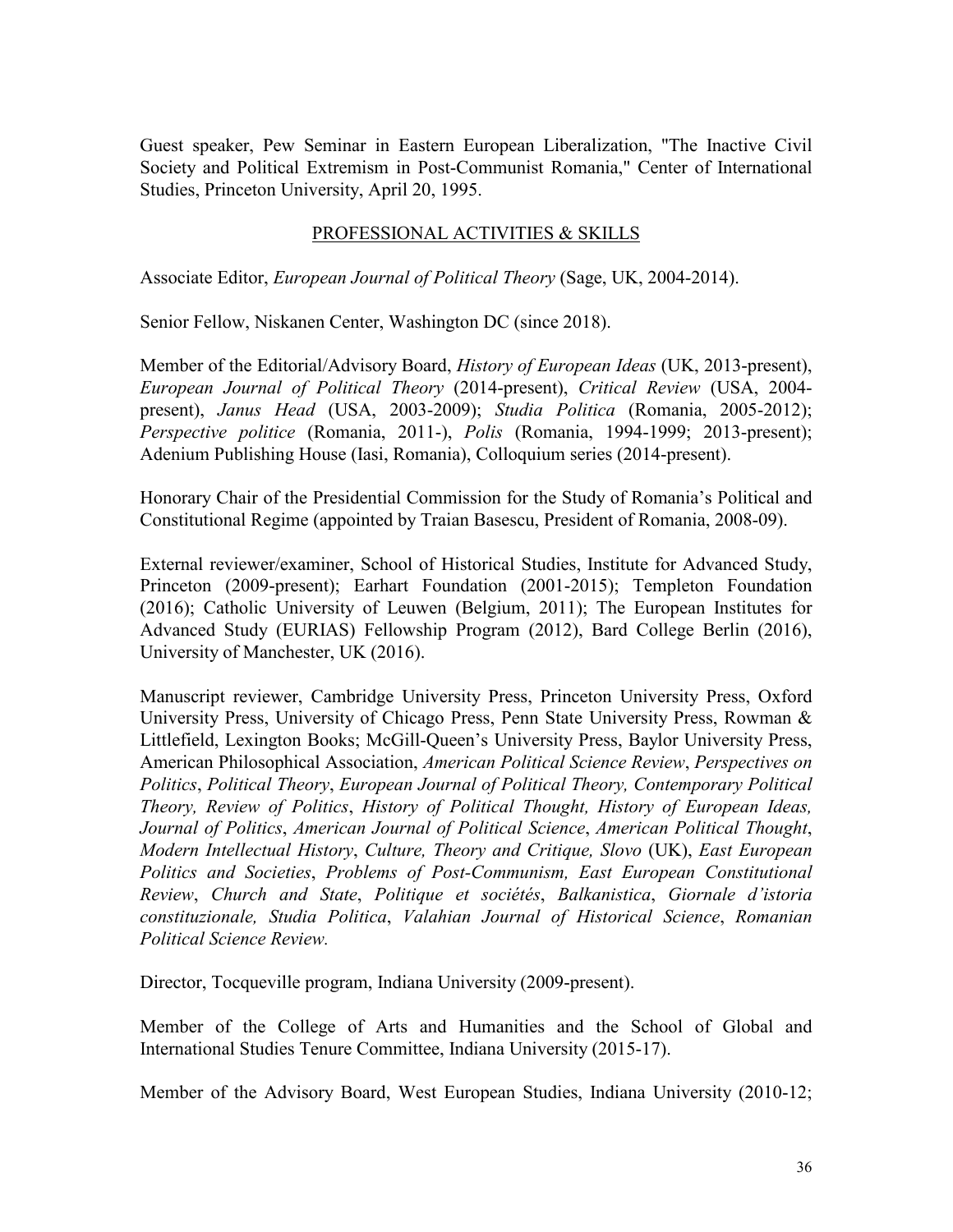2005-2006); Russian and East European Institute, Indiana University (2011-12)

Member of the Advisory Council, Workshop in Political Theory and Policy Analysis, Indiana University (2011-2014).

Member of the Arts and Humanities General Education Committee, COAS, Indiana University, Bloomington (2010-12)

Chair of the Best First Book Prize Committee, the Foundations of Political Theory section of the American Political Science Association (2015).

Member of the Leo Strauss Award Committee for the best dissertation in the field of political philosophy, American Political Science Association, 2006.

External reviewer for academic tenure, promotion, and appointments (2006-present): Florida International University, CUNY Graduate Center, Tufts University, Miami University of Ohio, Hebrew University (Jerusalem, Israel), Petre Andrei University (Iasi, Romania).

Chair of the APSA Award Committee for the Best First Book Prize (2015).

Member of the MPSA Award Committee for the best paper in normative political theory presented at the 2011 Midwest Political Science Association Conference in Chicago.

Regular invited contributor, *BBC* (Romanian Section), London & Bucharest, 1999-2008; *The Voice of America* (Romanian section), Washington, *DC*, 1995-1999; *The Radio Free Europe*, Prague/Washington, 1996-1999.

Member of the Advisory Board, Center for Institutional Analysis and Development, Bucharest (Romania), 2007-present.

Correspondent, *East European Constitutional Review*, New York (1995-1999).

Member of the Translation Advisory Committee, Liberty Fund, Indianapolis (Bastiat and Tocqueville projects, 2005-2012).

Editorial Adviser, *Humanitas* House, Bucharest, Romania (1993-2003). Coordinator of the "Civil Society" series, Humanitas (1998-2003).

Member (past or present) of the *American Political Science Association*; the *Midwest Political Science Association*; the *American Association for the Advancement of Slavic Studies*; the *Association Benjamin Constant* (Lausanne, Switzerland), *Western Society of French Studies*, *Society for French Historical Studies*, the *Romanian Society of Political Science* (Bucharest, Romania).